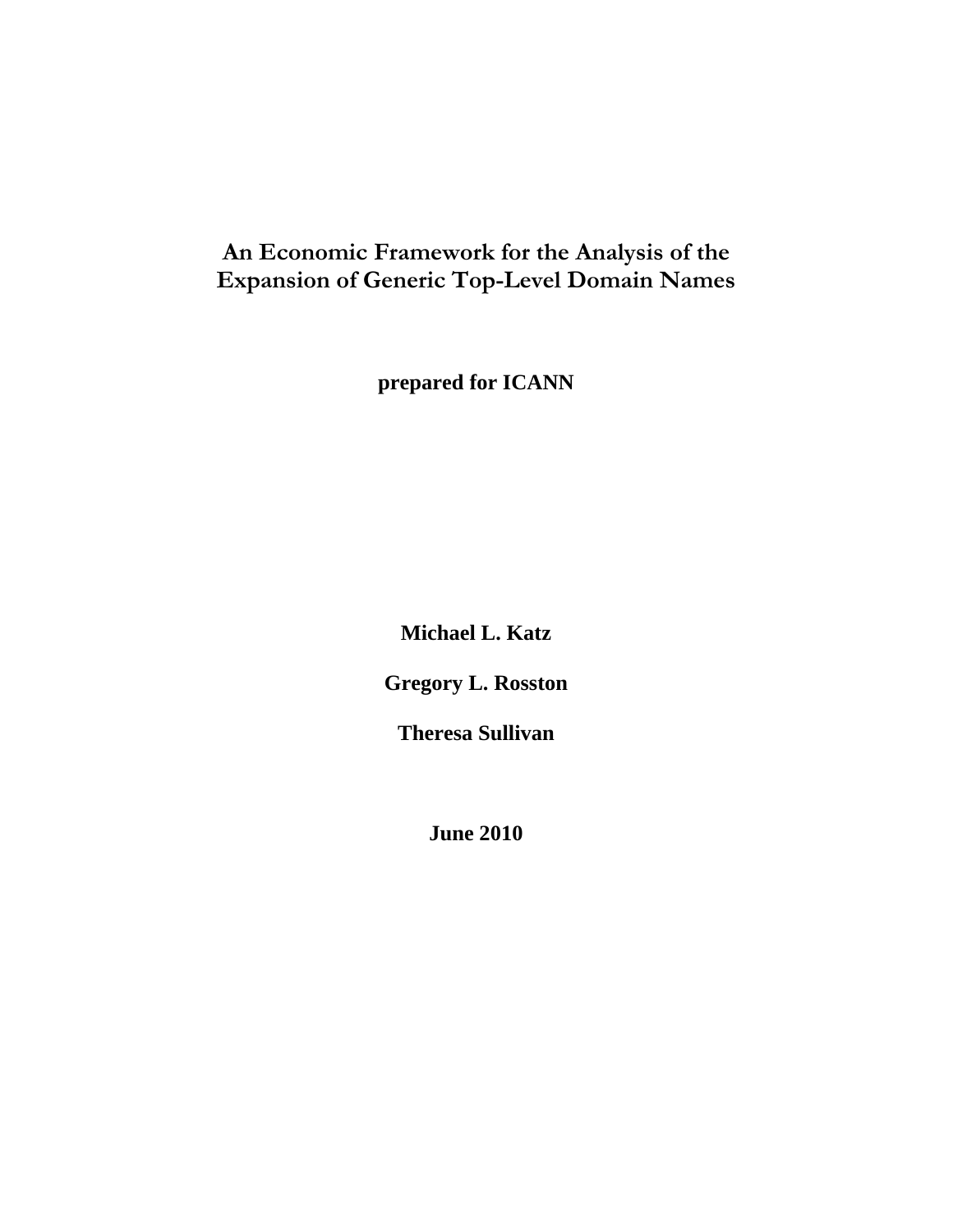# **CONTENTS**

| I.   |                 |                  |                                                                 |     |  |
|------|-----------------|------------------|-----------------------------------------------------------------|-----|--|
| II.  |                 |                  |                                                                 |     |  |
|      | A.              |                  |                                                                 |     |  |
|      | <b>B</b> .      |                  |                                                                 |     |  |
|      | $\mathcal{C}$ . |                  |                                                                 |     |  |
| III. |                 |                  |                                                                 |     |  |
|      | A.              |                  | PRIVATE VERSUS SOCIAL INCENTIVES TO INTRODUCE NEW GTLDS14       |     |  |
|      | B.              |                  |                                                                 |     |  |
|      |                 | 1.               | New gTLDs might provide competition to existing gTLDs resulting |     |  |
|      |                 | $\mathbf{2}$ .   |                                                                 |     |  |
|      |                 | $\mathfrak{Z}$ . | New gTLDs might relieve scarcity in domain names22              |     |  |
|      |                 | 4.               |                                                                 |     |  |
|      | $C_{\cdot}$     |                  |                                                                 |     |  |
|      |                 | 1.               |                                                                 |     |  |
|      |                 | $\mathbf{2}$ .   |                                                                 |     |  |
|      |                 | $\mathfrak{Z}$ . |                                                                 |     |  |
|      |                 | 4.               |                                                                 |     |  |
|      |                 | 5.               |                                                                 |     |  |
|      | D.              |                  | THE DEPARTMENT OF JUSTICE'S FRAMEWORK FOR ANALYZING NEW         |     |  |
| Ш.   |                 |                  |                                                                 |     |  |
|      | A.              |                  | BROAD STUDIES OF THE COSTS AND BENEFITS OF NEW GTLDS            | .33 |  |
|      | B.              |                  | STUDIES OF THE INCIDENCE AND COST OF CYBERSQUATTING AND         |     |  |
|      | C.              |                  |                                                                 |     |  |
| IV.  |                 |                  |                                                                 |     |  |
|      | $A$ .           |                  |                                                                 |     |  |
|      |                 | 1.               |                                                                 |     |  |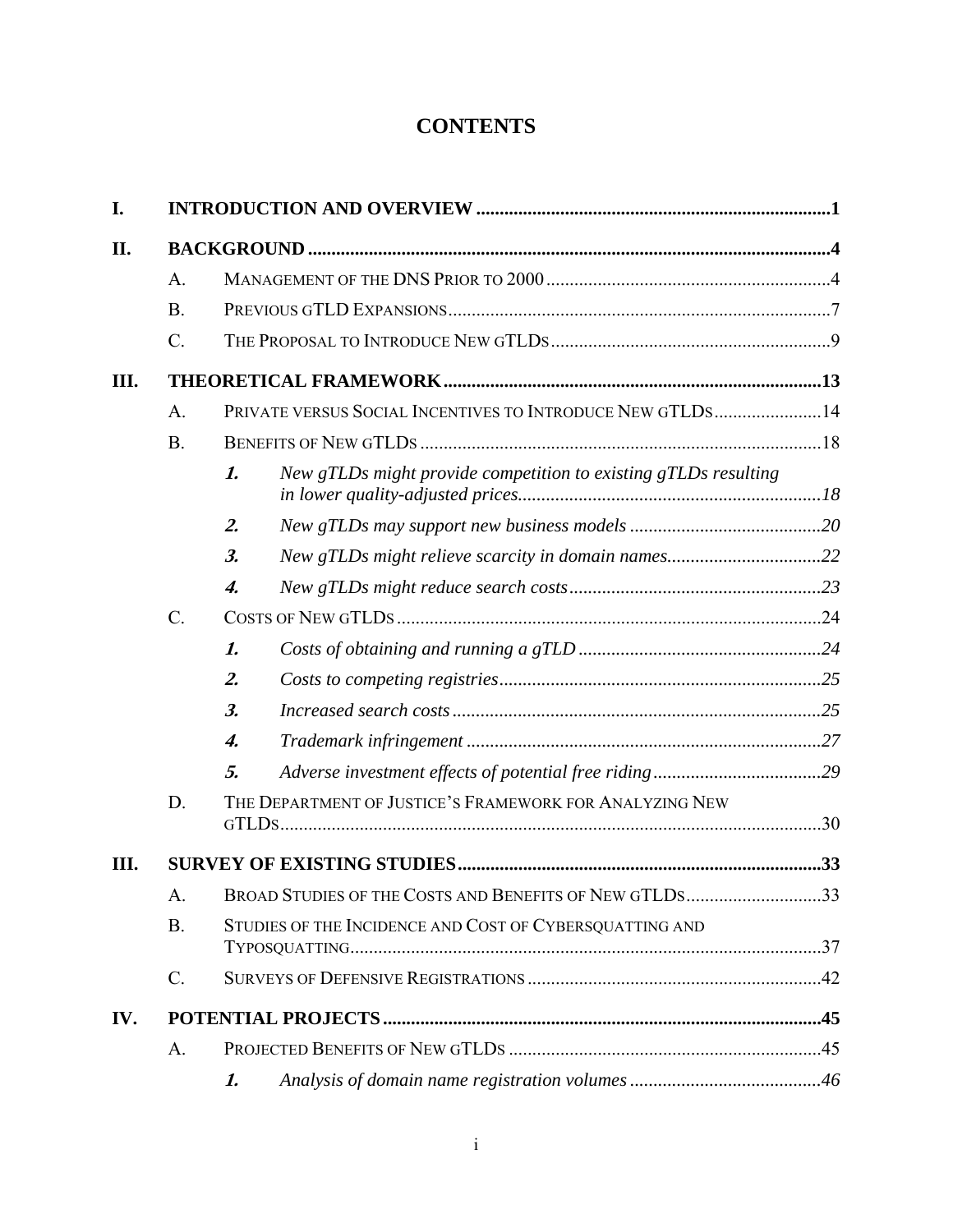|                 | 2.               |                                                                 |  |
|-----------------|------------------|-----------------------------------------------------------------|--|
|                 | $\mathfrak{Z}$ . |                                                                 |  |
| Β.              |                  |                                                                 |  |
|                 | 1.               | Costs of increased registration, monitoring, and enforcement of |  |
|                 | 2.               | Costs to consumers from increased confusion or fragmentation of |  |
| $\mathcal{C}$ . |                  | CASE STUDIES TO HELP PROJECT EXPECTED NET BENEFITS FROM NEW     |  |
| D.              |                  | USING THE INTRODUCTION OF NEW GTLDS TO GENERATE ADDITIONAL      |  |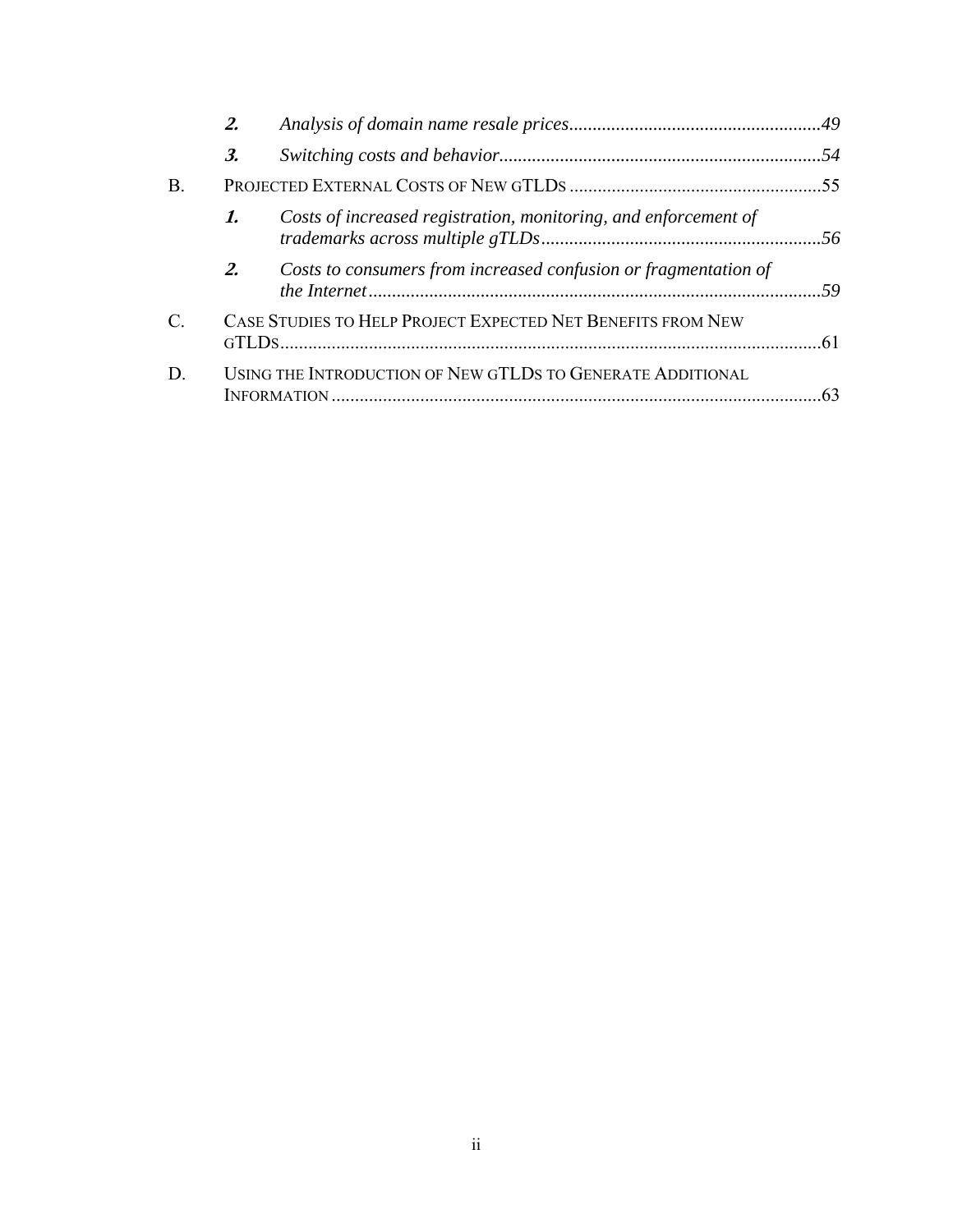# **I. INTRODUCTION AND OVERVIEW**

1. Following a policy recommendation of the Generic Names Supporting Organization (GNSO), ICANN proposes to introduce new generic top-level domains (gTLDs) and has asked us to conduct an initial economic analysis of the costs and benefits of this proposed expansion.<sup>1</sup> Specifically, ICANN commissioned us to:

- Survey published studies and resources that describe the potential impacts of new gTLD introduction;
- Examine theoretical arguments about the benefits and costs of an increased number of gTLDs; and
- Consider and propose new empirical studies that could help assess costs and benefits of new gTLDs. The studies should be planned and structured to address open questions and to provide information about how best to structure rules for new gTLDs.

This report presents our findings and recommendations with respect to each of these tasks.

2. We begin by providing relevant background on the domain name system (DNS) and the proposed process for approving new gTLDs. With this foundation established, we develop a conceptual framework in which to conduct an economic analysis of the welfare and efficiency effects of introducing additional gTLDs. This economic framework recognizes that the costs and benefits of new gTLDs may not accrue solely to the new gTLD operators, but also to third parties (those outside of the registry application and approval process). The potential for "externalities" (*i.e.,* costs and benefits imposed on third parties) implies that an open-entry delegation process may not lead to the socially-optimal number of new gTLDs. For example,

 $\frac{1}{1}$  The GNSO is one of the bodies within ICANN that develops policy recommendations. It comprises representatives of several different constituencies such as gTLD registries, gTLD registrars, Internet service providers, and the business community.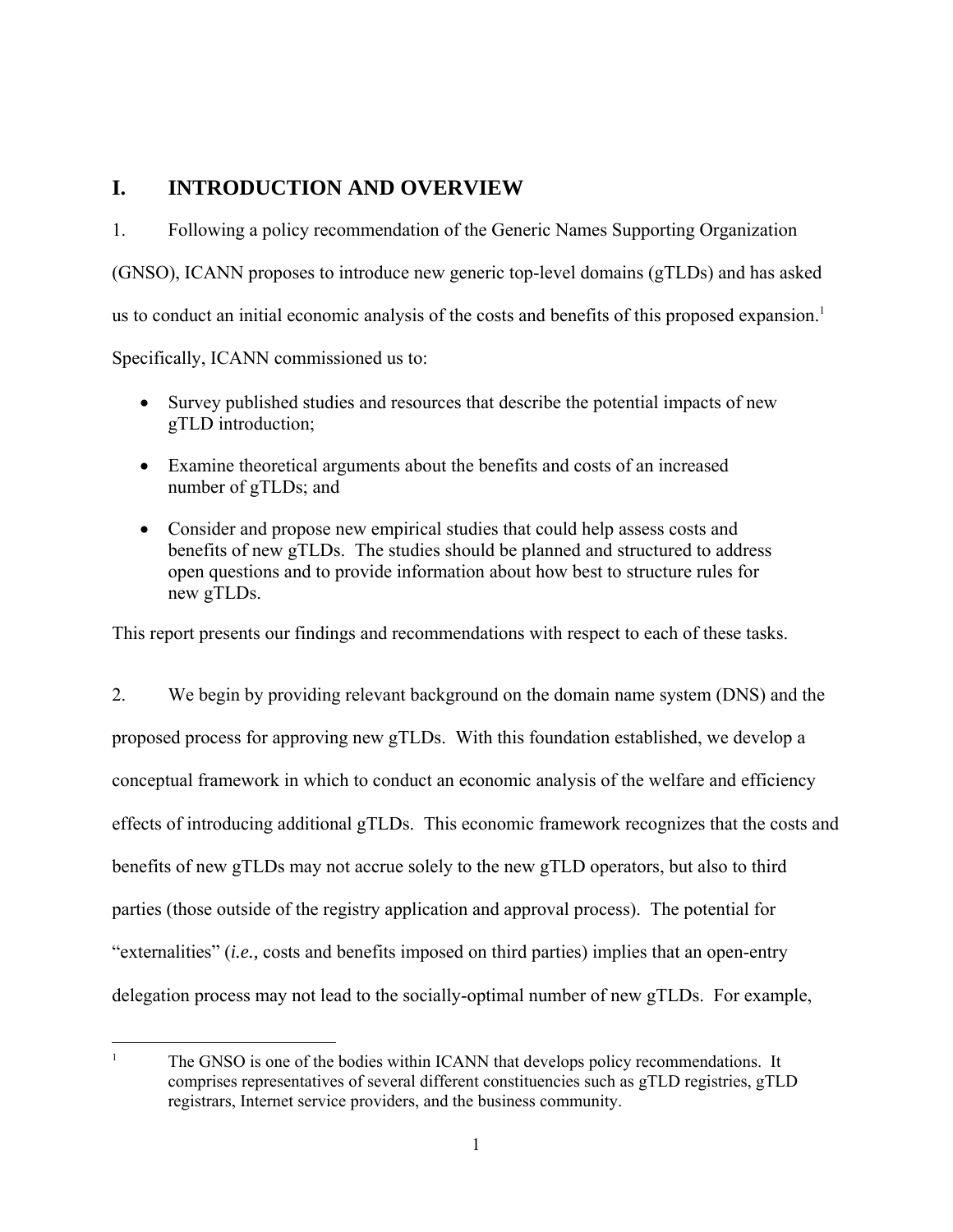Internet users may suffer costs or gain benefits from the establishment of new gTLDs if the new gTLDs affect the ease of using the Internet. Domain name registrants may also suffer costs or gain benefits if the addition of new gTLDs affects their costs of maintaining an Internet presence or protecting their trademarks. These costs and benefits to third parties create a gap between the net private benefits of new gTLDs to their operators and total net benefits to society. Because new gTLD applicants generally can be expected to make decisions to maximize their own (private) benefits rather than overall social benefits, an open-entry delegation process can lead to private decision-making that is not optimal for society as a whole; a gap between private and social net benefits results in private incentives that could lead to too many or too few new gTLDs.<sup>2</sup> An estimate of the potential gap between private and social costs and benefits is, therefore, necessary for determining whether an open-entry process for delegating new gTLDs is likely to increase aggregate social benefits. The greater is the gap between private net benefits and social net benefits, the more likely it is that an open-entry process will lead to either too few new gTLDs (if net social benefits exceed net private benefits) or too many new gTLDs (if net private benefits exceed net social benefits).

3. ICANN and others have estimated that prospective registry operators may apply for hundreds of new gTLDs, indicating that private incentives to operate new gTLDs are strong.<sup>3</sup> ICANN's task, already underway, will be to consider the effects of new gTLDs on all members of the Internet community and not necessarily to allow private incentives alone determine the number of new gTLDs delegated. Because ICANN can shape the application process and the

 $\frac{1}{2}$  This situation is not particular to gTLDs; in any market where there is a gap between private and social net benefits, private decision-making can lead to sub-optimal outcomes.

<sup>3</sup> Based on a study commissioned by ICANN, ICANN expects to receive 400-600 applications in the initial round of new gTLD activity. (ICANN, "Draft: Delegation Rate Scenarios for New gTLDs," *available at* http://www.icann.org/en/topics/new-gtlds/anticipated-delegation-ratemodel-25feb10-en.pdf, *site visited* June 15, 2010.)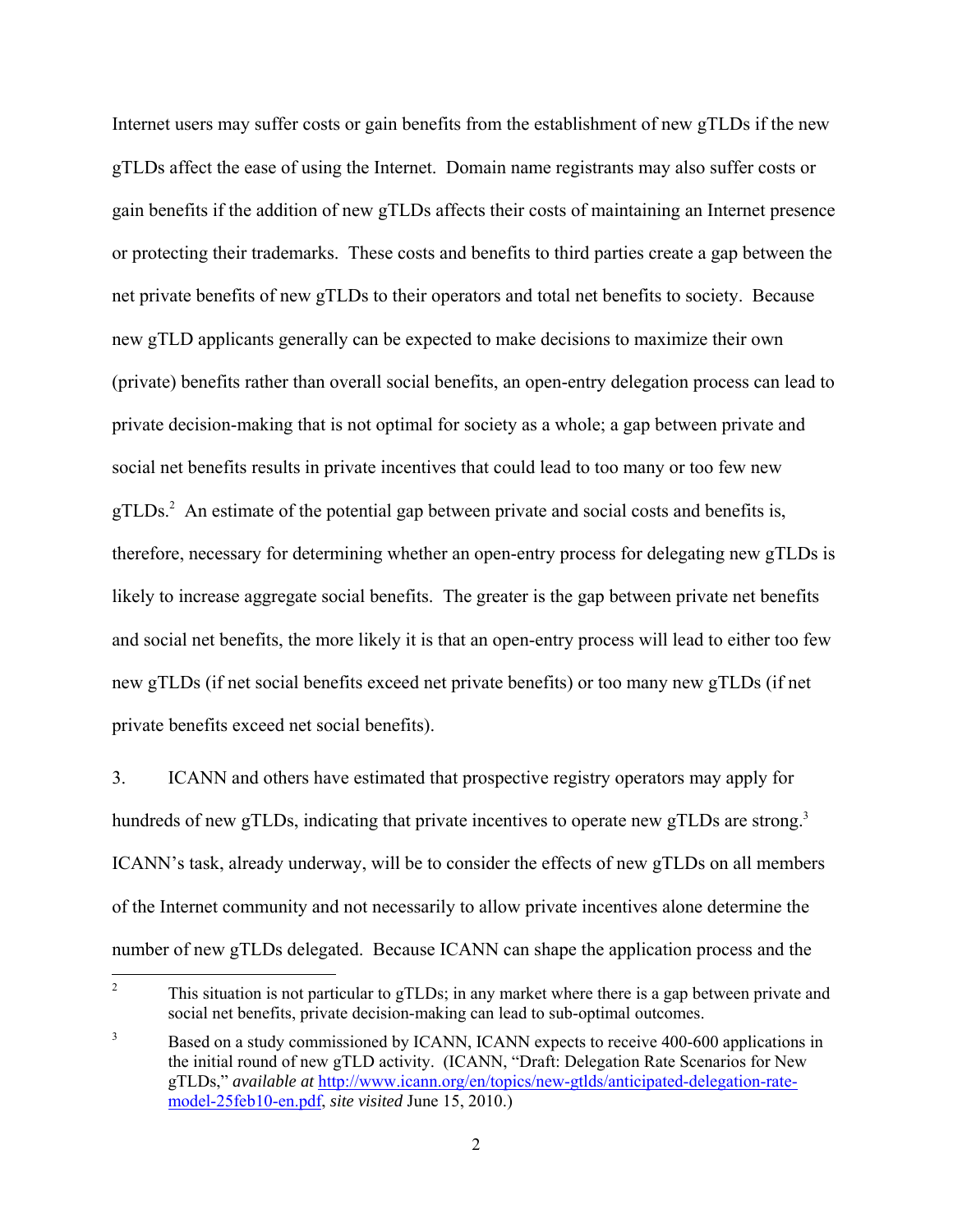rules under which new gTLDs operate, it can take into account any diversion of private and social benefits in defining the process and setting rules. A thorough understanding of the potential sources of the gap between private and social net benefits will provide a basis for determining which application and evaluation processes are most likely to lead to the introduction of gTLDs that promote social welfare and economic efficiency.

4. Understanding a new gTLD's net impact on social welfare requires knowledge of the third-party benefits and costs. We first survey existing studies that shed light on these benefits and costs. These studies are informative, but largely inconclusive. Consequently, we propose a set of empirical studies designed to provide some evidence regarding the relative costs and benefits based on experience from other TLDs and market behavior. No study of past behavior, however, can predict the future costs and benefits for an entirely new set of circumstances. That said, for reasons that we discuss below, the largest sources of potential benefits from the creation of new gTLDs are likely to be:

- additional user benefits that arise from innovative new business models that are very different from those of existing TLDs' registry operators;
- development of gTLDs to serve communities of interest; and
- expansion of gTLDs to include Internationalized Domain Names (IDNs) that use an expanded character set and can thus offer new benefits to specific user communities.

Because business model innovations are difficult to predict, experience with the development of gTLDs that serve specific communities is limited, and the community has no experience with IDNs at the TLD level, it is difficult to describe the expected effects of new gTLDs with precision. Nevertheless, the proposed studies will provide an empirical foundation for understanding the effects of new gTLDs and will provide guidance for procedures and rules governing the delegation and operation of new gTLDs.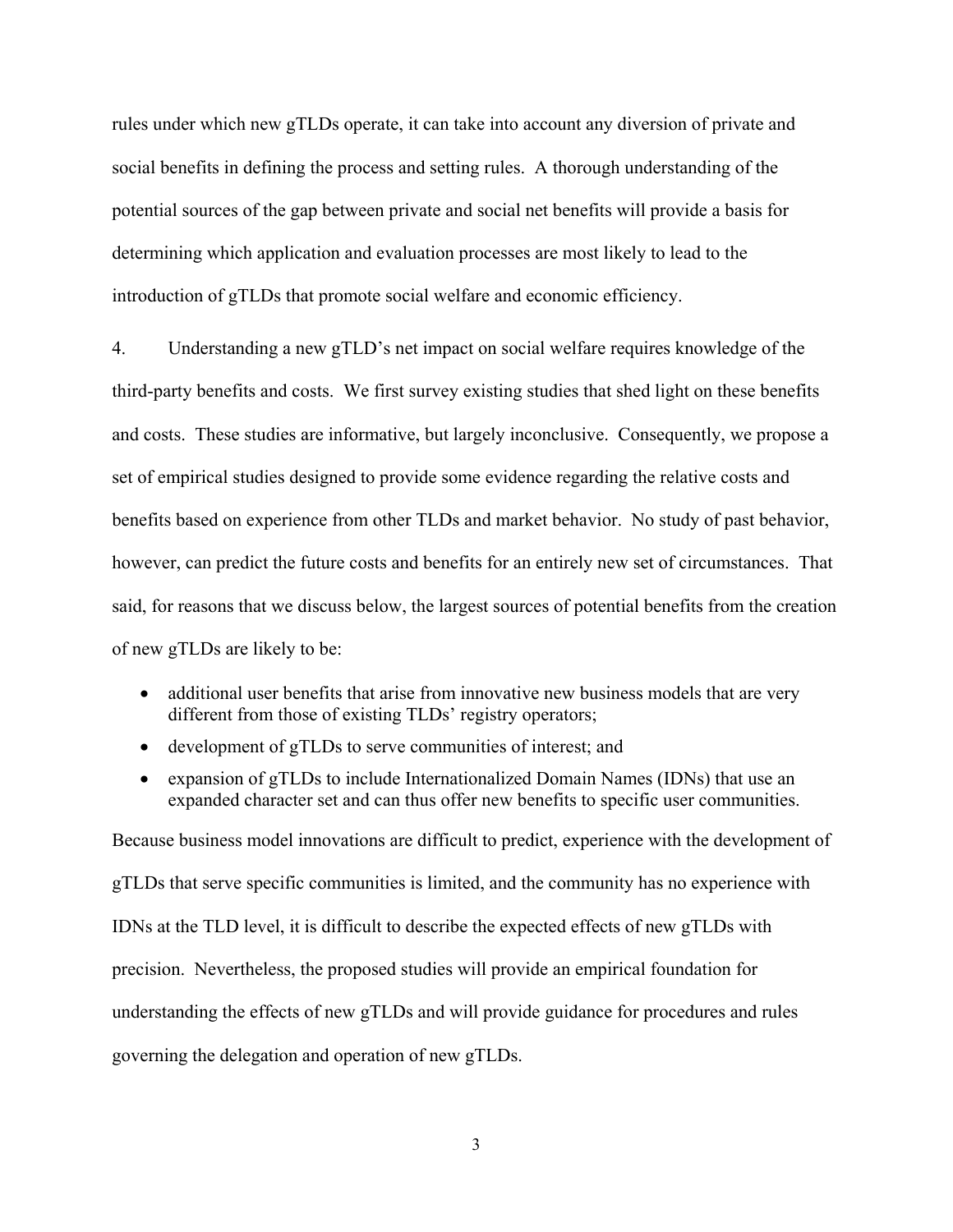# **II. BACKGROUND**

5. This section provides relevant background information regarding the domain name system and the proposed process for approving new gTLDs. In the 1990s, management of the domain name system was revised periodically in attempts to bring more competition to the market for second-level domain names, but the number of available gTLDs, within which all second-level domain names had to be registered, was fixed and small. Beginning in 2000, the set of gTLDs was expanded, and management of the registries evolved in an attempt to foster more competition. Now, at the recommendation of the GNSO, ICANN is overseeing a potentially significant expansion in the number of gTLDs in order to encourage more competition and to serve users better.

#### **A. MANAGEMENT OF THE DNS PRIOR TO 2000**

6. The domain name system was developed in the early 1980s as a means of organizing and easing Internet navigation by establishing unique, easier-to-remember addresses for different locations on the Internet. Initially, eight gTLDs were established, within which eligible entities could register second-level domain names. Three of these gTLDs (.com, .org, and .net) were unrestricted, meaning that anyone could register a second-level domain name within them. Five (.edu, .gov, .arpa, .int, and .mil) were restricted-use, meaning that only particular types of users were allowed to register a second-level domain within them. In addition to gTLDs, two-letter country code TLDs (ccTLDs) were introduced over time, beginning with .us in 1985.

7. Initially, the task of registering second-level domain names in the various gTLDs fell to SRI International, a not-for-profit research institute operating under a contract with the Department of Defense (DOD). In the early 1990s, the responsibility for registering names for .com, .org, .net, .edu, and .gov was transferred to a private corporation, Network Solutions Inc.

4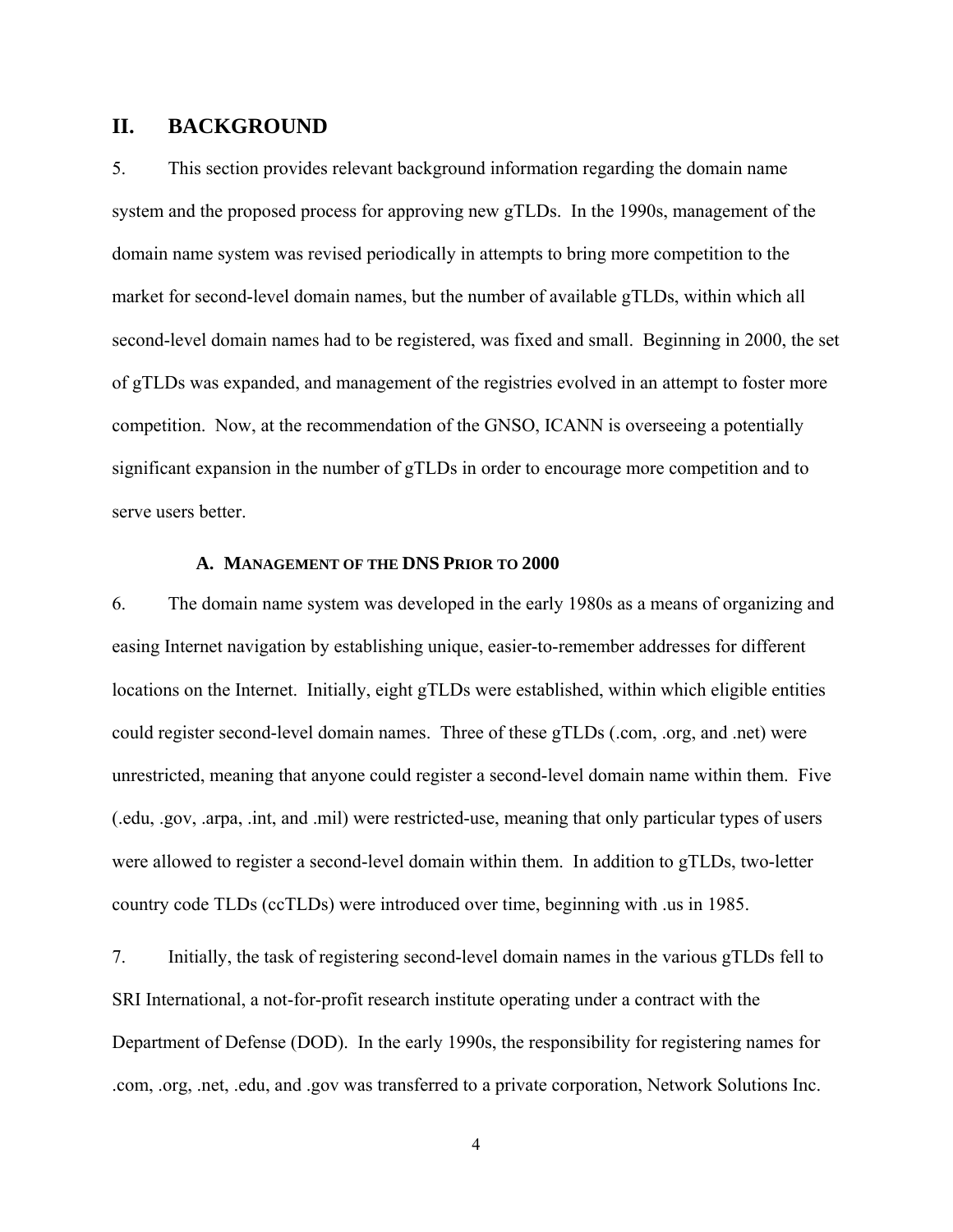("NSI"), under a contract with the National Science Foundation, which had taken over from DOD as the funding source.<sup>4</sup> NSI operated the registry and acted as the sole registrar for .com, .org, and .net. $5$ 

8. In the early 1990s the most-used gTLD was .edu, but as the commercial possibilities of the Internet became apparent following the development of the World Wide Web, .com quickly became the dominant gTLD. As the .com registry operator and its sole registrar, NSI had a monopoly on the registration of second-level domain names in the dominant gTLD. In 1995 NSI began charging US\$100 to register a domain name for a two-year period.<sup>6</sup>

9. The next few years saw a rapid series of steps designed to increase competition. In 1997, the U.S. Government issued a policy directive stating that the management of the DNS should be privatized.<sup>7</sup> In a policy statement issued in 1998, the U.S. Department of Commerce ("Commerce") declared its intent to transfer management of the DNS from the U.S. government to a private corporation.<sup>8</sup> In its policy statement, Commerce discussed the different opinions by industry participants on whether new competitive registries (*i.e.*, new gTLDs) should be established. Although it expressed the belief that "competitive systems generally result in greater innovation, consumer choice, and satisfaction in the long run," and that "the pressure of competition is likely to be the most effective means of discouraging registries from acting

 $\overline{a}$ 

<sup>4</sup> National Research Council (2005), *Signposts in Cyberspace: The Domain Name System and Internet Navigation*, The National Academies Press, at 75-76.

<sup>5</sup> *Id.* at 78.

<sup>6</sup> *Id.* at 76.

<sup>7</sup> *Id.* at 76-77.

<sup>8</sup> U.S. Department of Commerce, National Telecommunications and Information Administration, Statement of Policy: Management of Internet Names and Addresses, 63 Fed. Reg. 31741 (1998), *available at* http://www.ntia.doc.gov/ntiahome/domainname/6\_5\_98dns.htm, *site visited* June 15, 2010.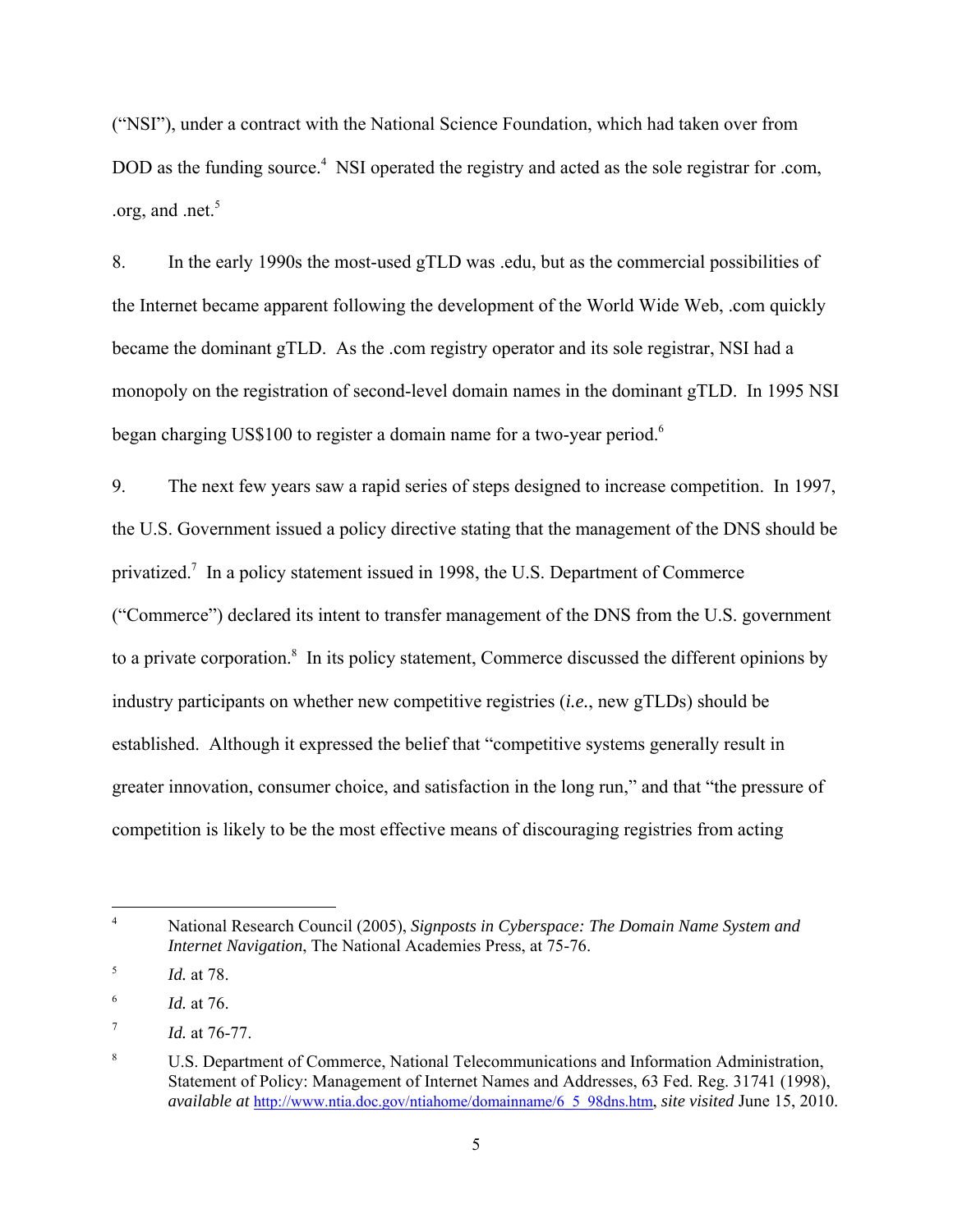monopolistically," Commerce left the decision about whether, when, and how new gTLDs would be established to the new corporation that would manage the DNS.<sup>9</sup>

10. The Internet Corporation for Assigned Names and Numbers ("ICANN") was established in 1998 as a private, not-for-profit corporation to manage the DNS. A Memorandum of Understanding (MOU) signed by Commerce and ICANN established ICANN's authority to manage the DNS and reiterated Commerce's intent that the management of the DNS would be "based on the principles of stability, competition, bottom-up coordination, and representation."10 The MOU also described one of ICANN's main responsibilities as "oversight of the policy for determining the circumstances under which new TLDs are added to the root system," including "development of policies for the addition, allocation, and management of gTLDs and the establishment of domain name registries and domain name registrars to host gTLDs… ."<sup>11</sup> Thus, as described in its recent draft guidebook for new gTLD applicants, "one of [ICANN's] key mandates has been to promote competition in the domain name market.<sup>12</sup>

11. In late 1998, the National Telecommunications and Information Administration ("NTIA"), an agency within the U.S. Department of Commerce, required NSI to separate the registry functions from the registrar functions and to facilitate the entry of competitive registrars by establishing a shared registration system that would allow registrars other than NSI to interact

<sup>-&</sup>lt;br>9 *Id.* at 11.

<sup>&</sup>lt;sup>10</sup> Memorandum of Understanding between the U.S. Department of Commerce and Internet Corporation for Assigned Names and Numbers, *available at* http://www.icann.org/en/general/icannmou-25nov98.htm, *site visited* June 15, 2010, § II.A.

<sup>&</sup>lt;sup>11</sup> "Management of Internet Names and Addresses," 63 Fed. Reg. 31741 (1998).

<sup>12</sup> ICANN, "Draft Applicant Guidebook, version 4," *available at* http://www.icann.org/en/topics/new-gtlds/draft-rfp-clean-28may10-en.pdf, *site visited* June 15, 2010 (hereinafter *Draft Applicant Guidebook v.4*) at A-1.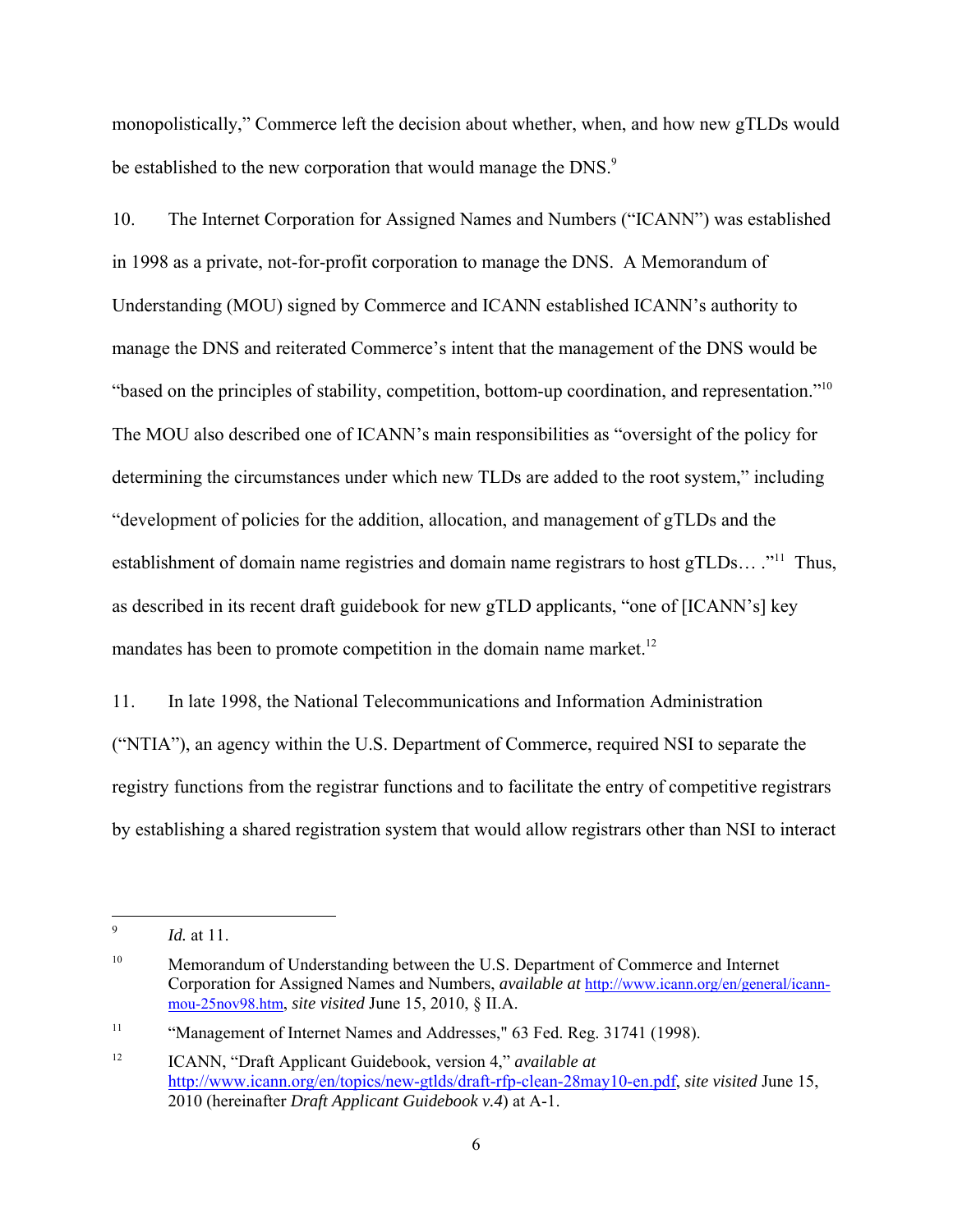with the .com, .org, and .net registry databases.<sup>13</sup> This led to the entry of hundreds of registrars, but the set of gTLDs remained fixed at a small number.<sup>14</sup>

# **B. PREVIOUS gTLD EXPANSIONS**

12. Since its founding, ICANN has held two rounds of gTLD expansion. The first round began in 2000. In that round, ICANN announced that it would create a maximum of seven new gTLDs. It received approximately 50 applications, some from multiple entities proposing jointly to own and operate a registry and some for multiple gTLDs.<sup>15</sup> After evaluating the applications, ICANN added four unsponsored gTLDs (.biz, .info, .name, and .pro) and three sponsored gTLDs (.aero, .coop, and .museum).

13. The second round of gTLD expansion began in 2004. In that round, ICANN accepted applications only for sponsored gTLDs but announced that it would not limit the number of new gTLDs and would approve all qualified applications. ICANN received ten applications for nine different sponsored gTLDs and ultimately approved seven of the applications (.asia, .cat, .jobs, .mobi, .post, .tel, and .travel).<sup>16</sup> Three applications were not approved. Following these two

 $\overline{a}$ <sup>13</sup> By 1998, authority for overseeing the DNS had been transferred from NSF to NTIA. NSI was required to separate registry and registrar functions as a condition of the renewal of its contract with NTIA to operate the registries and several root servers. (*Id.* at 77-78.)

<sup>&</sup>lt;sup>14</sup> VeriSign, the current .com registry operator, lists more than 800 .com registrars. (VeriSign, "Find a Registrar," *available at* http://www.verisign.com/domain-name-services/findregistrar/index.html, *site visited* June 15, 2010.)

<sup>&</sup>lt;sup>15</sup> For example, NeuStar Inc. applied for six gTLDs (.dot, .info, .site, .spot, .surf, and .web). NeuStar also formed a joint venture with Melbourne IT that applied for other gTLDs (.biz and .per). (*See*, ICANN, "New TLD Program Application Process Archive," *available at* http://www.icann.org/en/tlds/app-index.htm, *site visited* June 15, 2010.)

<sup>16</sup> ICANN, "Status Report on the sTLD Evaluation Process," December 3, 2005, *available at* http://www.icann.org/en/tlds/stld-apps-19mar04/stld-status-report.pdf, *site visited* June 15, 2010 (hereinafter *sTLD Status Report*). The registry agreement for .post was signed only recently, in December 2009. (ICANN, ".post Sponsored TLD Agreement," December 11, 2009, *available at* http://www.icann.org/en/tlds/agreements/post/, *site visited* June 15, 2010.)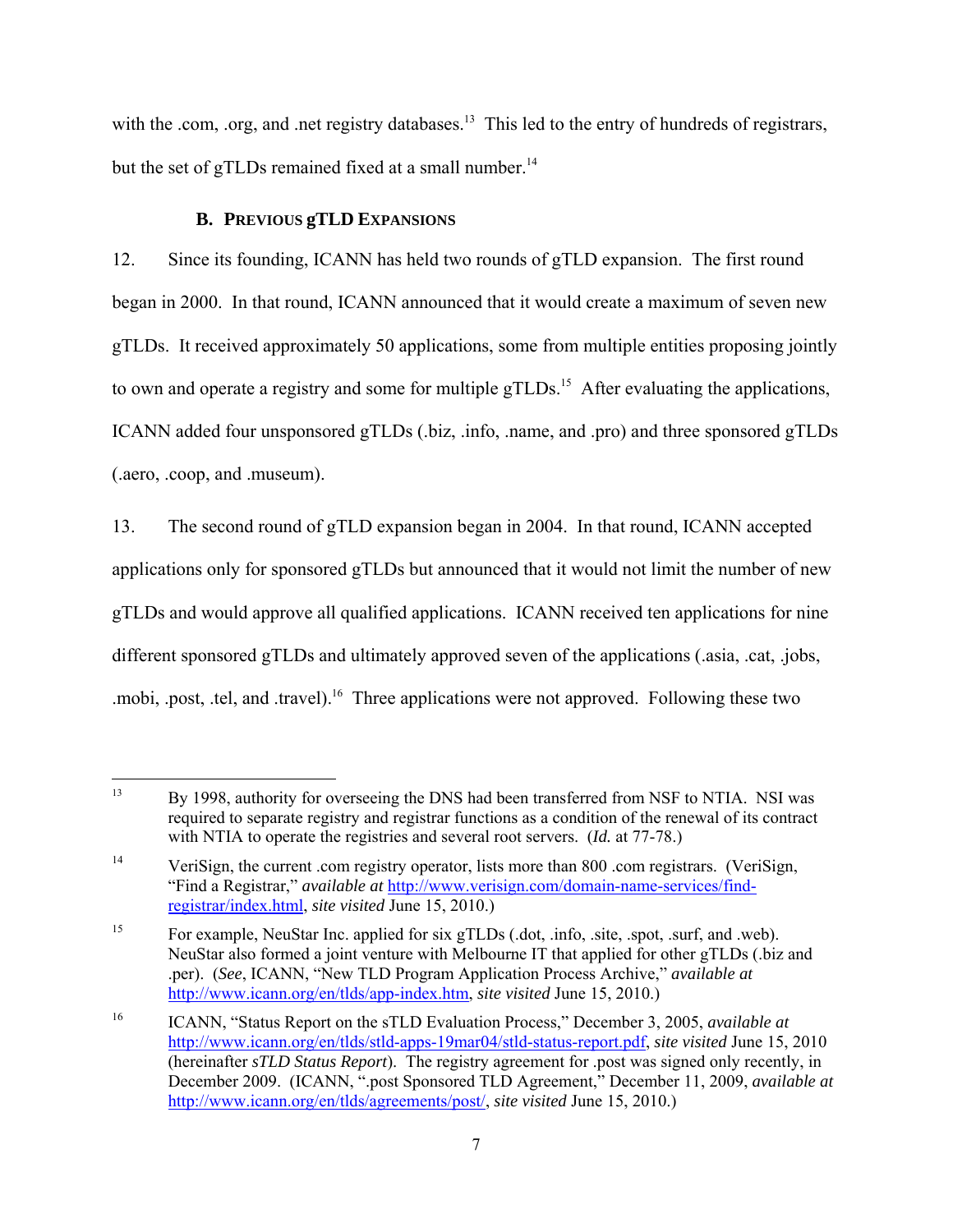rounds of expansion, there are currently 21 gTLDs, of which seven are unsponsored.<sup>17</sup> The table below provides summary information regarding the current gTLDs.<sup>18</sup>

| gTLD    |      | Introduced Restrictions, if any                      | <b>Current Registry Operator (Sponsor)</b>    |  |
|---------|------|------------------------------------------------------|-----------------------------------------------|--|
| .arpa   | 1985 | Internet architecture                                | IANA (Internet Architecture Board)            |  |
|         |      | Unrestricted (but intended for commercial            |                                               |  |
| .com    | 1985 | registrants)                                         | VeriSign, Inc.                                |  |
| .edu    | 1985 | United States educational institutions               | EDUCAUSE/VeriSign, Inc. (EDUCAUSE)            |  |
| .gov    | 1985 | United States government                             | ZoneEdit (US General Services Administration) |  |
|         |      |                                                      | Defense Information Systems Agency (US DOD    |  |
| .mil    | 1985 | United States military                               | Network Information Center)                   |  |
|         |      | Unrestricted (but intended for network providers,    |                                               |  |
| .net    | 1985 | $etc.$ )                                             | VeriSign, Inc.                                |  |
|         |      | Unrestricted (but intended for organizations that do |                                               |  |
| .org    | 1985 | not fit elsewhere)                                   | Public Interest Registry, Afilias             |  |
|         |      | Organizations established by international treaties  |                                               |  |
| .int    | 1988 | between governments                                  | <b>ICANN</b> (IANA)                           |  |
|         |      |                                                      |                                               |  |
| .aero   | 2001 | Air-transport industry                               | SITA (SITA)                                   |  |
| .biz    | 2001 | <b>Businesses</b>                                    | <b>NeuStar</b>                                |  |
| .coop   | 2001 | Cooperatives                                         | DotCooperation, LLC (NCBA)                    |  |
| .info   | 2001 | Unrestricted use                                     | A filias Limited                              |  |
|         |      |                                                      | Museum Domain Management Association          |  |
| .museum | 2001 | Museums                                              | (Museum Domain Management Association)        |  |
| .name   | 2001 | For registration by individuals                      | VeriSign Information Services, Inc.           |  |
| .pro    | 2002 | All professionals                                    | RegistryPro (RegistryPro)                     |  |
| .cat    | 2005 | Catalan linguistic & cultural community              | Associació puntCAT (Fundació puntCAT)         |  |
|         |      | The international human resource management          | Employ Media LLC/Verisign (Society for Human  |  |
| .jobs   | 2005 | community                                            | Resource Management)                          |  |
| .mobi   | 2005 | Mobile content providers and users community         | dotMobi (Nokia, Vodafone, Microsoft, Afilias) |  |
|         |      |                                                      | Tralliance Registry Management Company, LLC.  |  |
| .travel | 2005 | Travel and tourism community                         | (The Travel Partnership Corporation)          |  |
|         |      | For individuals and businesses to store and manage   |                                               |  |
| tel.    | 2006 | their contact information in the DNS                 | Telnic Ltd. (Telnic Ltd.)                     |  |
| asia    | 2007 | From Asia/For Asia                                   | Afilias (dotAsia Organisation)                |  |

# **gTLD Restrictions and Registries**

*Sources:* ICANN, "Registry Listing," http://www.icann.org/en/registries/listing.html. Various registry websites.

 $17\,$ Unsponsored gTLDs operate under ICANN policies rather than the policies of the sponsoring organization but still may have restrictions on who may register domain names. .biz, .name, and .pro are unsponsored gTLDs but are intended for commercial purposes, individuals, and professionals, respectively.

<sup>&</sup>lt;sup>18</sup> This table excludes .post because it is not yet operational.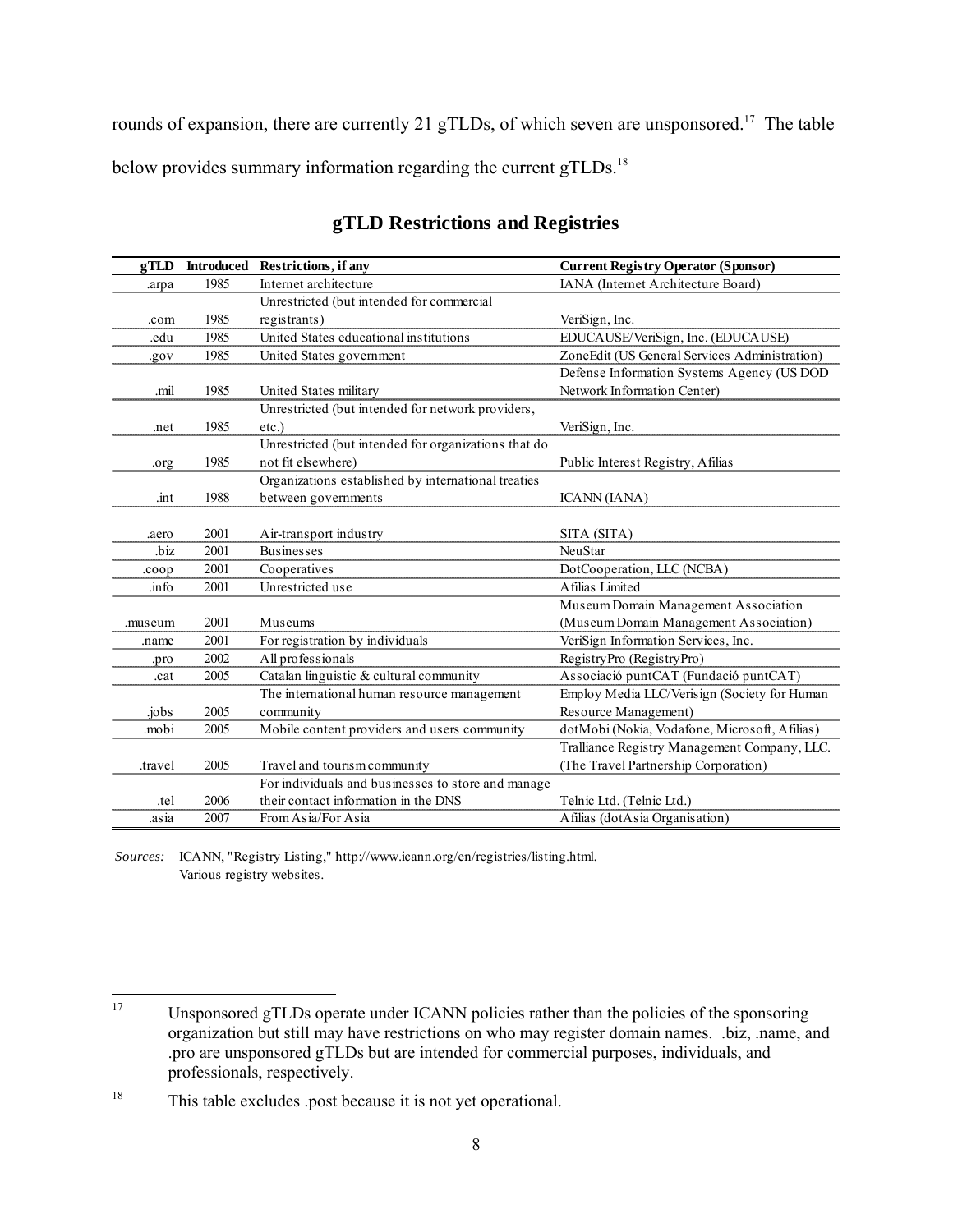#### **C. THE PROPOSAL TO INTRODUCE NEW gTLDS**

14. For the past several years, ICANN has been developing a policy and process for delegating additional gTLDs. The GNSO began work on a policy towards issuing new gTLDs in December 2005. Based on its findings that introducing new gTLDs "has the potential to promote competition in the provision of registry services, and to add to consumer choice, market differentiation and geographic and service-provider diversity" and that "[n]o compelling reason has been articulated to not proceed with accepting applications for new top-level domains," the GNSO recommended in September 2007 that "ICANN must implement a process that allows the introduction of new top-level domains."19 The GNSO also approved several principles and policy recommendations with the goal of ensuring a fair and transparent process that, among other things, respects intellectual property rights.20 ICANN's Board adopted the GNSO's recommendations in June 2008. ICANN then began devising rules and procedures, drafting materials for applicants, putting those rules, procedures, and materials out for comment, and revising them accordingly. $^{21}$ 

15. In October 2008, ICANN posted for public comment its proposal to introduce new gTLDs. The Department of Commerce submitted comments on the proposal in December 2008. In those comments, Commerce cited the "core values" expressed in the Commerce-ICANN MOU and the ICANN Board's 2006 call for an economic study of the domain name market,

<sup>19</sup> 19 GNSO, "Board Report, Introduction of New Generic Top-Level Domains," September 11, 2007, *available at* http://gnso.icann.org/issues/new-gtlds/council-report-to-board-pdp-new-gtlds-11sep07.pdf, *site visited* June 15, 2010 at 28 and 19.

<sup>&</sup>lt;sup>20</sup> *See*, GNSO, "Board Report, Introduction of New Generic Top-Level Domains," September 11, 2007, *available at* http://gnso.icann.org/issues/new-gtlds/council-report-to-board-pdp-new-gtlds-11sep07.pdf, *site visited* June 15, 2010 at 16-27.

<sup>&</sup>lt;sup>21</sup> The most recent revision of the draft applicant materials was published for comment in June 2010.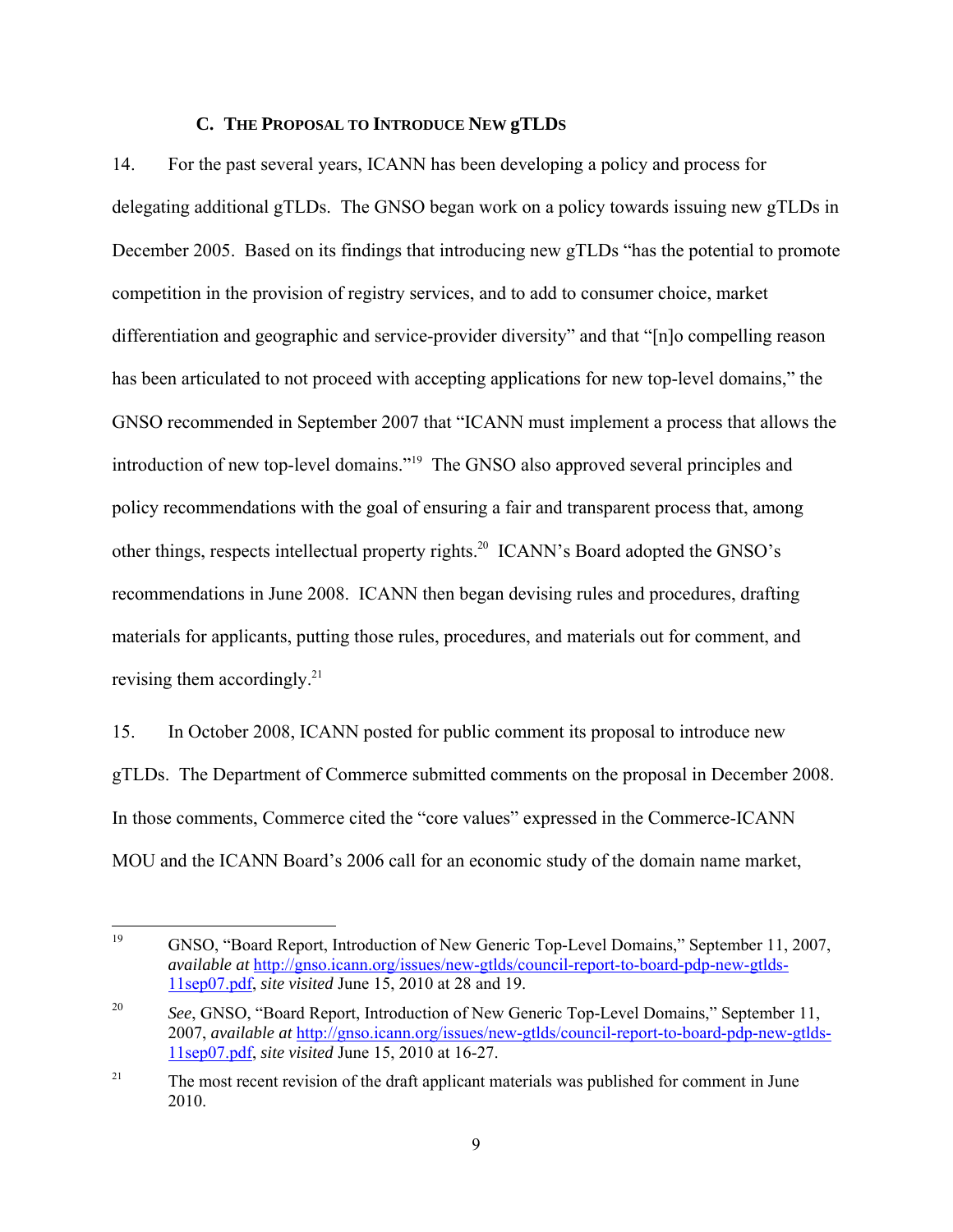which was proposed during the renegotiation of several registry agreements to understand the "changing domain name marketplace."<sup>22</sup> In its call for an economic study, the ICANN Board identified several specific questions as being of potential interest in understanding the domain name marketplace:

- 1. Is the domain registration market one market, or does each TLD function as a separate market?
- 2. Are registrations in different TLDs substitutable?
- 3. How do the switching costs involved in moving from one TLD to another affect consumer and pricing behavior?
- 4. How does market structure and pricing affect new TLD entrants? Do other markets have similar issues, and, if so, how are they addressed and by who? $23$

Commerce found these questions to be relevant to the issue of new gTLDs, stating that "it is unclear that the threshold question of whether the potential consumer benefits [of new gTLDs] outweigh the potential costs has been adequately addressed and determined,"<sup>24</sup> and "ICANN needs to complete this economic study and the results should be considered by the community before new gTLDs are introduced."<sup>25</sup>

 $22$ ICANN's Board had adopted a resolution calling on ICANN's President "to commission an independent study by a reputable economic consulting firm or organization to deliver findings on economic questions relating to the domain registration market… ." (ICANN, Minutes, Special Meeting of the Board, October 18, 2006, *available at* http://www.icann.org/en/minutes/minutes-18oct06.htm, *site visited* June 15, 2010.) This study was recommended to address questions arising during the renegotiation of the registry agreements for .biz, .info, and .org. Specifically, ICANN wanted to study "the changing domain name marketplace" due to "specific concerns … regarding potential abuses of ICANN rules as it relates to consumer interests."

<sup>23</sup> ICANN, Minutes, Special Meeting of the Board, October 18, 2006, *available at* http://www.icann.org/en/minutes/minutes-18oct06.htm, *site visited* June 15, 2010.

<sup>&</sup>lt;sup>24</sup> Letter from Meredith A. Baker (NTIA) to Peter Dengate Thrush (ICANN), December 18, 2008, *available at* http://www.ntia.doc.gov/comments/2008/ICANN\_081218.pdf, *site visited* June 15, 2010, at 1.

<sup>&</sup>lt;sup>25</sup> *Id.* at 1.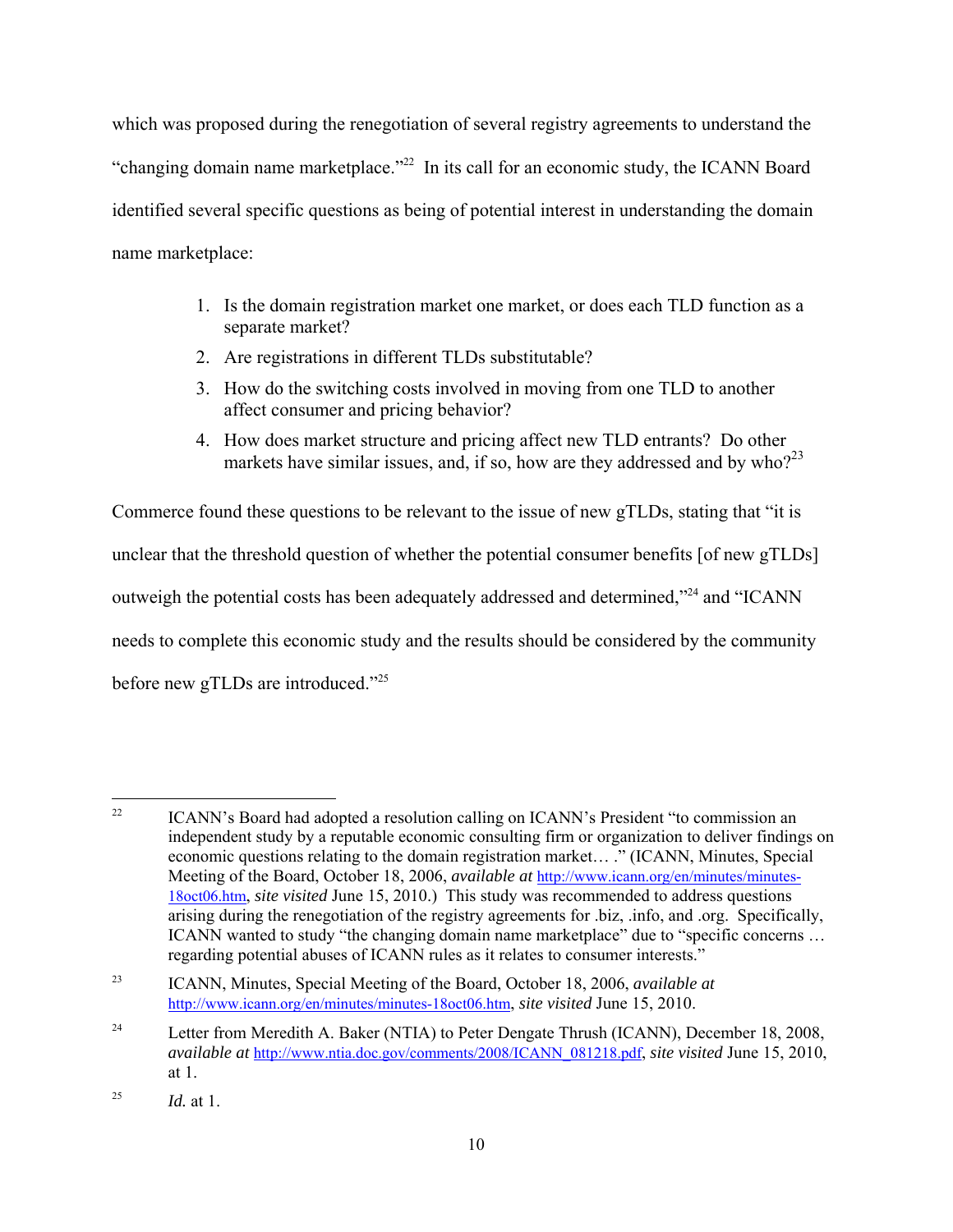16. Commerce also asked the Department of Justice (DOJ) for advice on competition issues raised by the new gTLD proposal. The DOJ offered several conclusions. First, the DOJ concluded that some new gTLDs likely would have market power because at least some registrants, *e.g.*, those who needed to protect trademarks or who had invested significantly in their existing domain names, would need to establish domain names in multiple new gTLDs.<sup>26</sup> Second, the DOJ concluded that existing gTLDs, especially the .com registry operated by VeriSign, already have market power; with respect to .com, the DOJ noted that domain name registrants considered other gTLDs or ccTLDs to be complements to—rather than substitutes for—.com.<sup>27</sup> Third, because of its belief that there were first-mover advantages and network effects, the DOJ concluded that the market power of existing gTLDs, especially Verisign's.com registry, would not be constrained by new  $gTLDs$ <sup>28</sup>

17. As with the 2004 round of gTLD introductions, ICANN does not intend to restrict the number of new gTLDs that it may delegate in the current round.<sup>29</sup> Under the Board-approved policy**,** ICANN would accept any new gTLD as long as it met all of the criteria established by ICANN and survived any objections raised by parties with standing to object.

<sup>26</sup> 26 Letter from Deborah A. Garza (DOJ) to Meredith A. Baker (NTIA) re: ICANN's Draft RFP for New gTLDs, December 3, 2008 *available at* http://www.ntia.doc.gov/comments/2008/ICANN\_081218.pdf, *site visited* June 15, 2010 at 3.

<sup>&</sup>lt;sup>27</sup> *Id.* at 2.

<sup>&</sup>lt;sup>28</sup> Letter from Deborah A. Garza (DOJ) to Meredith A. Baker (NTIA) re: ICANN's Draft RFP for New gTLDs, December 3, 2008 *available at* http://www.ntia.doc.gov/comments/2008/ICANN\_081218.pdf, *site visited* June 15, 2010 at 4.

<sup>&</sup>lt;sup>29</sup> Depending on the number of applications received, however, ICANN may need to evaluate and delegate new gTLDs in batches. (*See*, ICANN, "Draft: Delegation Rate Scenarios for New gTLDs," *available at* http://www.icann.org/en/topics/new-gtlds/anticipated-delegation-ratemodel-25feb10-en.pdf, *site visited* June 15, 2010.)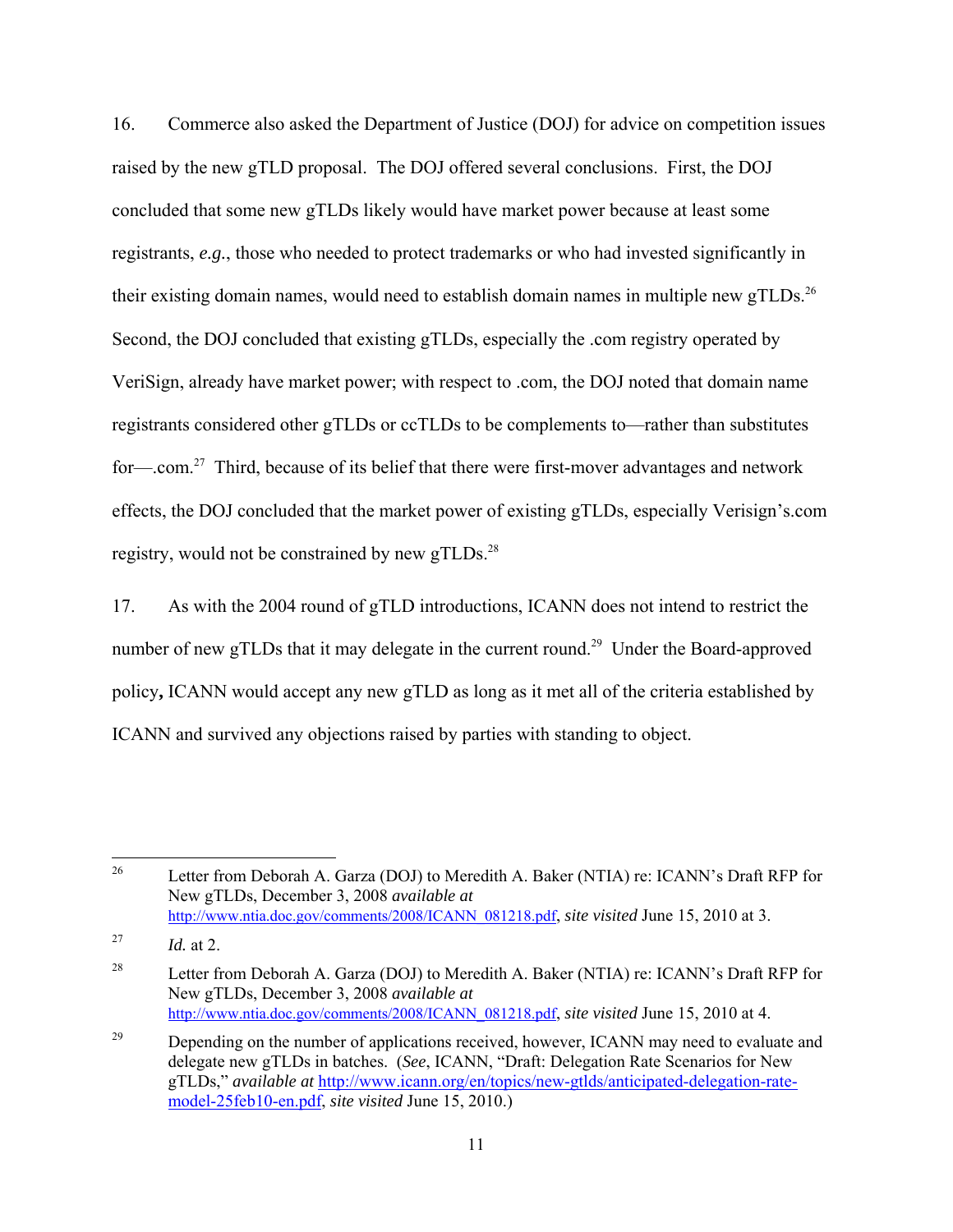18. Any established corporation, organization, or institution may apply for a new  $gTLD$ <sup>30</sup> The process for application entails: (1) Initial Evaluation; (2) Extended Evaluation (if the application does not pass the Initial Evaluation); (3) Objection and Dispute Resolution; and (4) String Contention Resolution.<sup>31</sup> Once all submitted applications are deemed complete from an administrative perspective, the applications will be posted for public comment for a given period of time. At the same time, Initial Evaluation will commence.<sup>32</sup> If an application does not meet all requirements in the Initial Evaluation, it may be eligible for Extended Evaluation. Relevant public comment will be considered during Initial Evaluation and Extended Evaluation. Throughout the Initial Evaluation period, parties with standing to object will be able to file objections based on any of four grounds.33 Formal objections will be resolved using independent dispute resolution services. If more than one qualified applicant seeks the same or similar gTLD strings, the applicants will be encouraged to resolve such string contentions among themselves.

 $30<sup>°</sup>$ 30 *See*, *Draft Applicant Guidebook v.4*, for details of the application procedure, evaluation criteria and procedures, and dispute resolution process.

<sup>31</sup> *Draft Applicant Guidebook v.4*, § 1.1.2.

<sup>&</sup>lt;sup>32</sup> The Initial Evaluation is comprised of two types of reviews: the String Review and the Applicant Review. The String Review consists of determining whether the applied-for gTLD string is so similar to others that it would cause user confusion, whether the string might adversely affect DNS security and stability, and whether evidence of government approval is provided in the case of certain geographical names. The Applicant Review focuses on whether the applicant has the requisite technical, operational, and financial capability to operate a registry and whether the registry services offered by the applicant might adversely affect DNS security or stability.

<sup>&</sup>lt;sup>33</sup> The grounds for objection enumerated by ICANN are (1) String Confusion Objection (the gTLD is confusingly similar to either an existing TLD or another applicant's proposed gTLD); (2) Legal Rights Objection (infringement of another party's legal rights); (3) Morality and Public Order Objection (the gTLD string "is contrary to generally accepted legal norms of morality and public order that are recognized under international principles of law"); (4) Community Objection (a substantial portion of the targeted community objects to the application). (*Draft Applicant Guidebook v.4*, § 3.1.1.)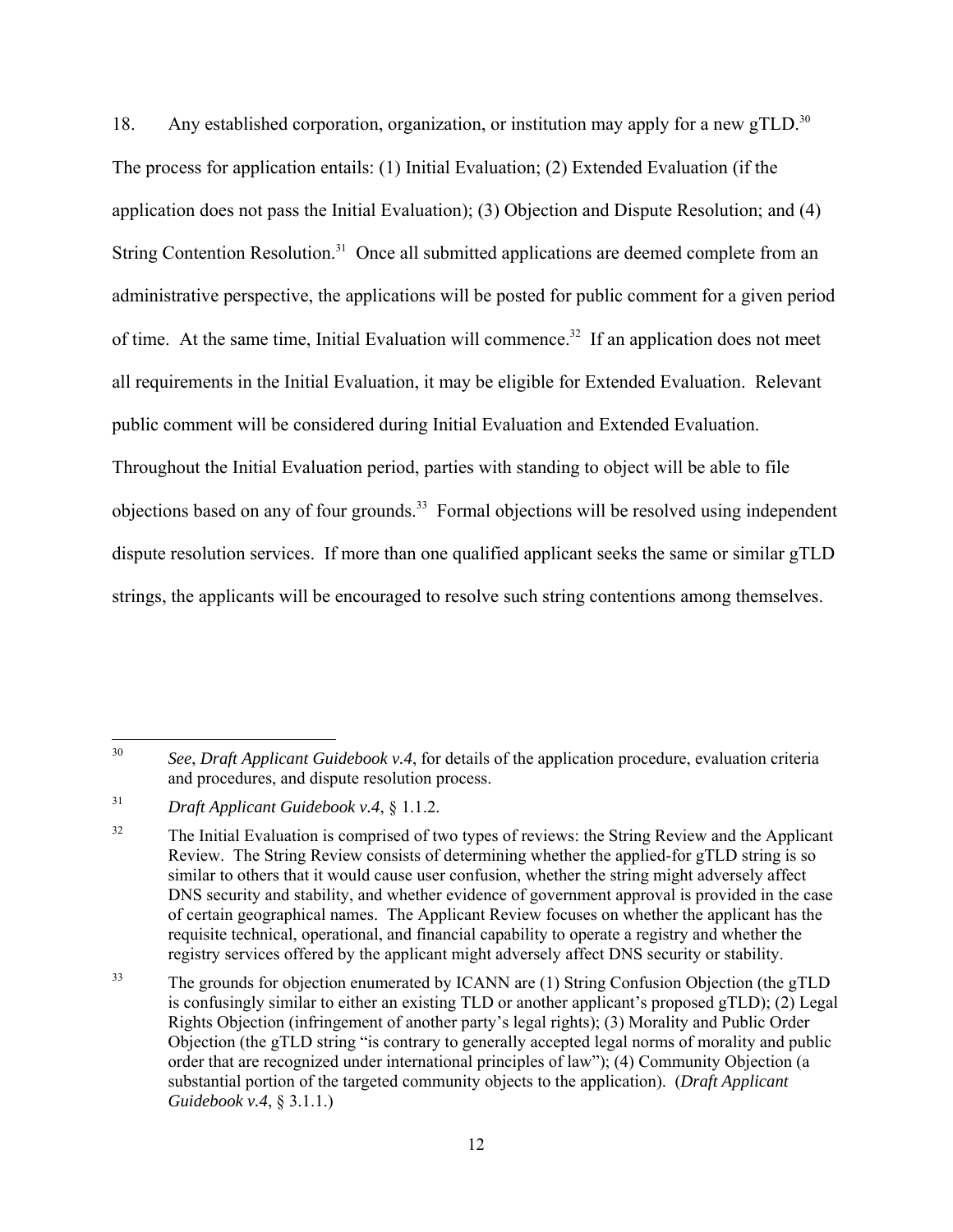In the absence of resolution by affected applicants, string contention cases will be resolved through a community priority evaluation or auction.<sup>34</sup>

19. Applicants will pay a gTLD Evaluation Fee of US\$185,000, plus additional fees in some circumstances.35 If ICANN undertakes an extended review of Registry Services, for example, then the applicant may be assessed an additional fee of US\$50,000. In addition, Dispute Resolution Filing Fees are estimated to be US\$1,000 - US\$5,000 for filing a formal objection or responding to a formal objection. The Dispute Resolution Determination fee is payable to the applicable dispute resolution services provider and panel, and is estimated to range from US\$2,000 - US\$122,000, depending on the size of the panel used to review the case and the complexity of the issues.<sup>36</sup>

# **III. THEORETICAL FRAMEWORK**

20. This section discusses critical elements of economic theory relevant to analyzing the effects of introducing new gTLDs. Our analysis is structured around identifying the theoretical costs and benefits of new gTLDs.<sup>37</sup> Although ICANN's intent is to promote the interests of the Internet community as a whole and not just the private interests of prospective new gTLD applicants, we start with the costs and benefits to the new gTLD registry operators. There is an important distinction, however, between the costs and benefits that accrue to new gTLD registry

 $34$ Fees collected during the new gTLD application and approval process are intended to cover all expenses of the process. Auction proceeds would be paid to ICANN, which is required to use the proceeds to support its Mission and Core Values. (*Draft Applicant Guidebook v.4*, § 4.3, note 2.)

<sup>&</sup>lt;sup>35</sup> Under some conditions, partial refunds of the Evaluation Fee are allowed when an applicant withdraws a gTLD application. The amount of the partial refund (20-70 percent of the Evaluation Fee) depends upon the stage at which the application is withdrawn. (*Draft Applicant Guidebook v.4*, § 1.5.1.)

<sup>36</sup> *Draft Applicant Guidebook v.4*, § 1.5.2.

<sup>&</sup>lt;sup>37</sup> We do not address any technical issues regarding the introduction of new gTLDs.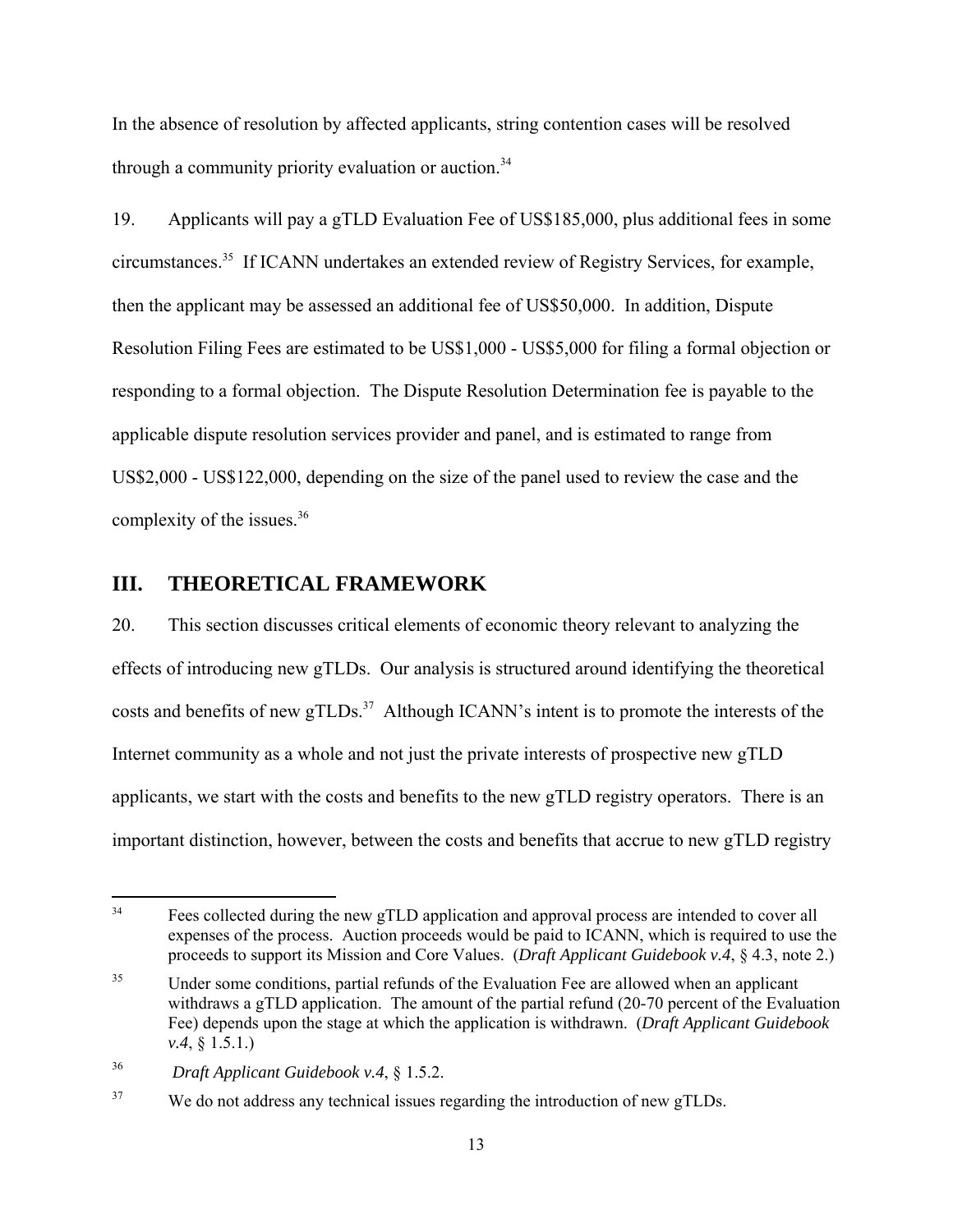operators and those that accrue to the Internet community or society as a whole. Where there is divergence between the net benefits to registry operators and the net benefits to the community, ICANN cannot rely upon the private incentives of the registry operators to produce a result that is optimal for the community or society as a whole. $38$ 

#### **A. PRIVATE VERSUS SOCIAL INCENTIVES TO INTRODUCE NEW GTLDS**

21. We expect that an applicant's decision to apply for a new gTLD will be based on its expected costs and benefits from applying for and potentially running a registry. A prospective registry operator would apply for and launch a new gTLD only if the benefits the registry operator expects to receive exceed the costs the registry operator expects to bear. These are often referred to as the *private* benefits and costs:

| net      |     | benefits to |                          | costs to |
|----------|-----|-------------|--------------------------|----------|
| private  | $=$ | registry    | $\overline{\phantom{a}}$ | registry |
| benefits |     | operator    |                          | operator |

From ICANN's perspective, which encompasses the interests of the broader Internet community, determining whether a new gTLD would be beneficial depends on whether the *social* benefits are greater than the *social* costs, where social benefits and costs take into account not only the effects on the registry *operator* but also the benefits and costs to other members of society:

| net      |          | benefits to | costs to | benefits to  |                          | costs to        |
|----------|----------|-------------|----------|--------------|--------------------------|-----------------|
| social   | $\equiv$ | registry    | registry | <i>other</i> | $\overline{\phantom{m}}$ | <i>other</i>    |
| benefits |          | operator    | operator | parties      |                          | <i>parties.</i> |

The effects on other parties, which can be positive or negative, are sometimes called the *external effects*:

<sup>38</sup> It is important to note that even if relying on private incentives would not lead to an optimal result, intervention might cause other unintended inefficiencies that lead to an outcome further from the social optimum.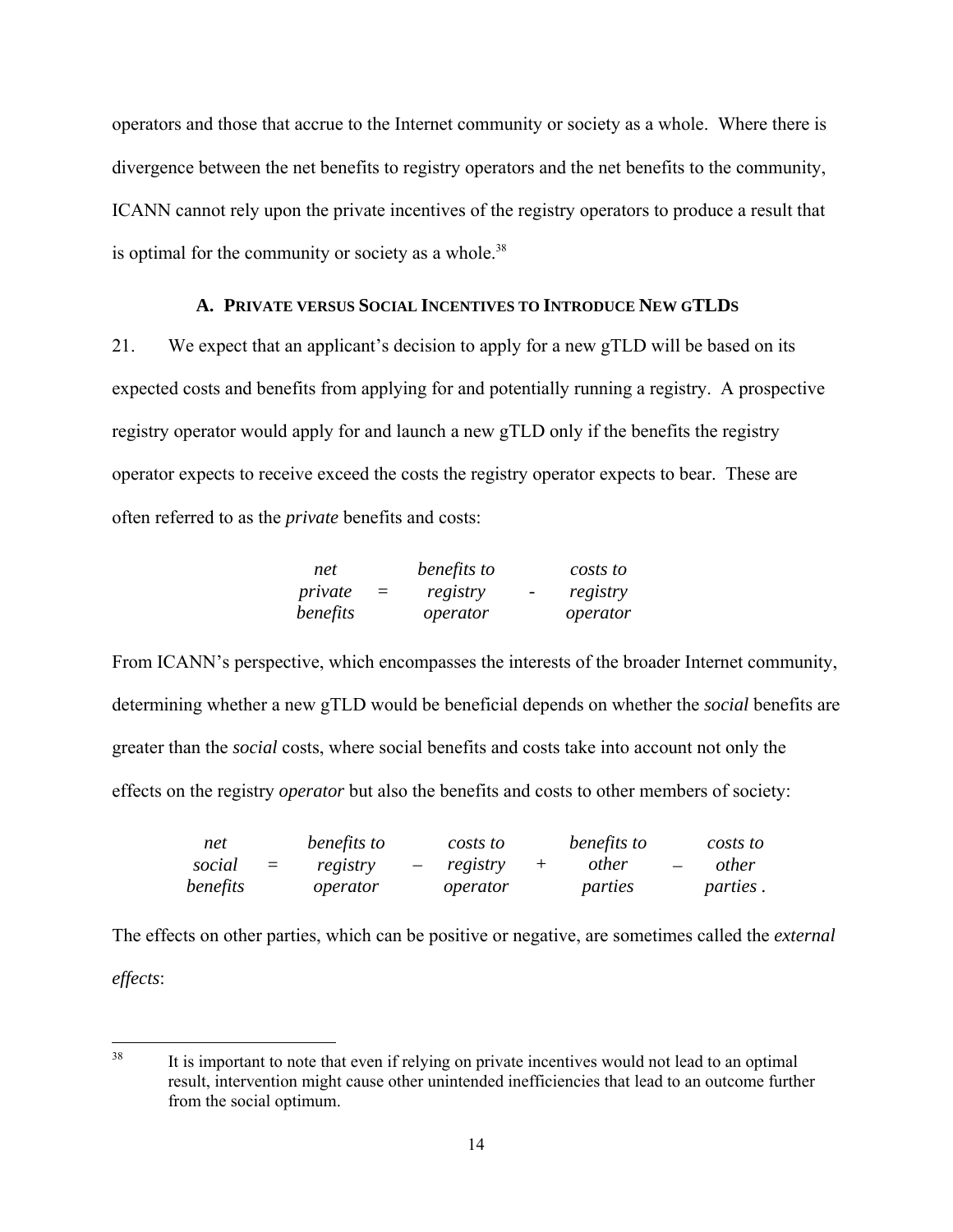| net      |     | net      |          |
|----------|-----|----------|----------|
| social   | $=$ | private  | external |
| benefits |     | benefits | effects. |

This situation, whereby net private benefits from an economic activity diverge from net social benefits is well-studied in the economics literature. Common examples in the literature include a manufacturing plant that ignores the cost to others of pollution that the plant generates (a "negative externality," where net social benefits are less than net private net benefits), and a beekeeper whose bees pollinate crops in the surrounding area (a "positive externality," where net social benefits are greater than net private benefits). Without intervention to align social and private net benefits, too much of the product with negative externalities and too little of the product with positive externalities will be produced relative to the social optimum.

22. As long as gTLD registry applicants are economically rational, the expected value of the *net private benefits* will be positive for any new gTLD for which an application is filed.<sup>39</sup> To understand the implications of this fact from the perspective of the entire community, it is necessary to know if there is a divergence between private and social benefits. With positive external effects, net benefits accrue to parties other than the new gTLD operator; because new gTLD operators do not take those benefits into account in their decisions, some new gTLDs that would be beneficial to society as a whole are not applied for because the private benefits to the new gTLD operator are not large enough to justify the application. In other words, too few new gTLDs will be applied for when there are positive external effects. Similarly, when there are negative external effects, net costs accrue to parties other than the new gTLD operator. In this case, gTLD operators will apply for some new gTLDs that harm society as a whole, even though

39

In other words, economically rational applicants must expect that the private benefits of the registry exceed the private costs or they would not apply.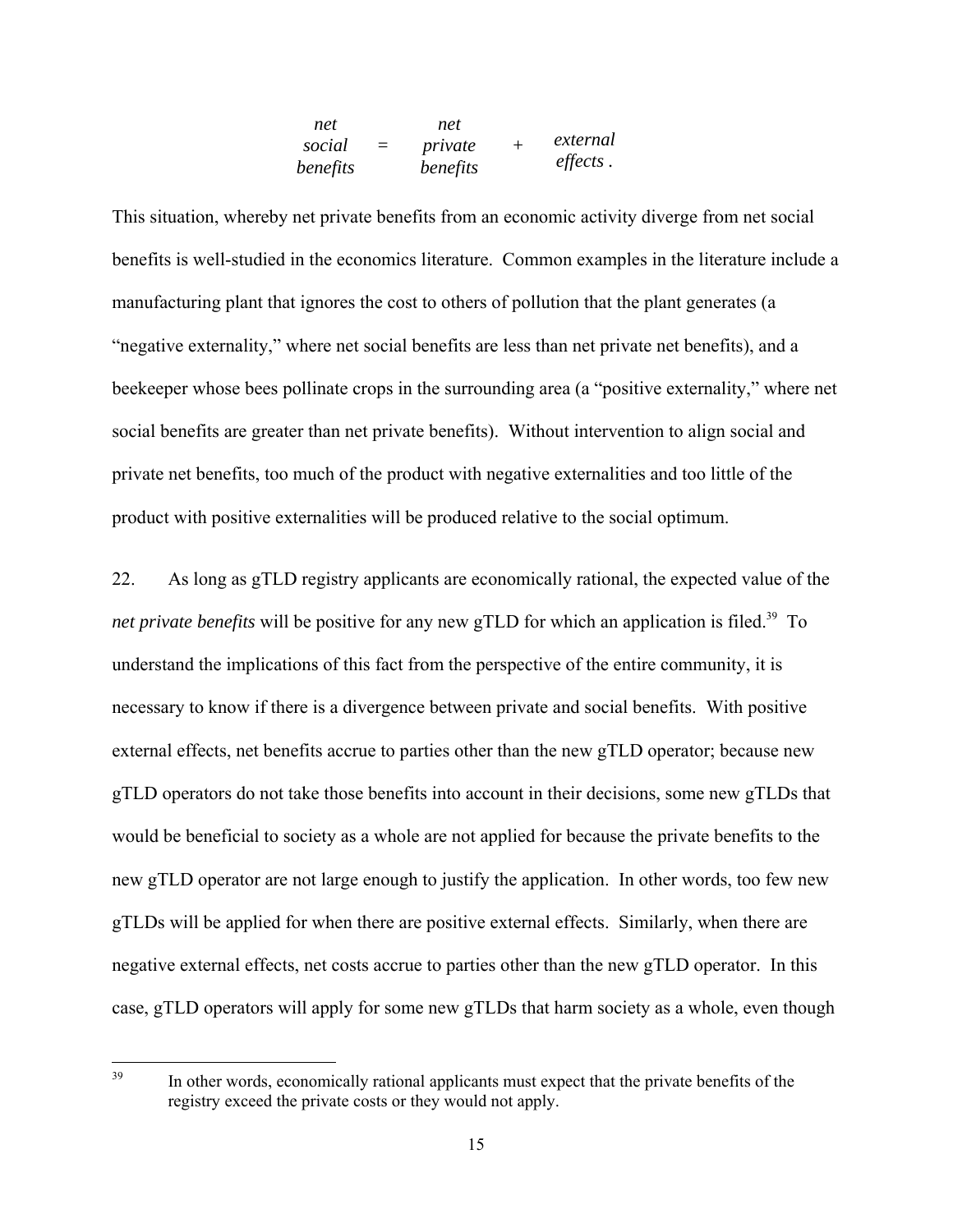they provide positive benefits to the operator. Therefore too many new gTLDs will be applied for. In this case, approving all new gTLD applications could result in "too many" new gTLDs. If ICANN's goal is to maximize social benefits minus social costs, it must be cognizant of potential gaps between social and private net benefits in its application and approval process.

23. In theory, ICANN could address the potential divergence between private and social benefits by adjusting the fees assessed on new gTLDs (*e.g.,* the evaluation fees and postdelegation fees paid to ICANN). By setting fees tailored to individual gTLDs to close the gap between a registry's net private benefits and net social benefits, ICANN *theoretically* could align the registry operator's private incentives more closely with social incentives.<sup>40</sup> For example, if the net social benefits for a particular gTLD are high but the private benefits are low, ICANN could reduce the relevant fees for that gTLD. Note that in some cases this even could imply a negative fee—a subsidy—for operating particular gTLDs. Similarly, if the social costs of a particular new gTLD are especially high relative to the private costs, ICANN could raise the fees charged to that gTLD's registry owner so that the registry owner effectively would take into account (or internalize) the gTLD's social costs when deciding whether or not to pursue the gTLD. Those increased fees would discourage organizations from applying for gTLDs that impose significant costs on others.<sup>41</sup> By calibrating fees to internalize a new gTLD's external effects, ICANN theoretically could equalize net private benefits and net social benefits and

<sup>40</sup> In principle, such a scheme is similar to a subsidy (or tax) applied by a governmental agency to encourage (or discourage) private activities that have positive (or negative) externalities on society.

 $41$  In this framework, a decision to ban new gTLDs is equivalent to denying all applications and setting an infinite price for new applications. Because external costs and benefits could vary across gTLDs and business models, a decision to ban all new gTLDs would make sense only if one believed that under the best feasible regime for evaluating new gTLD applications, it still would be the case that, on average, the net social benefits associated with *approved* applications would be negative.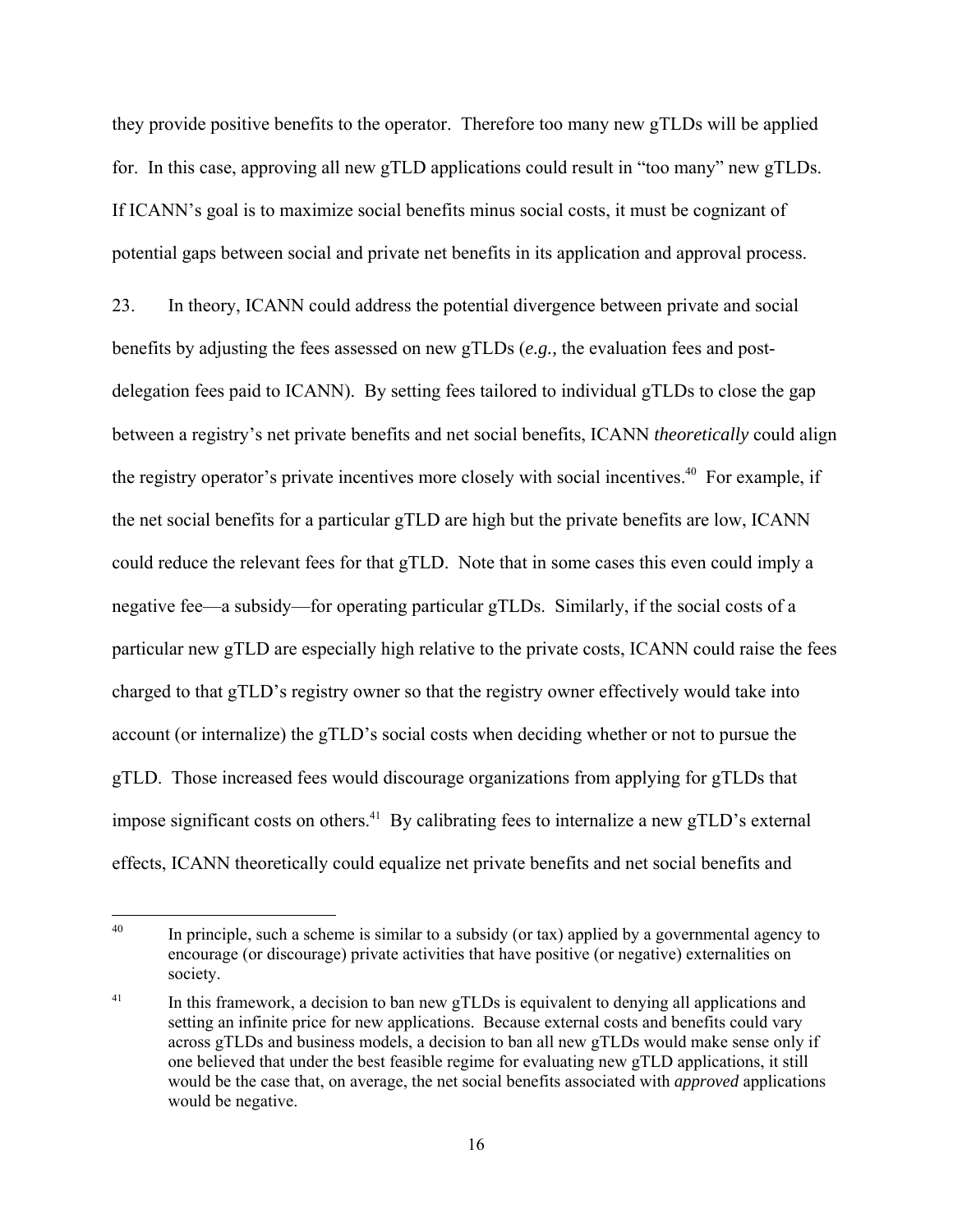approve any new gTLD for which a private party was willing to pay the price specific to that gTLD. Prospective registry operators would apply for new gTLDs only if net social benefits were positive; prospective registry operators would not apply for new gTLDs if net social benefits were negative.<sup>42</sup> An individualized pricing system that accounted for externalities thus could effectively use prices to encourage new gTLDs with positive social benefits and discourage those with negative social benefits.<sup>43</sup>

24. In practice, there are severe obstacles to using fees in this manner. First, setting fees to induce the socially optimal set of new gTLD applications would depend on ICANN's ability to develop accurate quantifications of these social costs and benefits, which is likely to be very difficult. Second, ICANN is committed to using fees only to recover its costs, not as a tax/subsidy system to align private and social incentives.

25. As an alternative to adjusting fees to encourage only gTLDs with positive net social benefits, ICANN could structure its approval process to favor those proposals that offer high expected values of *benefits to other parties* and low expected values of *costs to other parties*. 44

<sup>42</sup> 42 To address the potential problem of too few applications, ICANN likewise would have to set subsidies at a level that made it worthwhile for someone to apply for new gTLDs that have positive net social benefits but negative net private benefits.

<sup>&</sup>lt;sup>43</sup> One simple example of using fees to internalize external costs involves external costs imposed on ICANN itself. Processing new gTLD applications and monitoring the operation of approved gTLDs is costly to ICANN. ICANN has the ability, however, to set the fees it charges a registry operator to be equal to the costs that ICANN bears. Through these fees, ICANN can convert what would be a social cost to other parties (namely, itself) into a private cost that is internalized by the registry operator. Thus, by setting application fees and other charges equal to its own costs associated with evaluating applications and any ongoing ICANN costs associated with new gTLDs, ICANN can ensure that the costs borne by ICANN to evaluate the applications and monitor the operation of approved gTLDs are not a source of divergence between the private and social net benefits of a gTLD.

<sup>&</sup>lt;sup>44</sup> We do not discuss distributional issues, which ICANN may wish to consider. That is, we weigh costs and benefits to different parties equally, but ICANN may weigh different parties' interests differently.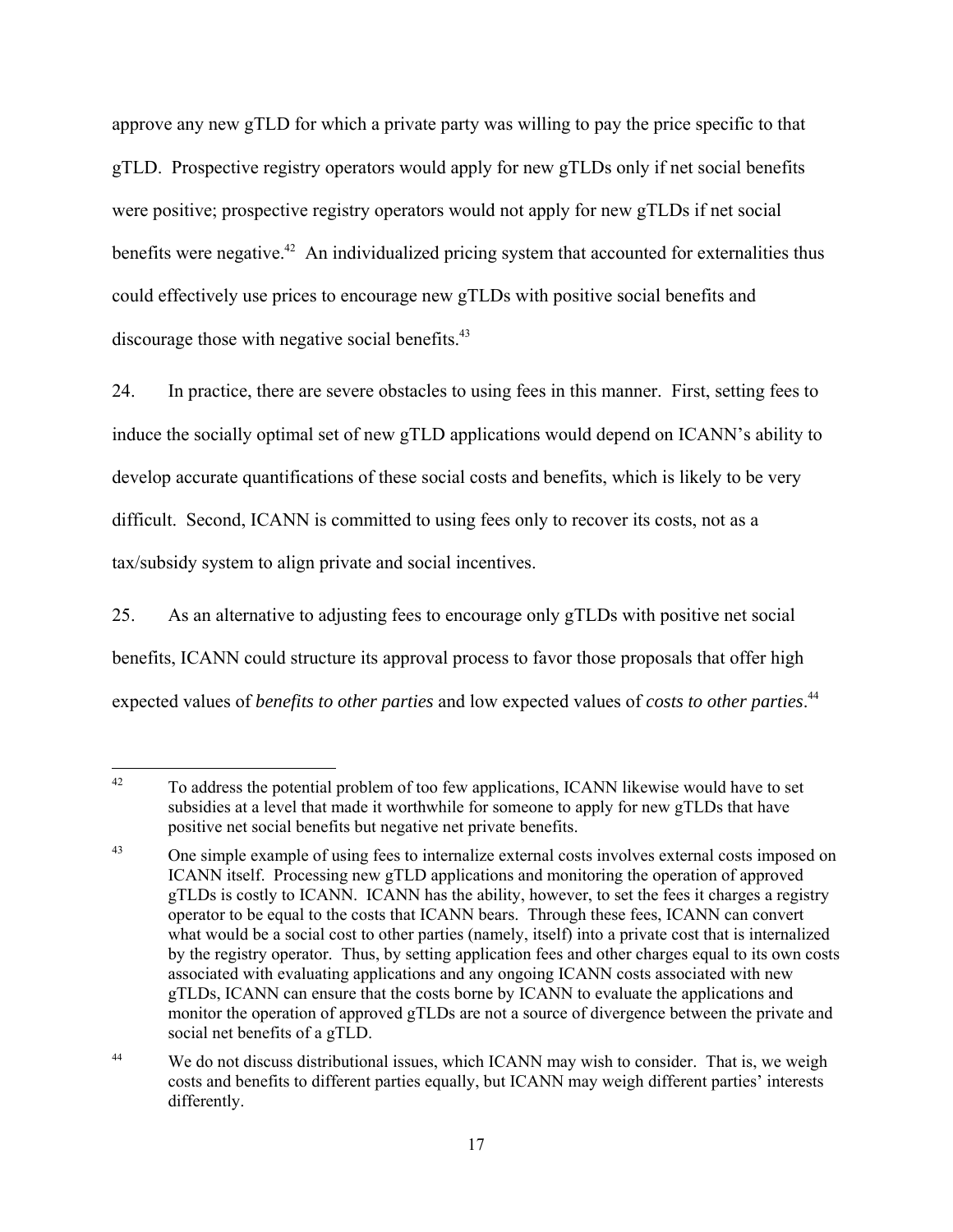In addition, ICANN could structure its rules for gTLD operations to increase the expected benefits and decrease the expected costs for third parties.

26. In the remainder of this section, we describe expected benefits and costs of gTLDs in greater detail. In a later section, we describe potential projects to estimate the relative sizes of benefits and costs. With some idea of the magnitude and distribution of the costs and benefits, a more informed choice can be made with respect to which, if any, applications for proposed new gTLDs should be approved.

#### **B. BENEFITS OF NEW GTLDS**

27. The Domain Name System maps numeric IP addresses to easier-to-remember website names, often reflecting a brand name, trademark, or descriptive phrase. The potential benefits of new gTLDs to Internet users are that they may provide competition to existing gTLDs, add differentiation and new products that are valuable to consumers, and/or relieve congestion problems caused by having only a few gTLDs.

#### **1. New gTLDs might provide competition to existing gTLDs resulting in lower quality-adjusted prices**

28. Generally, additional competition provides benefits to consumers in the form of reduced quality-adjusted prices and increased variety, including completely new products and services. However, at least three facts indicate that the competitive benefits of additional gTLDs may not be large.

• First, past gTLD introductions have not seriously impacted .com's dominance. For commercial applications, .com has remained dominant even as new gTLDs such as .biz and .info have been added. A broad look at the evidence to date suggests that other gTLDs provide little competition for .com as those gTLDs have neither attracted a large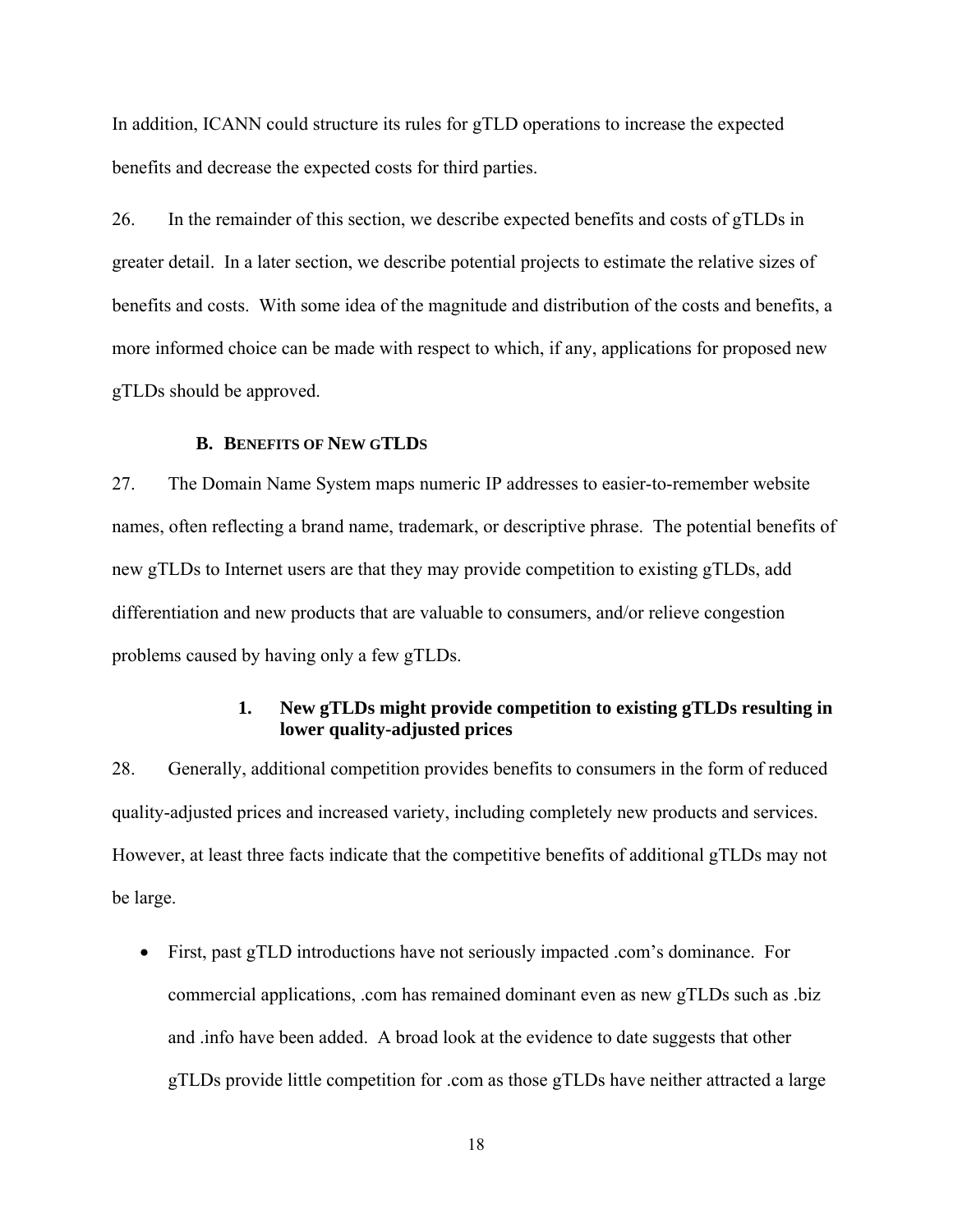number of domains nor shown any signs of catching up with .com. Thus, it would seem doubtful that additional, generic, unrestricted TLDs using the Latin alphabet and a traditional business model of registering domain names would provide significant additional competition for .com. The situation, however, might be very different if a new gTLD registry offered an innovative service that significantly differentiated that gTLD in terms of the user benefits offered. Such an entrant might provide strong competition to .com, at least from the perspective of some groups of users.

- Second, registrants with well-established domain names are probably unlikely to switch to a new gTLD given the potential customer confusion and the need to change web sites, marketing collateral, stationary, and other materials containing the registrant's domain name.<sup>45</sup> In this regard, new and old registrants are likely to be significantly different. If a registry has to treat all domain names equally, then, absent price regulation, registries with large installed bases could be expected to pursue relatively high-price strategies to "milk" their registrant customer base, while registries with relatively few existing registrants can be expected to compete for new registrants.<sup>46</sup> Competition for new registrants could be expected to be intense because the value of a new registrant is high once that registrant has been attracted, it is unlikely later to switch.
- Third, existing, open registries are subject to price regulation, which to a degree serves as a substitute for competition. We note, however, that there is a broad consensus among

 $45$ 45 One situation in which significant amounts of switching may occur, however, is where IDNs are introduced. For example, as IDN versions of ccTLDs are introduced, there could very well be significant switching from the old, Latin-alphabet ccTLD to the new IDN ccTLD.

<sup>46</sup> For a survey of the economics of competition in the presence of switching costs, *see* Joseph Farrell and Paul Klemperer (2007), "Coordination and Lock-In: Competition with Switching Costs and Network Effects," in *Handbook of Industrial Organization, Vol. 3*, M. Armstrong and R. Porter (eds.), Amsterdam: Elsevier.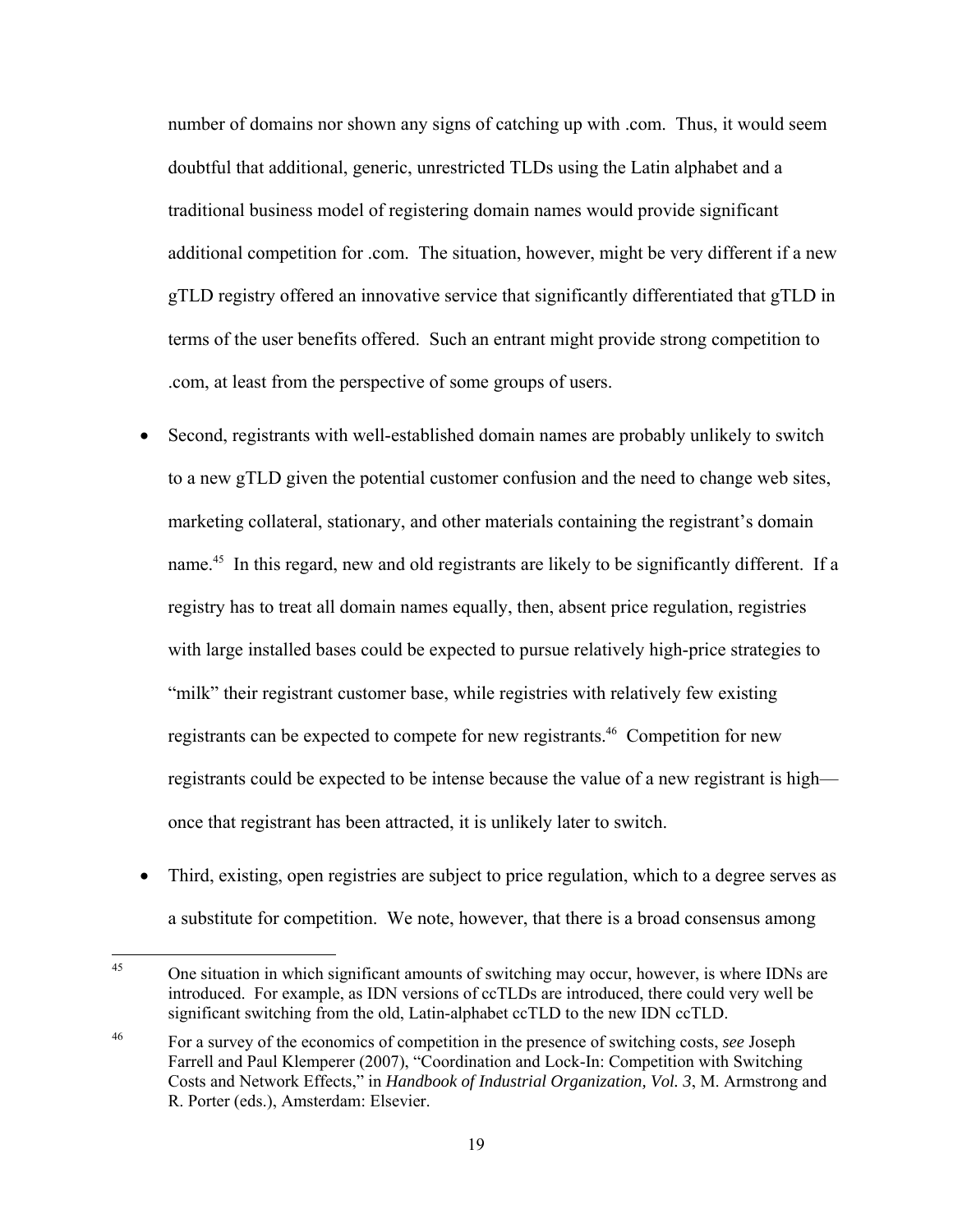economists that regulation is an imperfect substitute for competition, particularly with respect to its ability to promote innovation.

#### **2. New gTLDs may support new business models**

29. Even if new gTLDs put little direct competitive pressure on existing gTLDs, the new gTLDs could benefit users by offering new or differentiated services.<sup>47</sup> Innovation and new services are among the most important contributors to economic growth and well-being. The chance that a new gTLD and/or its sponsor could provide an innovative, heretofore unimagined business model is an important reason to consider expanding gTLDs. Such a new business model could put direct competitive pressure on established gTLDs or could expand the market in new directions. One study has identified 106 groups to date that have announced their intent to pursue a gTLD; most are community-based or geographic TLDs, but one major corporation, Canon Inc., has publically announced its intent to launch its own gTLD.<sup>48</sup>

30. For example, a potentially important source of differentiation is in the allowable characters in a gTLD. The current gTLDs are restricted to using the Latin alphabet, Arabic numerals, and hyphens. New gTLDs, however, will be able to use Internationalized Domain Names (IDNs) with characters from other alphabets. IDNs can already be used in some secondlevel domain names (depending on the rules of the registry), but extending the character set used

 $47$ Indeed, it our sense that—from the perspective of evaluating whether the introduction of new gTLDs would benefit Internet users—past discussions have focused too much on the question of whether the introduction of gTLDs would reduce the market power of existing gTLDs. In fact, far greater user benefits could be generated by a new offering that meets needs totally unsatisfied by existing gTLD than would be generated by a new gTLD that largely duplicated existing gTLDs but created competitive pressure by acting as a substitute for existing gTLDs.

<sup>48</sup> *See* http://www.newtlds.tv/newtlds/ for a list of groups announcing their new gTLD plans. Some of the groups have announced their intent to pursue more than one gTLD, and some gTLDs appear more than once in this list because more than one group anticipates submitting an application. For example, two groups on the list intend to apply for .Africa. *See* http://www.canon.com/news/2010/mar16e.html for Canon's announcement that it would seek .canon.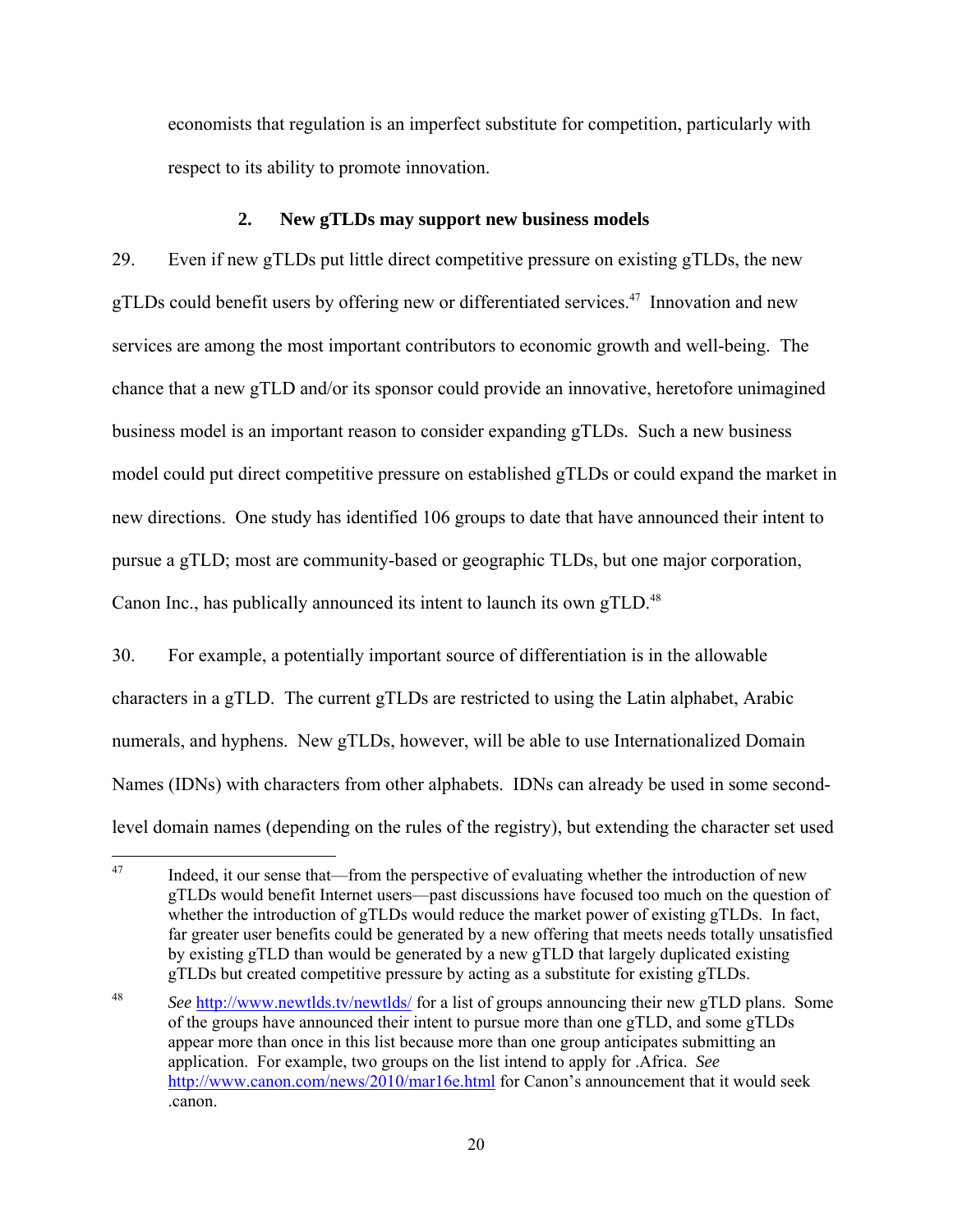in the top level domains should reduce confusion and difficulty in using the Internet.<sup>49</sup> To get a sense of the potential scale of benefits that could flow from IDNs, consider the first set of country-specific IDNs delegated by ICANN in May, 2010 for Egypt, Saudi Arabia, United Arab Emirates and the Russian Federation. The total population of these countries is approximately 250 million; using Internet penetration rates estimated by ITU, these countries currently have about 70 million Internet users in total.<sup>50</sup> As these IDN country TLDs become operational and domain names are registered in them, these 70 million current Internet users will benefit from the ability to navigate the Internet in their own language. Looked at another way, there are currently 2.8 million domain names registered on the non-IDN Russian ccTLD, .ru, and approximately 45 million Internet users in Russia.<sup>51</sup> If the domain names on .ru were located on Russia's new IDN ccTLD and the incremental value to current Russian Internet users was US\$1 per year per user, then the total annual benefits to Russian Internet users would be US\$45 million. A benefit of US\$1 per user per year is less than US\$0.0000004 per user per domain name; thus even very modest per user or per website benefits can result in substantial aggregate benefits. Similar calculations could be done for other IDNs as they are delegated.

31. Another potentially important source of differentiation is in sponsored gTLDs that serve specific communities. The .cat gTLD, for example, is sponsored by Fundació puntCAT for the

<sup>49</sup> Confusion in using the DNS can arise when an Internet user's native language does not rely on Latin letters (such as Chinese) and/or is read from right to left (such as Arabic). *See*, ICANN, "IDNs: Internationalized Domain Names," *available at* http://www.icann.org/en/topics/idn/factsheetidn-program-05jun09.pdf, *site visited* June 15, 2010.

<sup>50</sup> International Telecommunications Union, "Telecommunication /ICT Indicators," *available at* http://www.itu.int/ITU-D/icteye/Indicators/Indicators.aspx#, *site visited* June 15, 2010.

<sup>51</sup> International Telecommunications Union, "Telecommunication /ICT Indicators," *available at* http://www.itu.int/ITU-D/icteye/Indicators/Indicators.aspx#, *site visited* June 15, 2010; Coordination Center for TLD .RU, "Domain names .RU statistics," *available at* http://www.cctld.ru/en/domains/domens\_ru/stat.php, *site visited* June 15, 2010.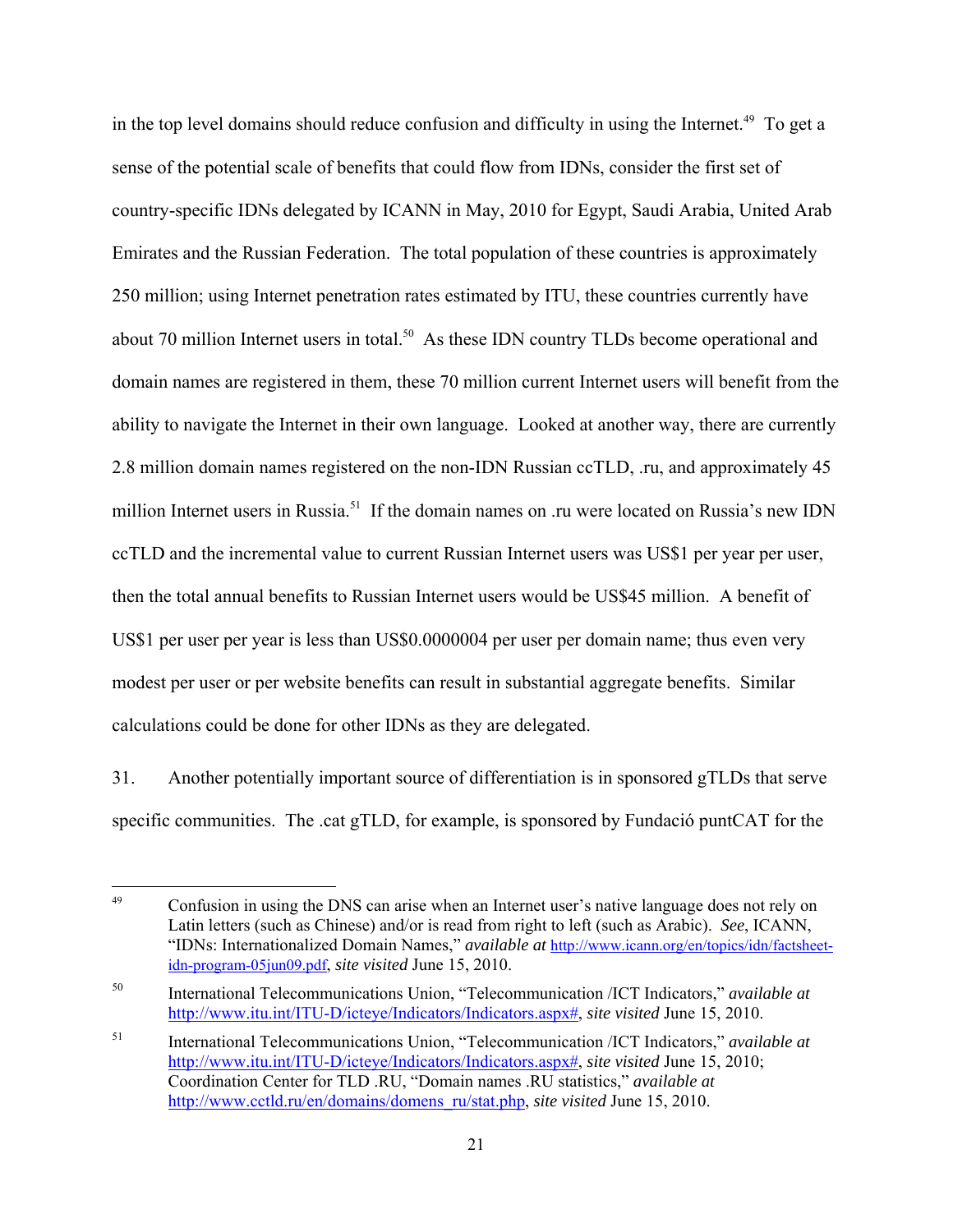use and promotion of the Catalan language and culture. In evaluating the .cat application, ICANN evaluators noted that it was "a rather innovative proposal. It ties a domain name to a language and culture, which has not been done before.<sup>552</sup> With the new gTLDs, hundreds of such community-based gTLDs may be added, each offering benefits to their unique communities such as geographic, cultural, and interest groups.<sup>53</sup>

32. In addition to the benefits discussed above, new gTLDs may offer other characteristics such as security or guaranteed levels of customer service that may be attractive to consumers. With many different gTLDs, there may be numerous new business models that benefit consumers.

#### **3. New gTLDs might relieve scarcity in domain names**

33. Domain names serve as more than unique identifiers. They are intended to be intuitive and easier to remember than a string of numbers. Because domain names can have meanings, some are more valuable than others—even absent investment by domain name holders in promoting the awareness and reputations of the websites associated with those names. Any given name,  $YYY \leq gTLD$ , however, can be held by only a single entity, which raises the possibility of congestion.

34. Adding new gTLDs may make it easier for others to have websites with similar names. In some cases, additional gTLDs could make it possible for noncompeting entities that happen to have the same name to create a website based on their names. For example, many companies especially small ones, such as auto towing companies—have similar business names, but only

<sup>52</sup> 52 *sTLD Status Report* at 9.

<sup>53</sup> The list of potential new gTLD applications include gTLDs focused on geographic areas (*e.g.*, .Africa and .nyc), cultural or community interests (*e.g.*, .irish and .lli), specialized interests (*e.g.*, .film and .poker), and commercial ventures (*e.g.*, .shop, .canon). (*See* http://www.newtlds.tv/newtlds/.)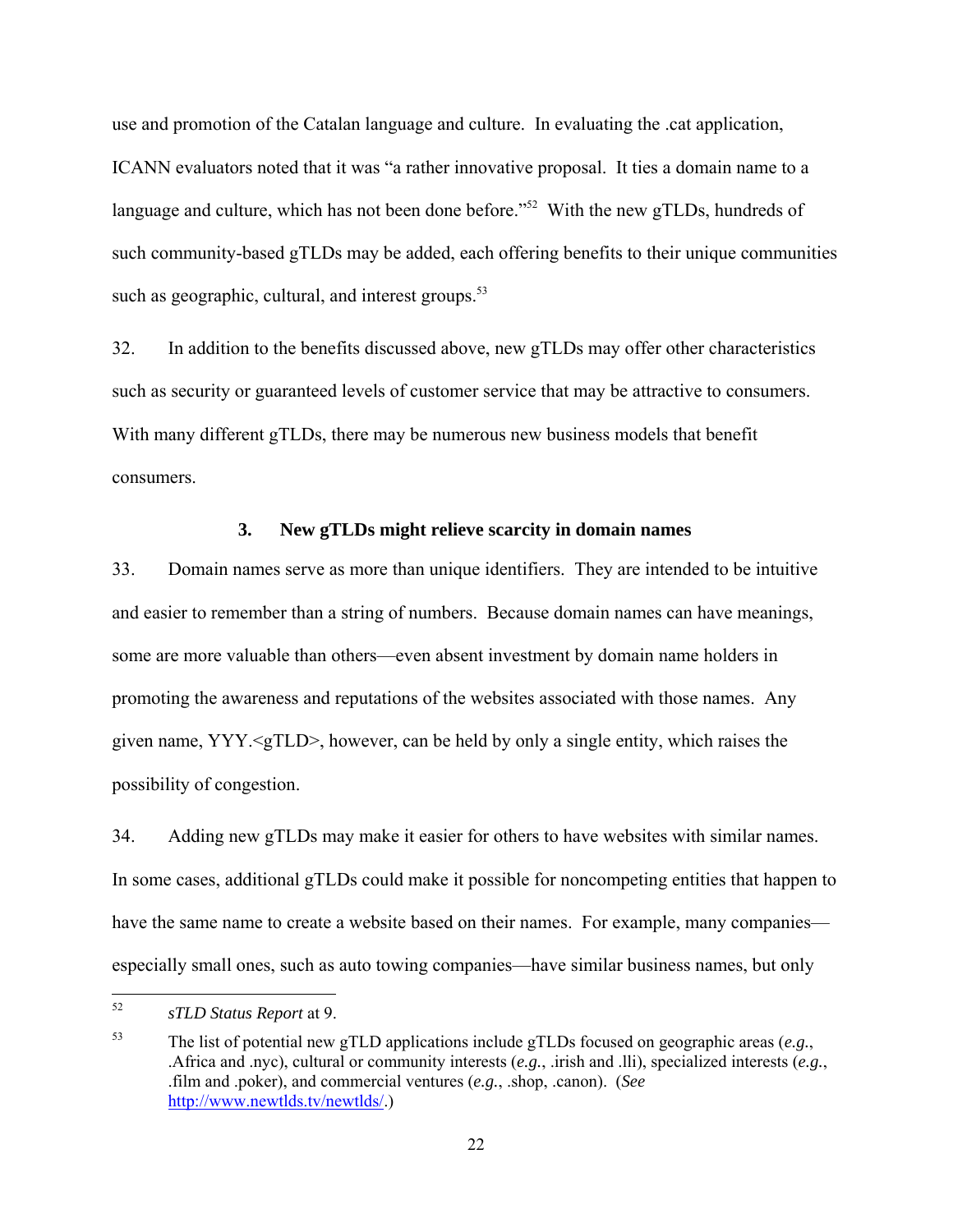one can have YYY.<gTLD>. Here, the benefits of a new gTLD will come from making additional useful domain names available, which can be expected to reduce consumer search costs and generate additional traffic for associated web sites.

35. In other cases, new and incumbent domain name holders will compete with one another. For example, some generic websites offer information about the products they sell and hence may have some ability to drive traffic regardless of the underlying quality of the website. For example people may type cars, pants, cameras, or many other product categories into their address bar to find a starting point for their shopping. Adding competitive alternatives such as .cars, .pants, and .cameras could provide alternatives for consumers browsing for products. If the website cameras.com had a substantial share of online camera sales, then adding competition to it from .camera could reduce the ultimate price of cameras for consumers.<sup>54</sup>

36. As a general matter, this increase in product-market competition—as opposed to competition among registries—can be expected to benefit consumers of the affected products. There may be additional price competition. The presence of new competitors may also drive incumbents to invest in improving their product offerings. For example, if a new gTLD increased competition for "eyeballs" then existing websites may have to improve their offerings in order to retain or increase their shares of user attention.

#### **4. New gTLDs might reduce search costs**

37. Improved navigation of the Internet may be among the benefits generated by new gTLDs because Internet users will be able to use these gTLDs as signposts. New gTLDs might reduce search costs by making it especially easy for Internet users to find an organization's website and

54

In assessing the potential benefits of such competition, it should be noted that competitive names can be created either left or right of the dot (that is at the second level or the top level).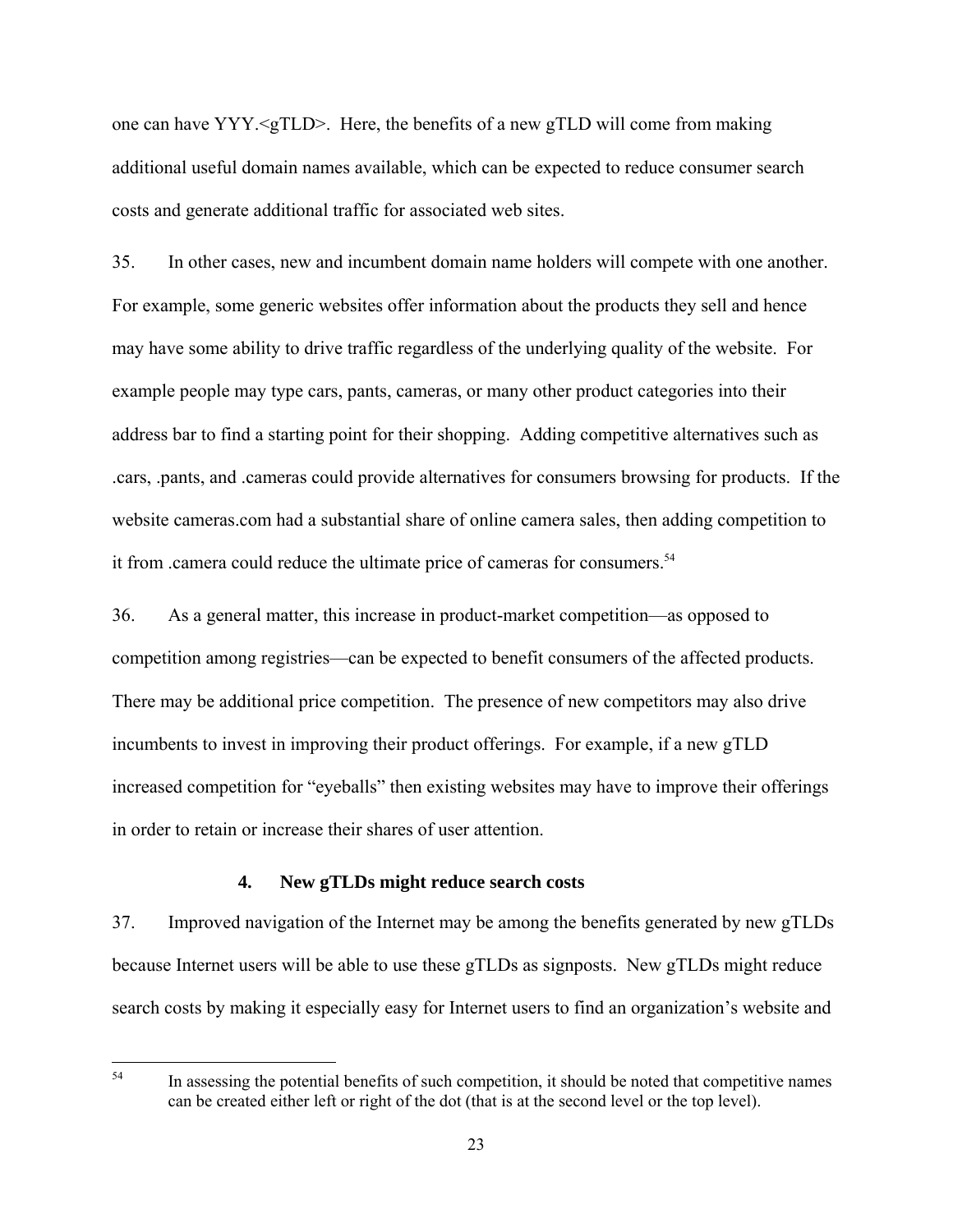by providing more reliable identification of the website as belonging to that particular or organization. For example, Acme Corporation may be able to send a strong signal of its location on the Internet by registering .acme as a new gTLD. Such a signal would be helpful to Internet users whether they located websites by typing in URLs or by choosing among the hits returned by a search engine. In examining a list of search hits, users would probably view .acme as more likely to be Acme's official website than acme.<gTLD>.

# **C. COSTS OF NEW GTLDS**

38. In addition to potential benefits of additional gTLDs, there are both private and social costs.

#### **1. Costs of obtaining and running a gTLD**

39. There are two types of costs associated with a new gTLD. First, obtaining the contractual rights to offer a new gTLD is costly. Costs include application and other fees due to ICANN and the costs of preparing the application, adjusted for the risk that the application will be denied.<sup>55</sup> If approved, the registry will face operating costs, which have to be adjusted for business risk.<sup>56</sup> A KPMG survey of gTLDs and ccTLDs estimated that operating a registry currently costs one to two million US\$ annually, depending on registry size.<sup>57</sup>

<sup>55</sup> In some cases, an applicant is eligible for a partial refund of application fees upon withdrawal of the application. (*Draft Applicant Guidebook v.4*, § 1.5.1.)

<sup>&</sup>lt;sup>56</sup> ICANN plans a series of rounds of applications for new gTLDs so that risk-averse potential applicants who did not want to invest in the application fees and start-up costs immediately could wait to see whether other applicants successfully launched new registries.

<sup>57 &</sup>quot;New gTLD Program: Benchmarking of Registry Operations," February 2010, *available at* http://icann.org/en/topics/new-gtlds/benchmarking-report-15feb10-en.pdf, *site visited* June 15, 2010, at 29. The survey included seven gTLDs and six ccTLDs; the identities of the participating TLDs were not disclosed. KPMG noted that registry costs per domain name decline with the size of the registry. Small registries (those with fewer than 250,000 registrations) have operating costs of US\$1.5 million per 100,000 domain names and large registries (those with more than 250,000 registrations) have operating costs of US\$175,000 per 100,000 domain names. It is possible that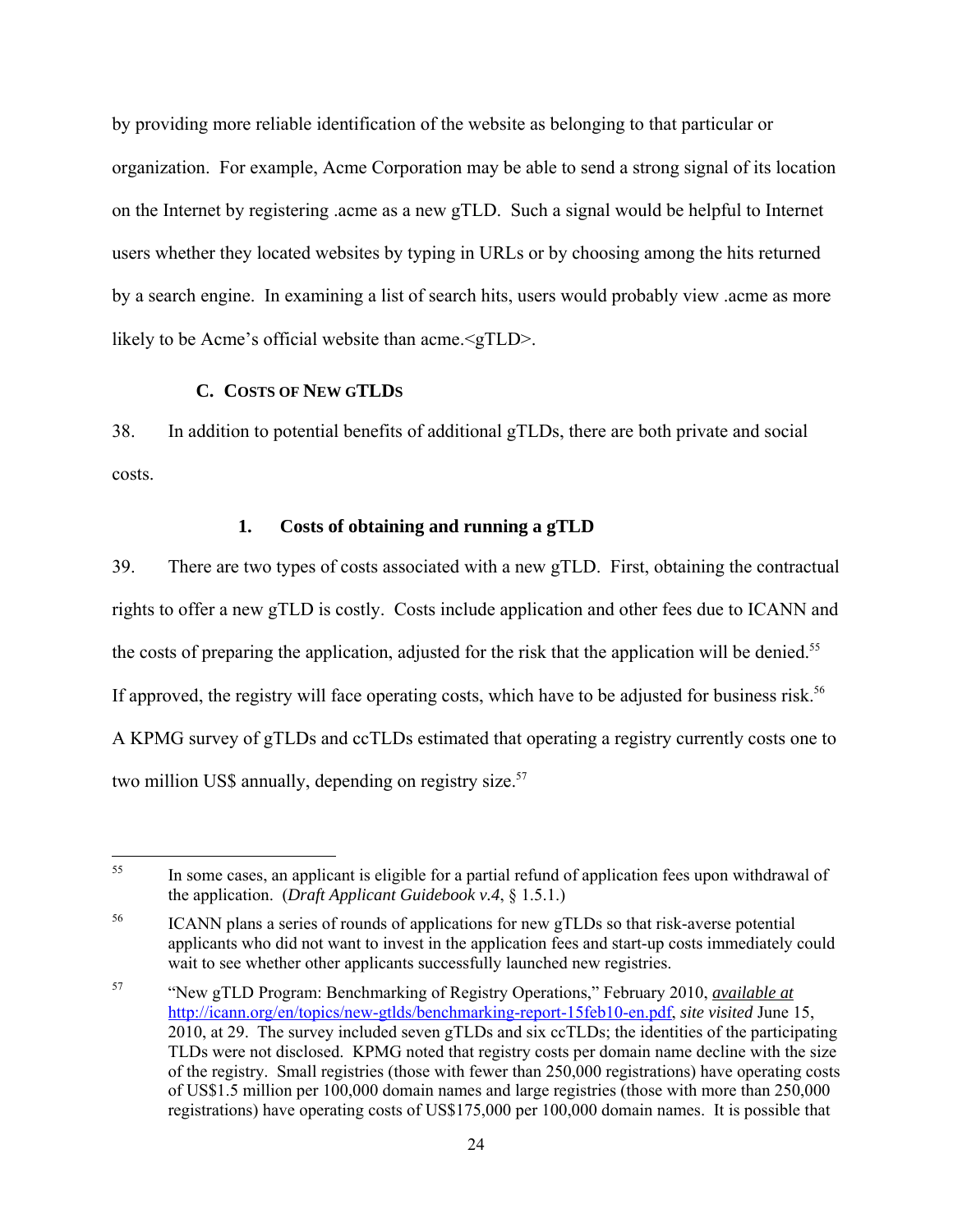40. The application and operation costs are private costs. An economically rational applicant would not incur these costs unless it had a business model that the applicant believed would allow it to recover its costs plus a reasonable profit.<sup>58</sup> The remaining costs discussed below are external costs potentially imposed on parties other than the applicant.

#### **2. Costs to competing registries**

41. Competitors (existing registries) may suffer losses due to increased competition (from new registries). In this regard, it should be noted that modern competition policy generally does not attempt to protect incumbents from entry even though the incumbents may suffer economic harm from the resulting increase in competition. Instead, there is a strong presumption that the overall social benefits of competition will be positive—that is, that the gains to consumers from increased competition will outweigh any harms suffered by incumbents. For this reason, we will not discuss these costs further.

# **3. Increased search costs**

<u>.</u>

42. Although the domain name system is intended to make Internet navigation and search easier, it is theoretically possible that some additional gTLDs could have the opposite effect.

#### *(a) Potential consumer confusion or fragmentation of the Internet*

43. One concern is that introducing many new gTLDs could lead to confusion and/or make it harder for users to find the content they are looking for. Although it may be difficult to find specific websites in the current gTLDs, consumers that do not use search engines but find websites by typing in URLs will bear even higher costs of finding the website they are looking for (and may be less likely to find it at all) if any given website might be on only one or several

new gTLDs will not have operating costs at these levels depending on their size and ability to outsource to others to take advantage of economies of scale.

<sup>&</sup>lt;sup>58</sup> We note that not-for-profit entities might also apply for new gTLDs. They would also need to believe that the benefits would enable them to cover the costs of their new operations.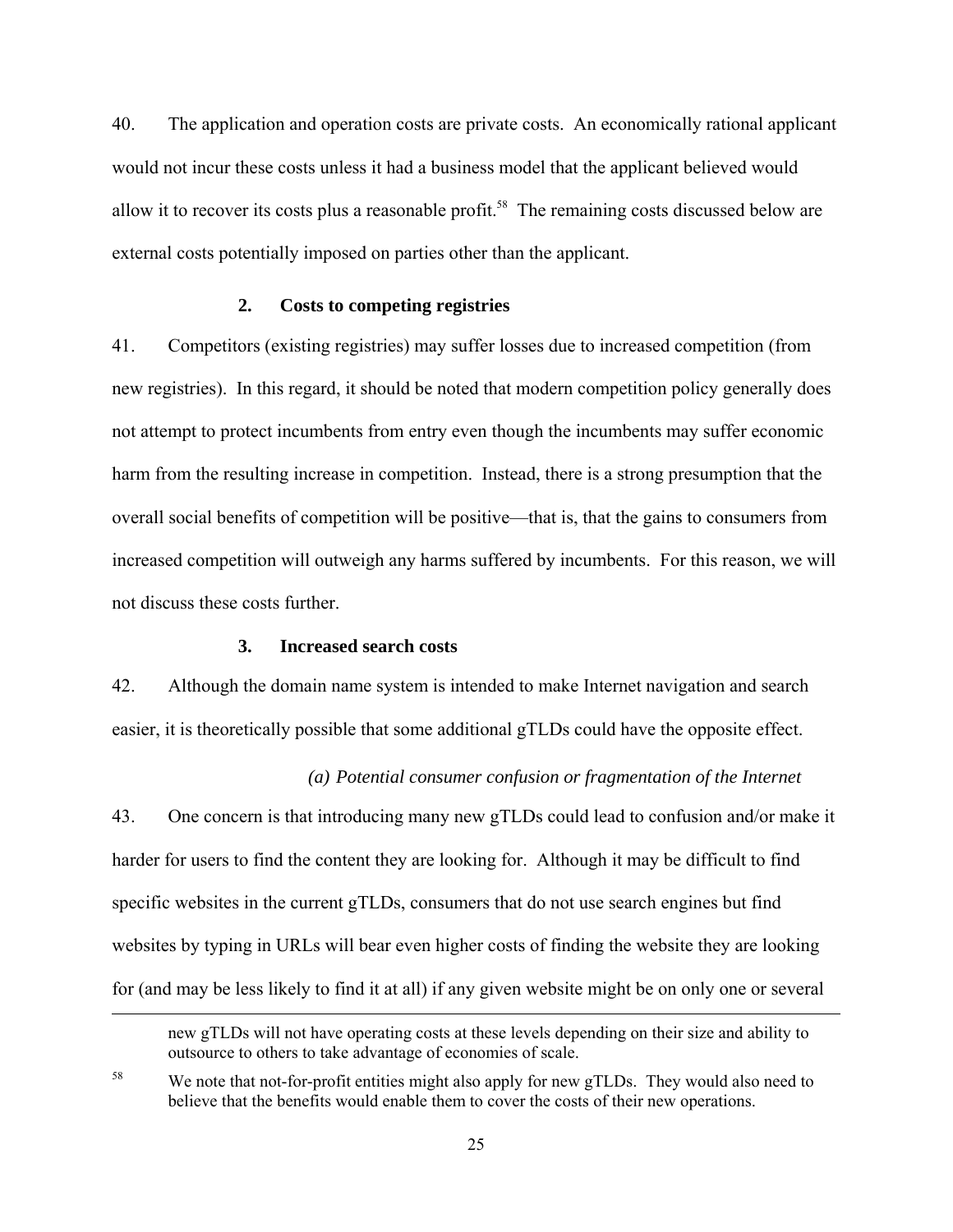of many different gTLDs. In 2000, for example, parties applied for the following gTLDs, among others: .commerce, .direct, .market, .shop, .trade, .inc, .biz, .firm, .ebiz, .ecom, .store, .mall. All of these seem like reasonable TLD choices for a company that is selling goods on the Internet. Hence, had all of these TLDs been approved, a consumer looking for the XYZ company might have to look at XYZ.commerce, XYZ.direct, XYZ.market, XYZ.shop, XYZ.trade, XYZ.inc, XYZ.firm, XYZ.ebiz, XYZ.ecom, XYZ.store, and XYZ.mall, in addition to XYZ.com and XYZ.biz. In many countries, especially those where ccTLDs are widely used, users may look for a second-level domain with the top-level domain being the country code, such as amazon.fr instead of amazon.com so that the introduction of new gTLDs may not cause the same increased search costs.

# *(b) Increased registration costs for companies that feel the need to be in multiple places on the Internet*

44. Similarly, the possibility of many gTLDs serving generic uses raises the issue of whether companies that want a presence on the Internet would need to register new domain names just to avoid "holes" if enough consumers don't search everywhere (and don't use search engines) and consumers don't all start their searches in the same place. For example, suppose that there are ten gTLDs in total, .TLD0, .TLD1, .TLD2, …, .TLD9, and that each consumer always begins his search for a site in the same gTLD, but different consumers begin in different gTLDs, *i.e.*, User A always starts in .TLD0, while User B always starts in .TLD5. If users start in different places but do not search all ten gTLDs, then a second-level domain name registered on less than all of the available gTLDs will be missed by at least some users. If User A searches a maximum of four gTLDs sequentially beginning with .TLD0, then any website owner that hoped to be found by User A would have to register in at least one of the first four gTLDs. More generally, to be assured of reaching everyone, a website owner would have to register in all ten available gTLDs.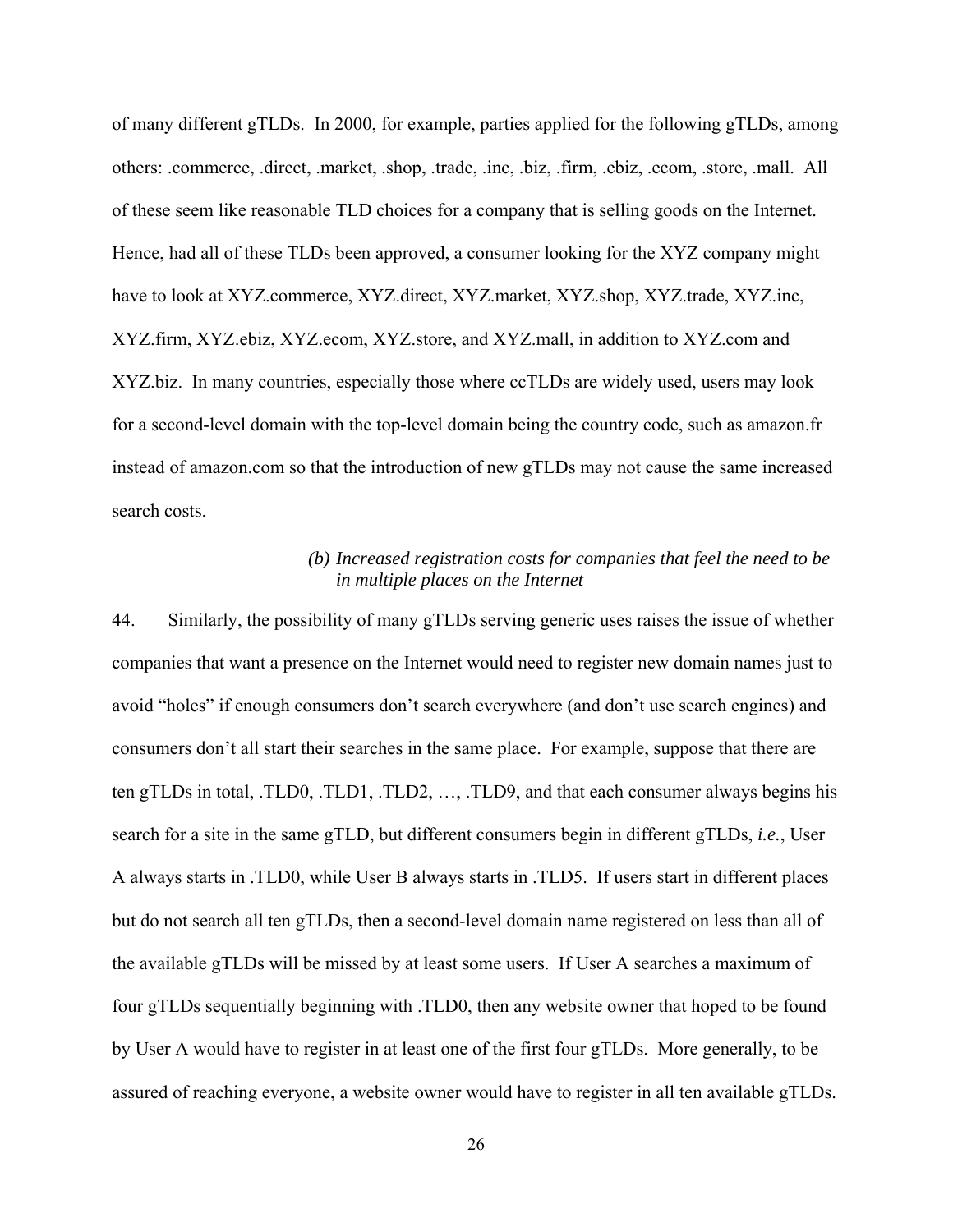It is also possible that if new gTLDs for specific companies become very popular, consumers might refine their searches to look for company websites at the top level rather than at the second level.

45. The extent to which additional gTLDs increase search costs depends on the number of consumers who search for websites only by typing specific words or website names into URL address bars. According to the Pew Internet and American Life Project, in 2008 about 90 percent of Internet users reported using search engines and nearly 50 percent reported using a search engine on the day before the survey.<sup>59</sup> The 90 percent of Internet users who have used search engines are less likely to be affected by increased search costs from the introduction of new gTLDs (and are also less likely to benefit from the structure that additional gTLDs might bring), but of course that depends on the fraction of time they use search engines when trying to locate new websites. And the 10 percent of users who have not used search engines may overstate the potential for increased search costs if those users use the Internet less intensively than average. If gTLDs proliferate and cause confusion, then the use of search engines may increase in response.

## **4. Trademark infringement**

46. Another set of external costs arise from potential second-level domain name misappropriation. These costs may have decreased over time as improved trademark protections implemented by ICANN and used by new gTLDs (*e.g.*, sunrise registration periods) may have decreased the incidence of misappropriation, at least in new gTLDs.

 $59$ 59 Of users who actually used the Internet on the previous day, 70 percent used a search engine. (PEW Internet and American Life Project (2008), "Search Engine Use," *available at* http://www.pewinternet.org/Reports/2008/Search-Engine-Use/Questions-and-Data/Spring-Tracking-Survey-2008.aspx?r=1, *site visited* June 15, 2010.)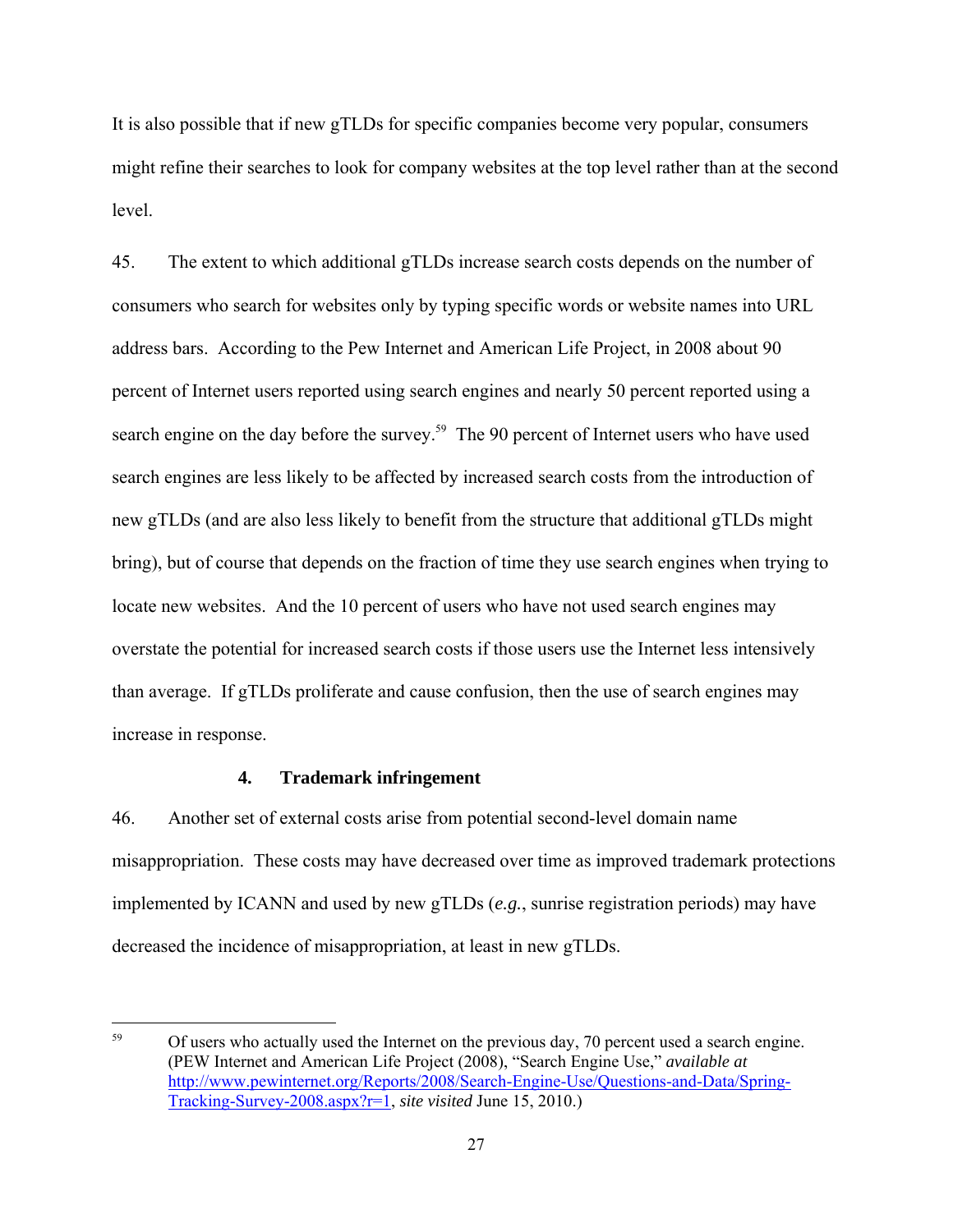#### *(a) Defensive registrations*

47. The significant costs of applying for and operating a new gTLD reduce the likelihood of cyber-squatting at the gTLD level. For example, people without a legitimate right to a brand name are unlikely to try to register that brand name or a typo-squatting version of a brand name given the risk of losing the upfront gTLD evaluation fee and subsequent legal fees. The amount of money at risk in attempting to register an infringing gTLD is substantially greater than the US\$10 or so that it costs to register a second-level domain name on the .com gTLD. It is more likely that if cyber-squatting occurs, it will occur at the second level, *i.e.*, within new gTLDs, just as cyber-squatting exists today within .com and other open gTLDs. As discussed below, mechanisms for protection may mitigate this problem.

48. The prospects of cyber-squatting within new gTLDs could force parties to undertake defensive registrations. It is important to be precise about the term "defensive registration." Consider an owner of a brand, "Widget," who is faced with a potential new gTLD. If the brand owner (1) prefers that no one be able to register the Widget name in the new gTLD (or equivalently, that the new gTLD didn't come into existence) but (2) would register the Widget name in the new gTLD if it does come into existence, then we call such a domain name registration "defensive." Note that, as discussed further below, even defensive registrations can have value to the registrant in addition to their defensive value.

49. Defensive registrations may be undertaken to attempt to deter legitimate competition. Suppose the website widgets.com is devoted to the sale of the generic product widgets. Others in the widget business may seek to register widgets as a second level domain name in any new gTLD that is open and oriented towards commerce, say widgets.store. The owner of widgets.com may want to register widgets.store to head off the competition.

28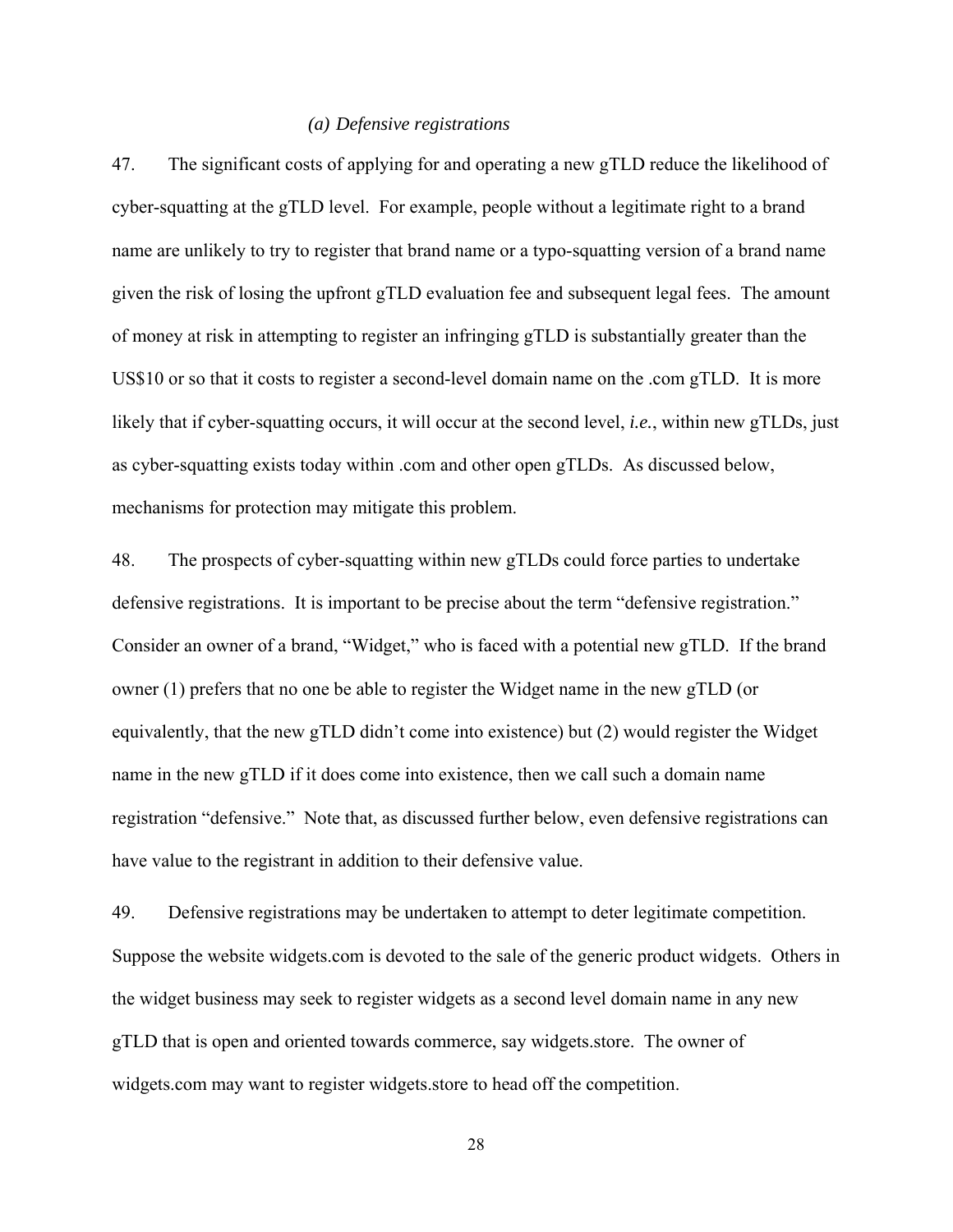50. Defensive registrations may also be undertaken to protect against trademark infringement or erosion of brand equity. Suppose that widgets are not generic, but instead are a trademarked "Widget" product. In this case, the owner of the trademark "widget" who owns widgets.com may also have to register widgets store to protect his trademark.<sup>60</sup>

# *(b) Increased cost to companies to police new gTLD registrations that violate trademarks or copyrights*

51. Trademark owners that do not pursue violators can lose the right to defend their trademarks.<sup>61</sup> A proliferation of gTLDs would seem likely to increase the costs of policing, especially where the gTLDs added are open and lack eligibility restrictions on registrants.

# **5. Adverse investment effects of potential free riding**

52. Additional gTLDs could result in increased consumer confusion and the possibility that the holder of one domain name could free ride on the marketing efforts undertaken by another domain name holder. For example, if someone had spent considerable expense developing a strong marketing presence for XYZ.com, another party might benefit from introducing XYZ.store if .store were approved as a gTLD. An enterprise will invest in its web presence to

<sup>60</sup> The types of injury for which a company can claim harm due to an infringing domain name include not only the diversion of sales (*e.g.*, Princeton Review's registration of Kaplan.com, where Kaplan was a direct competitor of Princeton Review, or a non-Dell company registering dellcomputers.com to sell computers) but also to "dilution" of a famous mark (*e.g.*, registering barbiesclothing.com to sell hiking gear—there is no chance of consumer confusion (Barbie is not known to hike) but the use of Barbie dilutes a trademark owned by Mattel). Under the Anticybersquatting Consumer Protection Act of 1999 (ACPA) the cybersquatter does not even have to attempt to use the trademark for a commercial purpose in order to be subject to litigation; registering and holding a domain name with an intent to try to sell it for profit is enough to violate the law.

<sup>&</sup>lt;sup>61</sup> "If a trademark owner does not vigorously monitor and take action against the unauthorized use of its mark, the mark may become legally weak and even generic….When a trademark becomes generic, the trademark owner loses the exclusive right to its use and its investment in developing the mark's goodwill." (Elizabeth M. Flanagan (2007), "No Free Parking: Obtaining Relief from Trademark-Infringing Domain Name Parking," *Minnesota Law Review,* **92**, at 506.)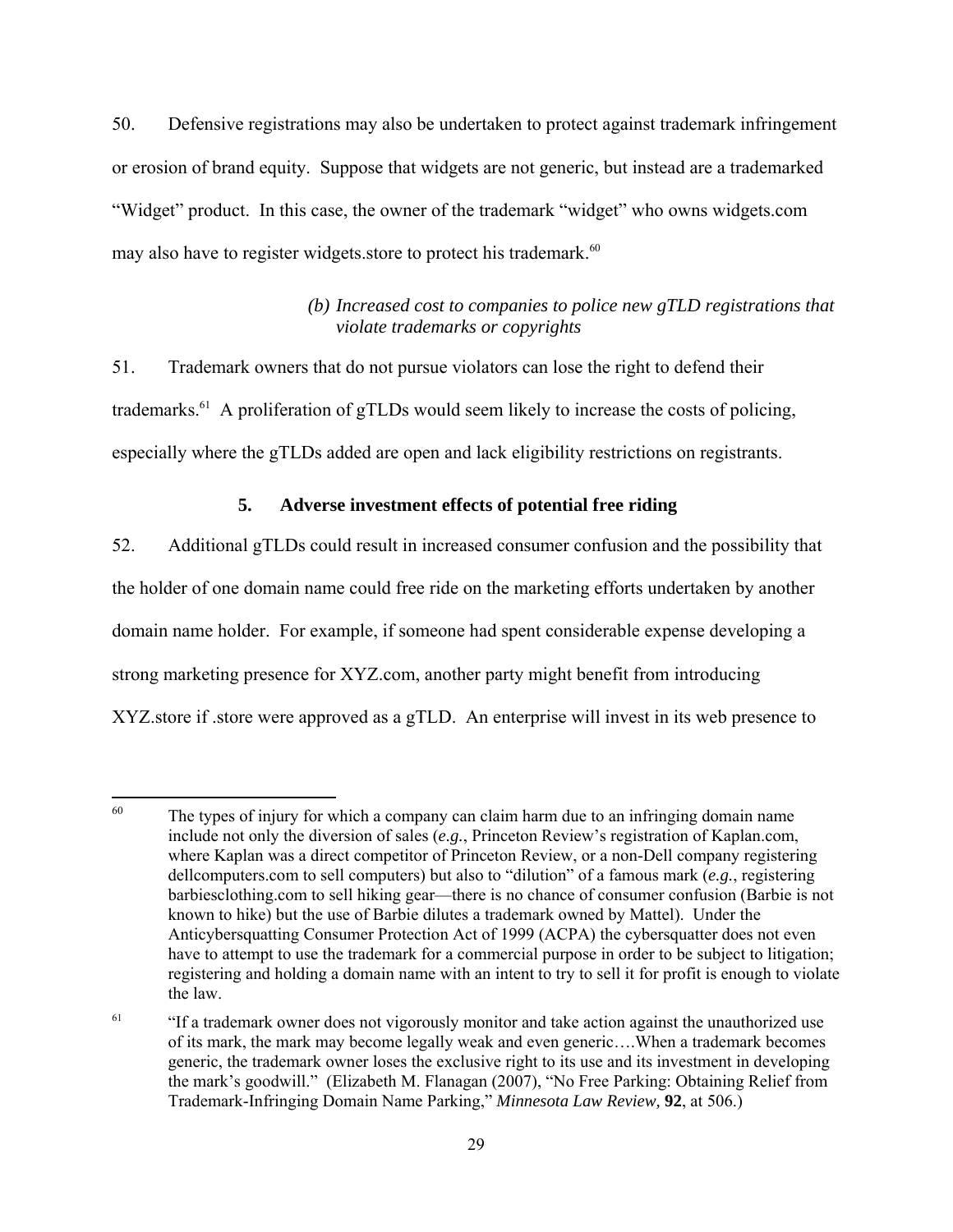the extent that the enterprise earns satisfactory returns.<sup>62</sup> Thus, a potential effect of the increased possibility of free riding would be to make website operators less willing to invest in promoting their brand name and reputation. The reduction in investment incentives could result in harm to consumer welfare. Consumer confusion that resulted in reduced traffic to a given website could similarly reduce incentives to invest. However, this situation already applies today in .com, where slight variants of generic words for websites exist, such as car.com and cars.com. Although these variants may cause some dilution of the value of investment in any particular website, companies controlling these websites still have incentives to invest in their websites and brands.

#### **D. THE DEPARTMENT OF JUSTICE'S FRAMEWORK FOR ANALYZING NEW GTLDS**

53. As noted above, in its 2008 analysis, the DOJ was doubtful as to whether ICANN's new gTLD proposal would benefit consumers.<sup>63</sup> Specifically, the DOJ was concerned that: (a) new gTLDs would be unlikely to reduce the market power possessed by existing gTLDs, especially .com, and (b) new gTLDs might themselves possess some market power. Although the DOJ's predictions might be correct, they do not imply that consumers would be harmed by the introduction of new gTLDs. Indeed, consumers might benefit.

54. Providing competition to .com is not necessary for new gTLDs to yield net benefits to users. The DOJ acknowledged that, even in the absence of .com competition, the new gTLDs "may generate some consumer benefits," but noted that ICANN had not attempted to quantify

1

 $62$  The types of returns will be different for different types of organizations. Investment by forprofit enterprises will depend on the expected returns in increased profits, but non-profit groups, for example, may use some other metric, such as number of visitors to their website.

<sup>63</sup> Letter from Deborah A. Garza (DOJ) to Meredith A. Baker (NTIA) re: ICANN's Draft RFP for New gTLDs, December 3, 2008 *available at* http://www.ntia.doc.gov/comments/2008/ICANN\_081218.pdf, *site visited* June 15, 2010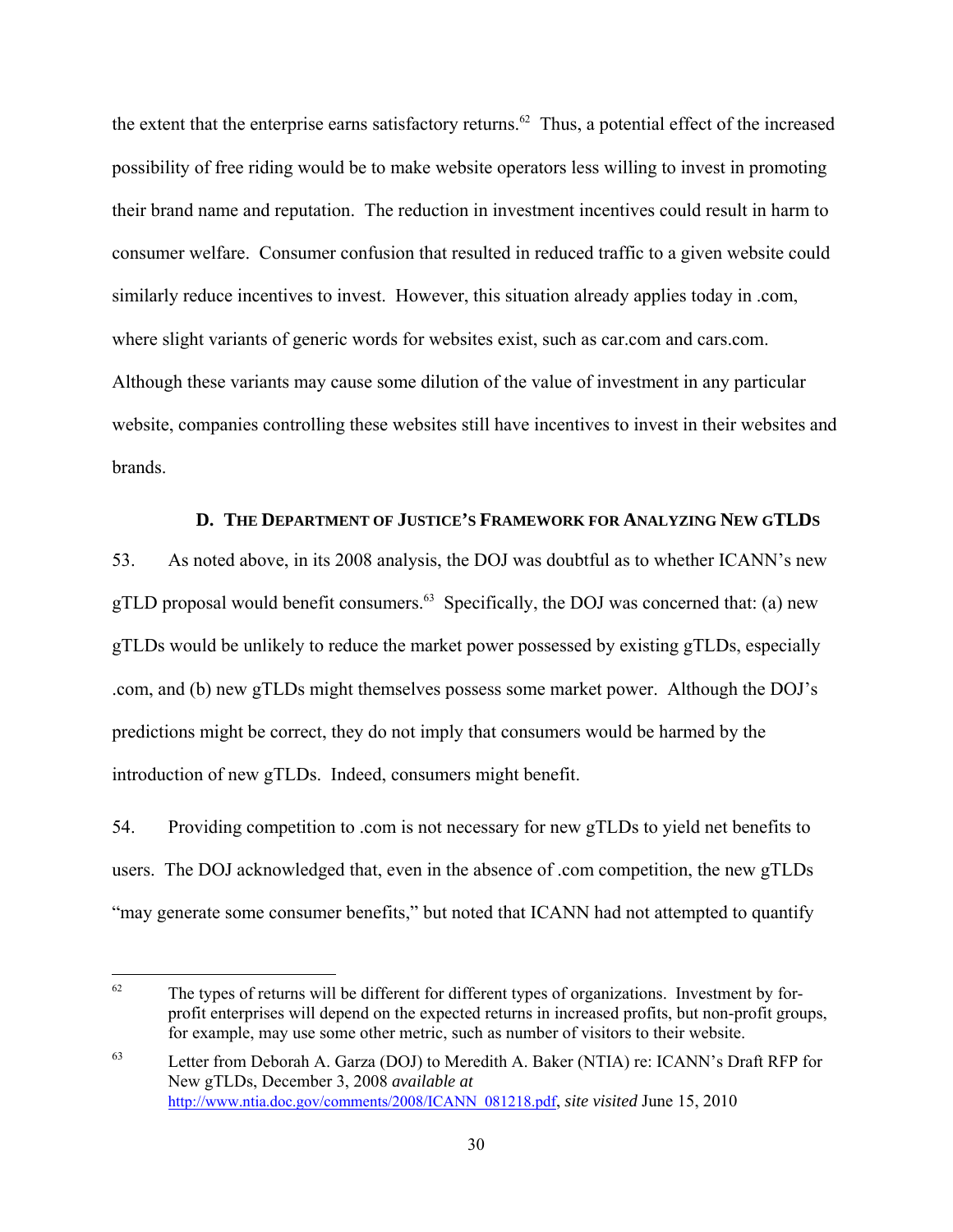the consumer benefits that may result. Quantification of consumer benefits is not absolutely necessary to conclude that new gTLDs should be introduced. If external costs are small or absent, or are very likely to be outweighed by external benefits, then new gTLDs should be introduced.

55. New gTLDs may yield positive net social benefits even if they have market power. The introduction of new goods, even when supplied by a monopolist, is generally beneficial because the provision of some goods at a supra-competitive price yields higher consumer welfare than the absence of those goods. In the case of new gTLDs, the potential for market power is a reason to block entry only if net social benefits from a new gTLD would be negative. This could be the case if, as noted by the DOJ, there were strong negative external effects due to, for example, the need for many defensive registrations of additional domain names at a monopoly price. Absent this type of significant external cost imposed on others, the decision of whether to introduce new gTLDs does not hinge on whether the entrants would have market power. Rather, the decision should be made on the basis of whether the net social benefits from their introduction are positive or not. Such a determination can be made on a case-by-case basis, *i.e.*, new gTLDs need not all be approved and they need not all be rejected. Instead, ICANN can evaluate individual applications and judge whether they are likely to result in negative net social benefits because they will spur many defensive registrations or otherwise result in significantly increased costs of defending trademarks.

56. The DOJ stressed, and we concur, that ICANN should craft rules for new gTLDs that are likely to enhance the external benefits and minimize the external costs of new gTLDs. ICANN is already committed to examining applications for potential significant external costs, *e.g.*, new gTLDs must not pose a threat to the stability of the Internet, and has proposed other rules to

31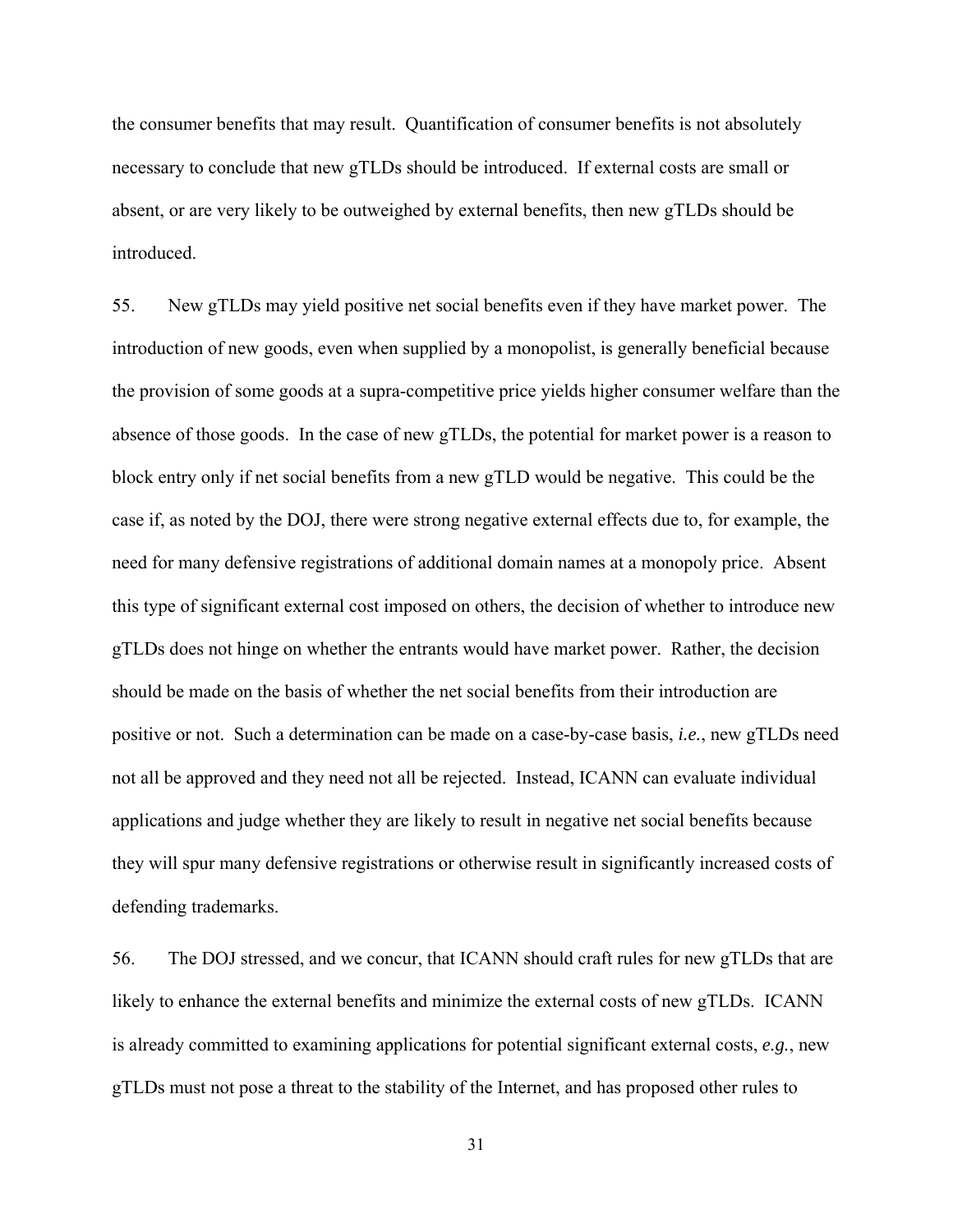reduce the external costs of new gTLDs. For example, ICANN has adopted several of the recommendations of the Implementation Recommendation Team (IRT) to address potential problems associated with trademark protection in new gTLDs, including procedures to prevent infringing domain names from being registered and to eliminate infringing domain names that are discovered after registration.<sup>64</sup>

57. The IRT has recommended, and ICANN has adopted, a Trademark Clearinghouse for use with new gTLDs that will facilitate trademark protection both before and after domain name registration. 65 The Trademark Clearinghouse will be a central repository for information regarding the existing rights of trademark holders. All new gTLD registries will be required to use the Trademark Clearinghouse to support their pre-launch rights protection mechanisms (RPMs) that must, at a minimum, consist of either a Sunrise Registration Service or Trademark Claims Service. A Sunrise Registration Service will, under certain circumstances, provide for pre-launch registration of a second-level domain name by a holder of a valid trademark that has been entered in the Clearinghouse. A Trademark Claims Service provides notice to a potential registrant that the domain name the registrant is attempting to register is under a trademark in the Clearinghouse. If the registrant proceeds to register the name, the trademark holder will then be notified of that registration.

<sup>64</sup> 64 *See*, Implementation Recommendation Team, Final Report on Trademark Protection, May 29, 2010, *available at* http://www.icann.org/en/topics/new-gtlds/irt-final-report-trademarkprotection-29may09-en.pdf, *site visited* June 15, 2010.

<sup>&</sup>lt;sup>65</sup> IRT has recommended other preventive measures that ICANN has not yet adopted, such as the creation of a Globally Protected Marks List, against which registries and registrars could check to avoid requesting top level domains or assigning second level domains that are identical to trademarks on the list. Thus, a trademark owner could protect his trademark from infringement at both the top and second levels without being required to establish a gTLD or second level domain using the mark. The mark simply becomes unavailable for registration. (Implementation Recommendation Team, Final Report on Trademark Protection, May 29, 2010, *available at* http://www.icann.org/en/topics/new-gtlds/irt-final-report-trademark-protection-29may09-en.pdf, *site visited* June 15, 2010.)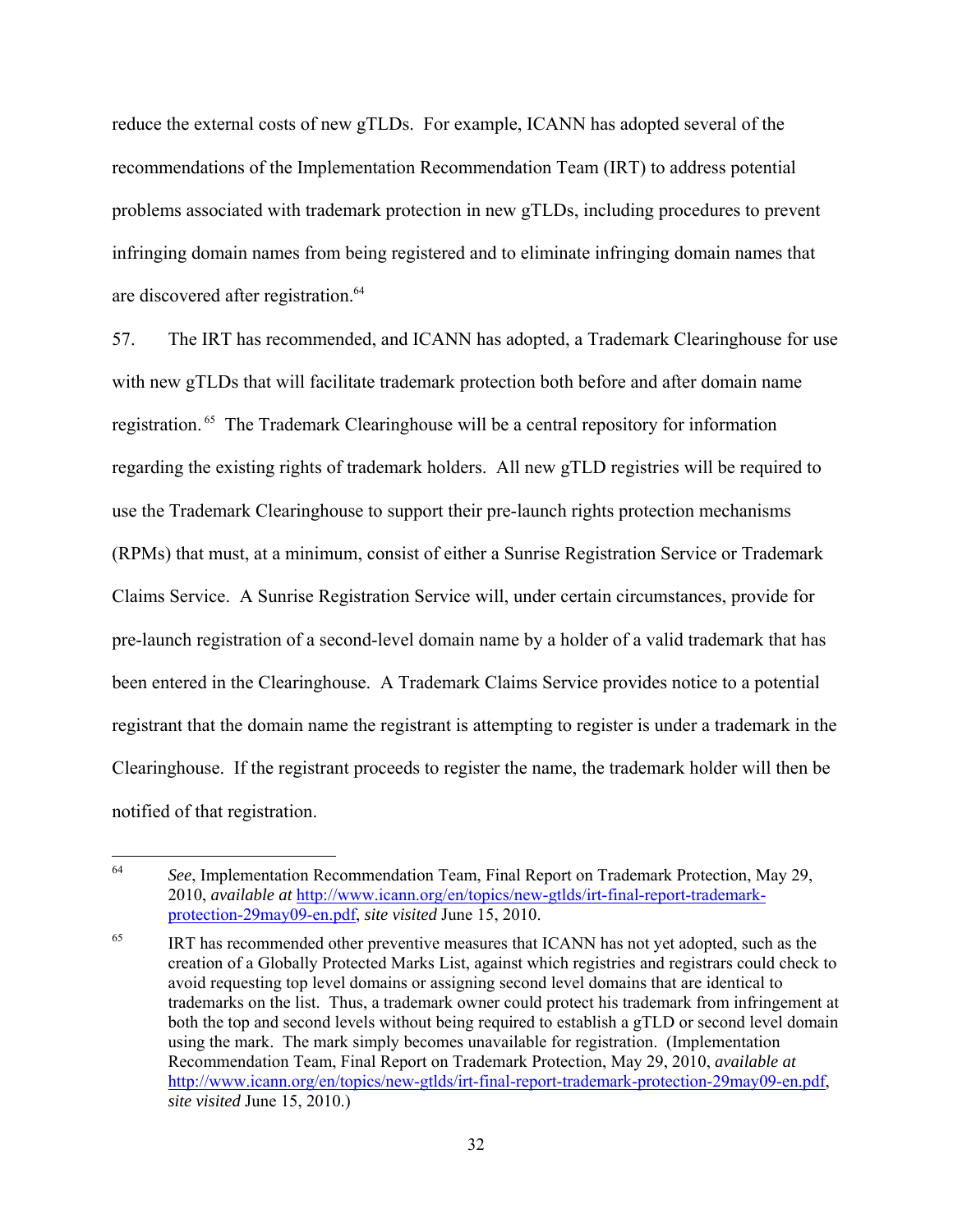58. ICANN's agreements with registries have evolved over time as ICANN has learned from the experience of past gTLD introductions. Studies of external costs and benefits can help ICANN to craft even better registry rules and procedures in future to increase net social benefits from new gTLDs. Not all IP protection procedures need be mandated by ICANN. Rather, the evaluation of new gTLD applications should include an evaluation of the registry's proposed IP protection mechanisms, whether mandated by ICANN or voluntarily adopted.

# **III. SURVEY OF EXISTING STUDIES**

59. This section surveys existing studies that shed light on third-party benefits and costs of new gTLDs.

### **A. BROAD STUDIES OF THE COSTS AND BENEFITS OF NEW GTLDS**

60. Summit Strategies International conducted a study for ICANN of new gTLDs that were approved in 2000.<sup>66</sup> The Summit study addressed several issues that are relevant to the evaluation of costs and benefits of new gTLDs, namely, the effectiveness of each registry's rules and procedures designed to protect intellectual property and whether the new gTLDs had provided effective competition to existing gTLDs.

61. Regarding intellectual property protection, the Summit study concluded that the start-up registration procedures used by new gTLDs were "generally effective in protecting legitimate trademark owners against cybersquatting."67 The .info registry used a sunrise registration period to allow trademark owners to register their trademarks as .info domain names. Summit reported

<sup>66</sup> Summit Strategies International, "Evaluation of the New gTLDs: Policy and Legal Issues," July 10, 2004, available at www.icann.org/en/tlds/new-gtld-eval-31aug04.pdf, *site visited* June 15, 2010 (hereinafter *Summit Study*).

<sup>67</sup> *Summit Study* at 79. Summit notes that trademark infringement was not a significant problem in the sponsored gTLDs. We focus here on Summit's evaluation of two of the two open gTLDs introduced in 2000, .info and .biz.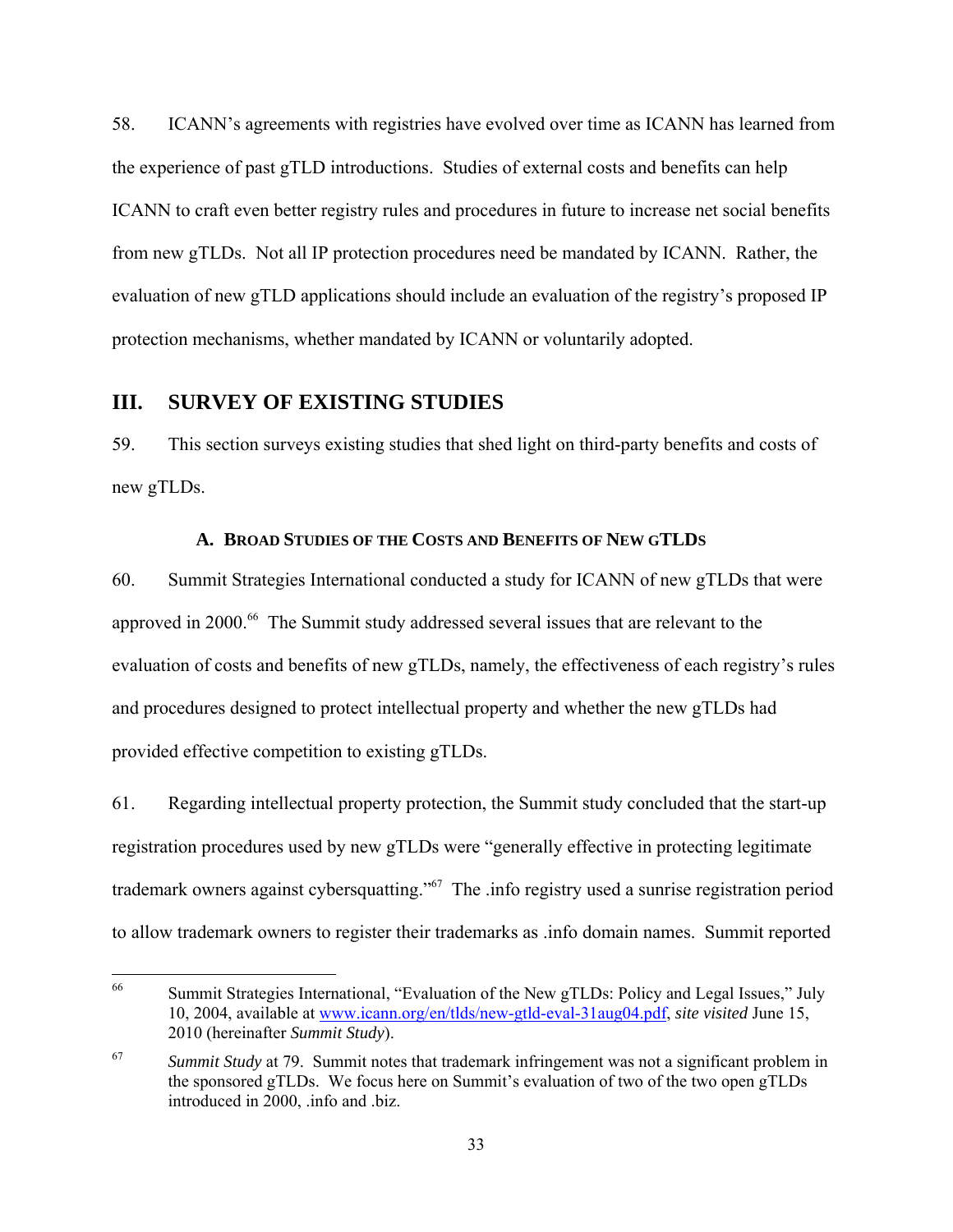that, because there was no verification of the applications to ensure that the registrant held the trademark it claimed to hold, 43 percent of the sunrise registrations were eventually cancelled or transferred to rightful trademark owners.<sup>68</sup> Before opening its registration period, the .biz registry allowed trademark holders to register their trademarks with the registry but, rather than assigning those trademarks to the IP owner as domain names, the .biz registry created a list of "IP Claims" against which all potential registrants' desired domain names were matched. When a potential registrant requested a domain name on the IP Claims list, the IP owner and potential registrant were notified and the IP owner could contest the registration. The .biz registry did not automatically resolve disputes in favor of the trademark owner. Rather, a potential registrant could defend a claim by an IP owner by showing that it had a legitimate interest in the name.<sup>69</sup>

62. In addition to its start-up registration procedures that likely reduced the incidence of trademark infringement, the .biz registry restricted domain name registrants to those who intended to use the domain name for business or commercial purposes, and prohibited registrations of domain names for the sole purpose of selling the domain name to others. These provisions could reduce the external costs imposed on trademark owners by reducing the need for defensive registrations to protect trademarks. Defensive registrations still exist, however. A

<sup>68</sup> **Summit Study** at 4.

<sup>&</sup>lt;sup>69</sup> Summit Study at 4. Buss GmbH & Co. brought a case against Steven Buss, who had registered buss.biz. A WIPO panel found that Mr. Buss, who was an independent consultant who conducted business under his own name, did have legitimate rights in the domain name that he registered, even though he had no trademark rights. (WIPO Arbitration and Mediation Center, Administrative Panel Decision, *BUSS GmbH & Co. KG Fertiggerichte v. Steven Buss*, Case No. DBIZ2001-00034, *available at* http://www.wipo.int/amc/en/domains/decisions/html/2001/dbiz2001-00034.html, *site visited* June 15, 2010.)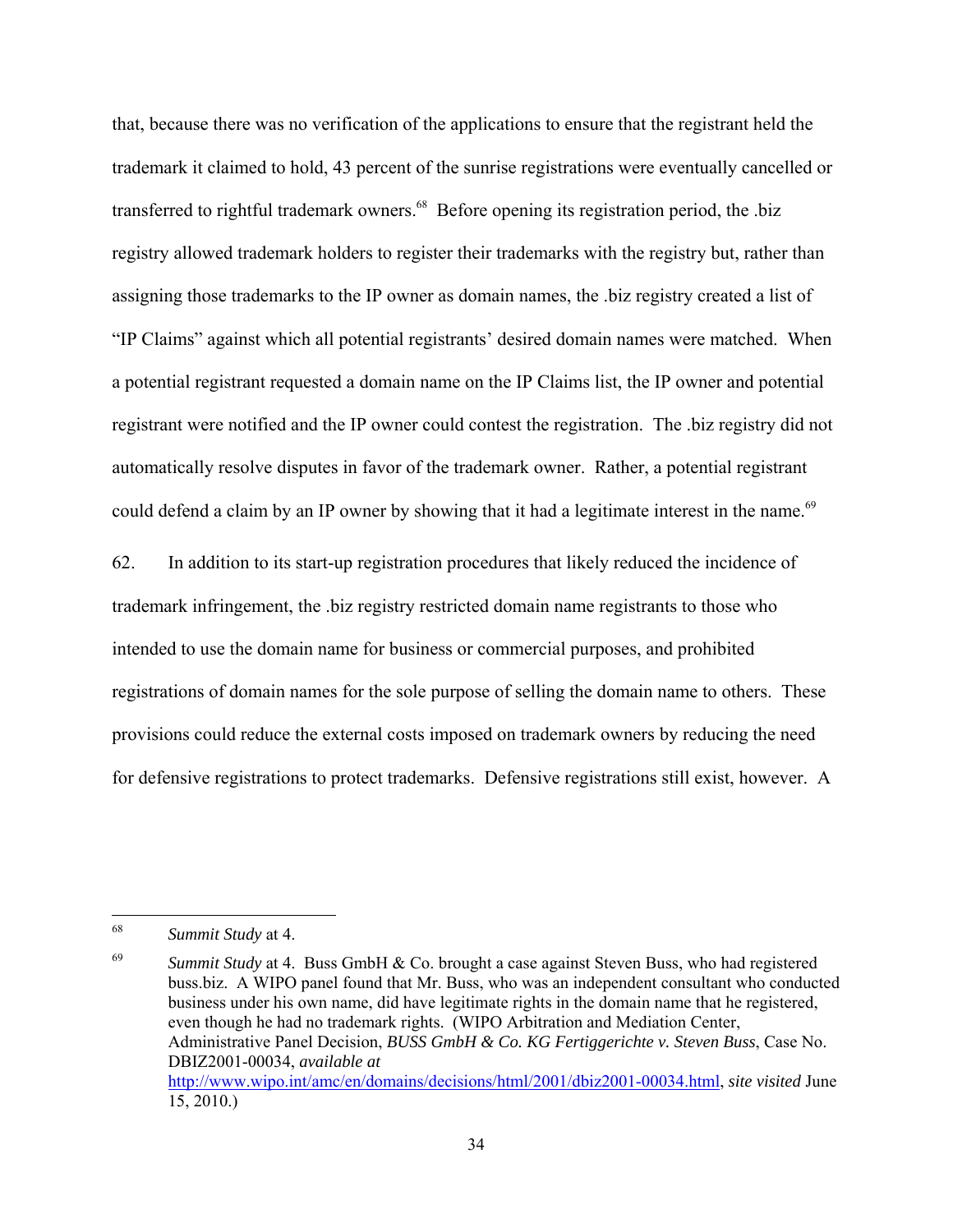survey of registrants showed that 41 percent of .info respondents and 52 percent of .biz respondents had registered their domain name for "defensive" purposes.<sup>70</sup>

63. On the benefit side, the Summit study concluded that the new gTLDs approved in 2000 had introduced some, albeit very limited, competition.<sup>71</sup> As of 2004, three years after the introduction of new gTLDs, .com still held 73 percent of domain names registered in open gTLDs (which includes .com, .net, .org, .info, .biz, and .name) while the new open gTLDs (.biz, .info, and .name) accounted for a total of  $6.3$  percent of domain names.<sup>72</sup> The number of domain names registered in the new open gTLDs was far less than each registry had projected during the application stage. The .info registry had 39 percent of its projected registrations as of the end of 2003, while .biz had 61 percent, and .name had just two percent.<sup>73</sup>

64. Although the new gTLDs had not attracted a large share of domain names and registrations fell short of projections, domain name renewal rates were comparable to those of .com, which Summit suggested is an indication that the domain names are considered by their owners to be valuable. The 2004 renewal rate was 60 percent for .com, while it was 57 percent for .biz, 56 percent for .info, and 67 percent for .name.<sup>74</sup>

65. Summit's survey of registrants in new gTLDs shows that the new gTLDs broadened the market by providing a differentiated product that registrants perceived to be valuable. For

 $70\,$ The survey defined a "defensive registration" as one intended to "prevent others from using the name."(*Summit Study* at 148.)

 $71$  Summit examined data on renewal rates of domain names, growth rates in the number of domain names in each new registry, and collected information from domain name registrants in the new gTLDs. Summit also interviewed registry operators and registrars to collect information on market conditions.

<sup>72</sup> *Summit Study* at 96.

<sup>73</sup> *Summit Study* at 96 and 99.

<sup>74</sup> *Summit Study* at 97.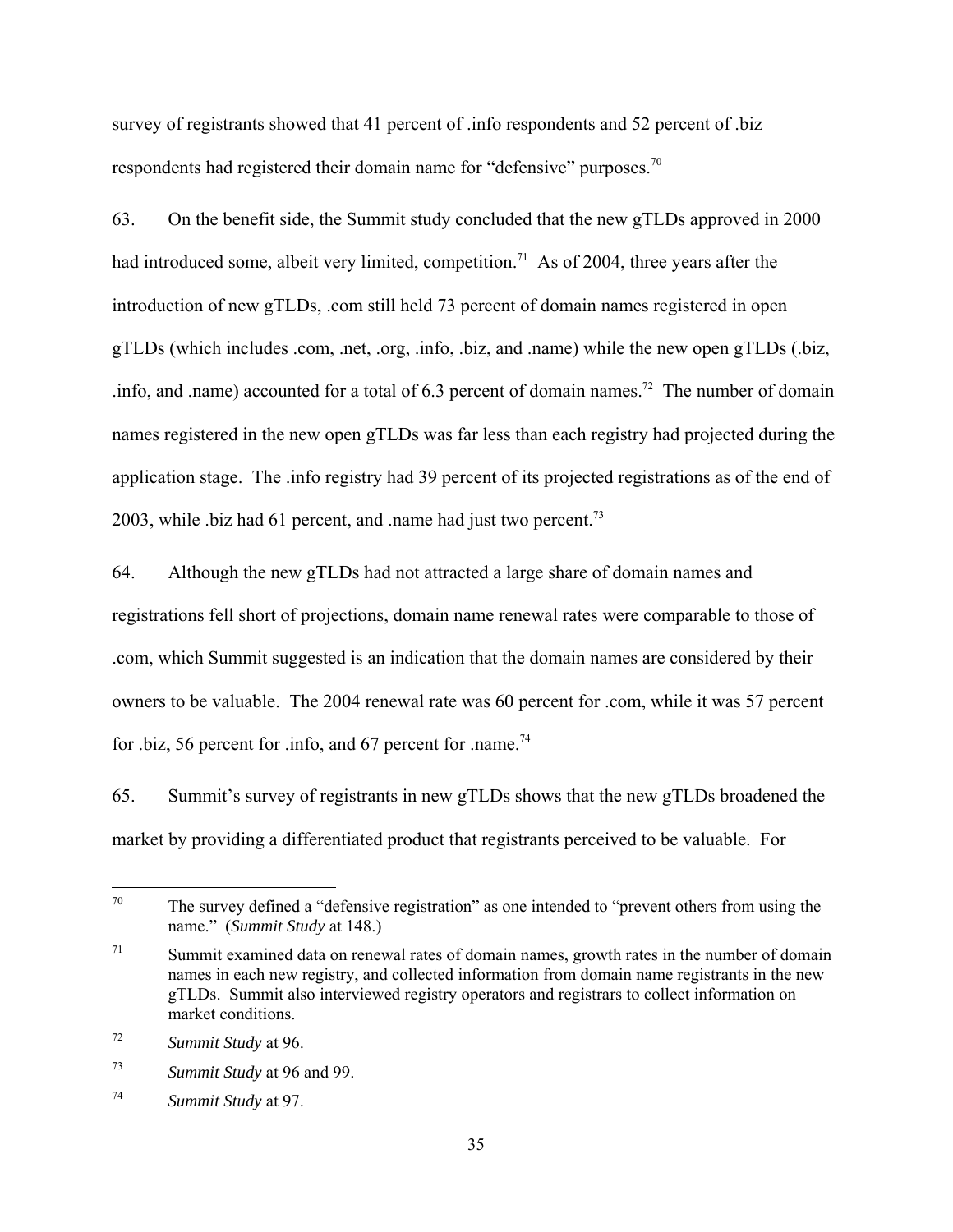example, one-fifth of survey respondents (who had registered domain names in .biz, .info, or .name) had not previously registered a domain name in any  $gTLD$ <sup>75</sup> And 55 percent of respondents registered a different name in the new gTLD than they had registered in an existing gTLD. In addition, 11 percent indicated that their first choice for a second-level domain name was not available in another gTLD so that the new gTLDs helped relieve name scarcity for this set of registrants.<sup>76</sup>

66. Summit also examined data on duplicate names registered in more than one open gTLD to determine whether new gTLDs were increasing the options available to registrants. Summit found that a high percentage of domain names registered on .info were also registered on .com (89 percent), .net (81 percent), and .org (75 percent), and a high percentage of domain names registered on .biz were also registered on .com  $(85 \text{ percent})$ .<sup>77</sup> The existence of the same name on two different gTLDs can indicate either that two different registrants value that name (possibly to compete with one another) or that a single registrant holds both names for some purpose. Summit found that only 11 percent of the overlapping .info and .com names were registered to the same owner. For .biz and .com overlap, the percentage registered to the same owner was higher, 42 percent. Summit used the extent to which a website simply redirects users to another website as an indication of whether domain name registrations are being used defensively. Using data provided by the registries, Summit estimated that about one-third of .info and .biz websites were active websites while another 15 percent redirected to a different

 $75\,$ *Summit Study* at 101. Among .biz registrants who responded to the survey, 16 percent had not previously registered a domain name in another gTLD; 14 percent of .info respondents had not previously registered a domain name in another gTLD; 44 percent of .name respondents had not previously registered a domain name in another gTLD.

<sup>76</sup> *Summit Study* at 98-100.

<sup>77</sup> *Summit Study* at 102. This appears to be based on a very small sample of names.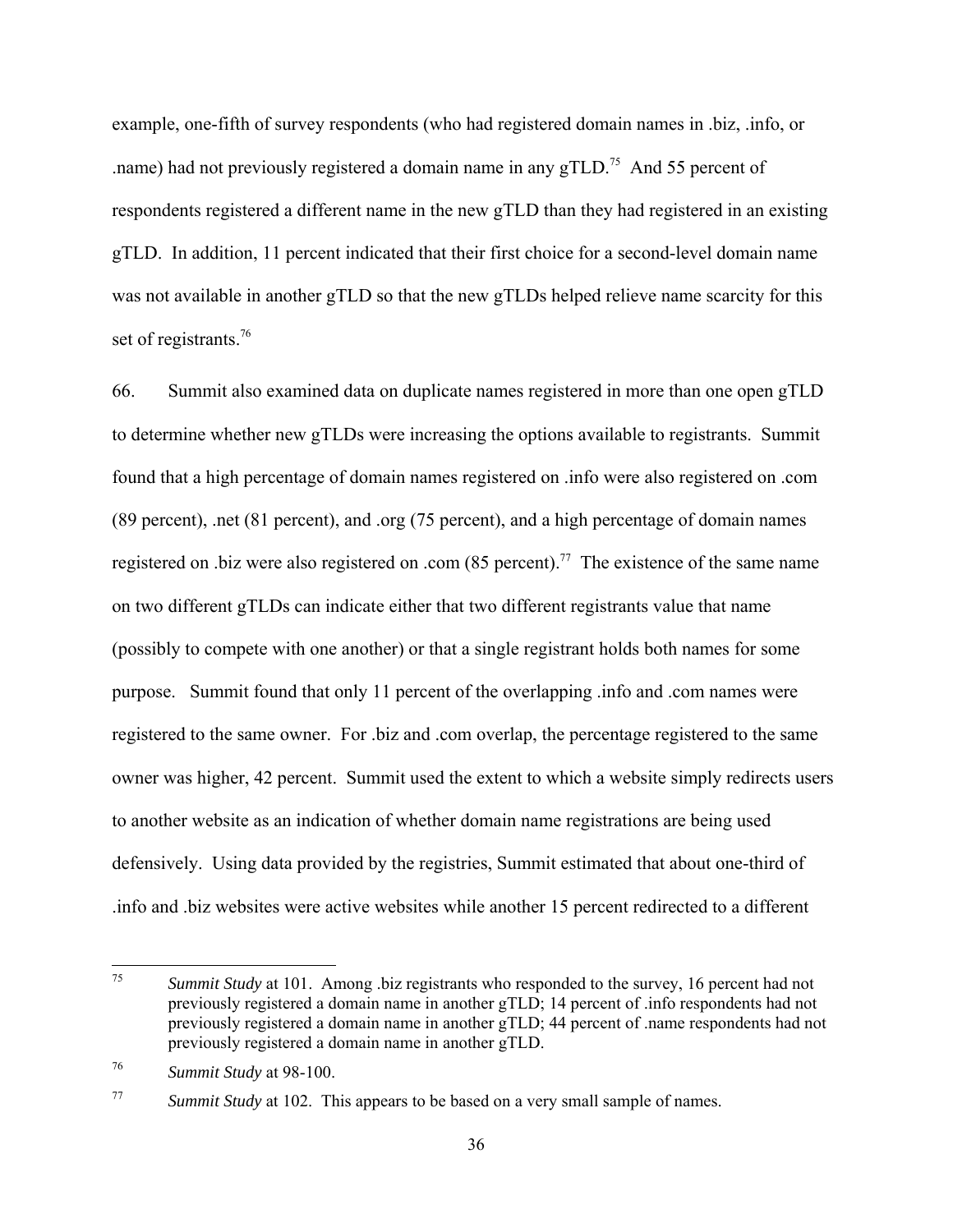site. About half of the registered domain names were inactive.<sup>78</sup> Duplication and redirection can, in some circumstances, be indicators of defensive registrations, but they also can be indicators that registrants are affirmatively trying to increase traffic by using a portfolio of names that attract a broader set of users. For example, NPR not only maintains npr.org, but has also registered n.pr, which simply redirects users to the npr.org webpage, and has used n.pr in some of its publicity.

67. Summit concludes that although the new gTLDs have provided registrants with more choices of registries, .com is still the first choice of a majority of registrants, even among new registrants.79 Thus the new gTLDs have provided only limited direct competition for .com but nonetheless have provided some value to registrants.

## **B. STUDIES OF THE INCIDENCE AND COST OF CYBERSQUATTING AND TYPOSQUATTING**

68. Numerous authors assert that the costs of combating cyber-squatting are significant, at least in part because potential violators are difficult to identify and must be pursued individually.80 These authors, however, do not develop explicit, numerical estimates of the costs. One study purports to calculate the costs of cybersquatting enforcement and predicts that the increased costs of enforcement due to new gTLDs will be small. In that study, Krueger and Van Couvering examined data on trademark infringement cases resolved using ICANN's Universal

 $\overline{a}$ 

<sup>78</sup> *Summit Study* at 103.

<sup>79</sup> *Summit Study* at 109.

<sup>80</sup> *See, e.g.*, Elizabeth M. Flanagan (2007), "No Free Parking: Obtaining Relief from Trademark-Infringing Domain Name Parking," *Minnesota Law Review,* **92**, at 501; Christopher G. Clark (2003), "The Truth in Domain Names Act of 2003 and a Preventive Measure to Combat Typosquatting," *Cornell Law Review*, **89** at 1501;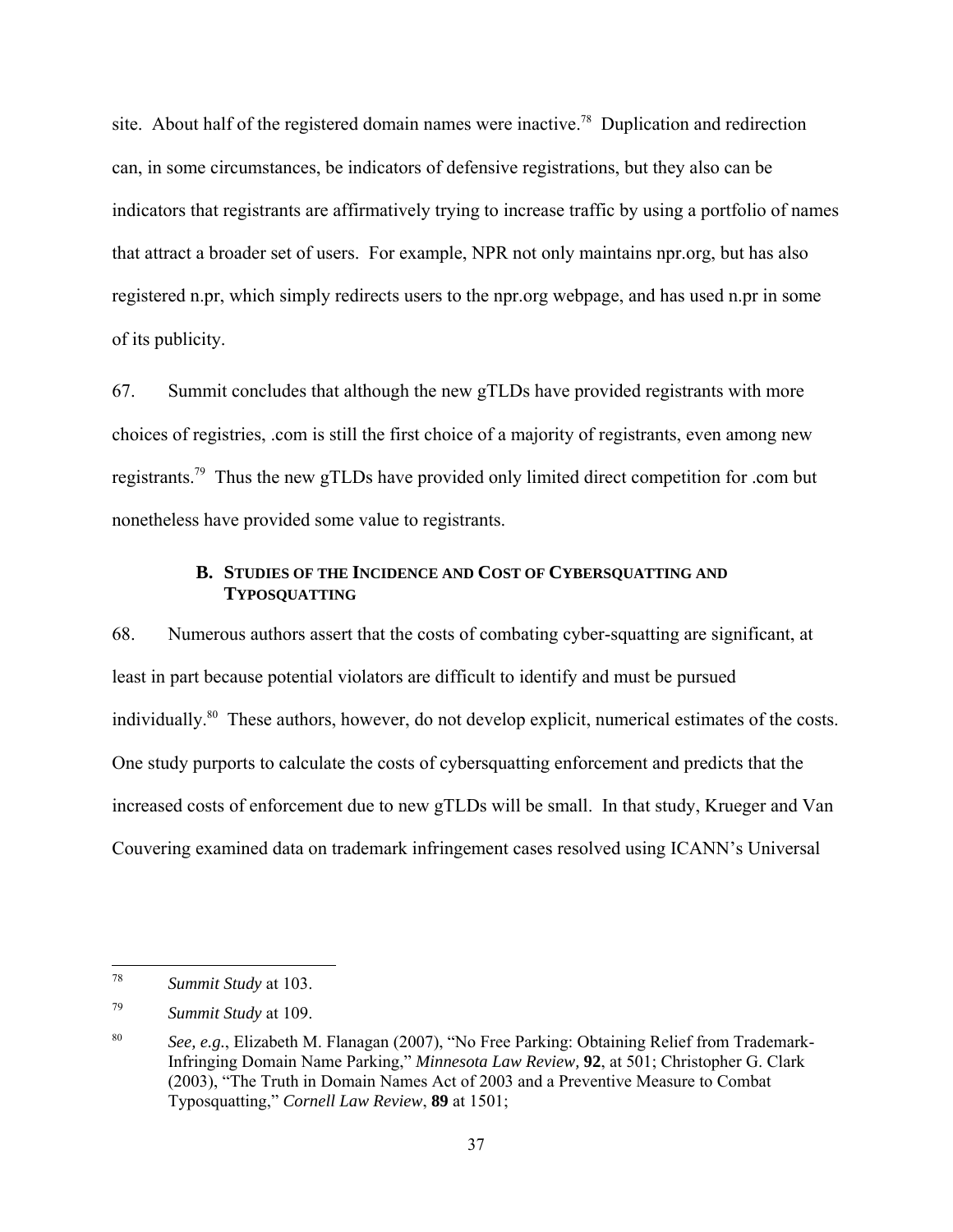Dispute Resolution Policy (UDRP) from 2001-2010.<sup>81</sup> Krueger and Van Couvering calculated that .com, .net, and .org accounted for 94 percent of all UDRP cases, and the highest rate of infringement cases resolved using UDRP was in .com, with 41 UDRP cases per million .com domain names registered. Across all of the open gTLDs introduced since 2000, the rate of infringement cases resolved using UDRP was 22.5 cases per million domain names registered. If new gTLDs capture 10 percent of registered domain names (which Krueger and Van Couvering characterize as a very optimistic projection) then there will be 14 million domain names in new gTLDs. Applying the average infringement UDRP case rate of 22.5 cases per million domain names yields 316 new UDRP cases annually. Krueger and Van Couvering estimate that the average cost of a UDRP proceeding is US\$5,000, so the increased enforcement costs would be a total of US\$1.58 million, or US\$0.80 per US trademark.<sup>82</sup>

69. Although this study suggests that the external costs associated with cyber-squatting in new gTLDs would be low, Krueger and Van Couvering account only for the costs of UDRP proceedings; they do not account for any other enforcement costs associated with domain name watching (*e.g.*, costs of services provided by specialized consultancies to monitor domain name registrations and costs of researching domain name registrants) and they do not account for cases that are resolved through means other than UDRP (*e.g.*, sending cease and desist letters, purchasing an infringing domain name, or litigation in one or more jurisdictions).<sup>83</sup> Moreover,

<sup>81</sup> 81 Fred Krueger and Antony Van Couvering, "A Quantitative Analysis of Trademark Infringement and Cost to Trademark Holders in New gTLDs," Minds + Machines Working Paper 2010-1, February 10, 2010 (hereinafter *Kruger and Van Couvering*). The data include only a few cases in 2010.

<sup>82</sup> *Kruger and Van Couvering* at 6.

<sup>&</sup>lt;sup>83</sup> In addition, because it focuses only on certain costs borne by trademark owners, the study does not consider the cost of potential harm to consumers who are fooled by cyber-squatting websites. The World Intellectual Property Organization, one of the UDRP arbitrators, notes that the number of cyber-squatting cases it handles has been rising since 2003 and that ten percent of complaints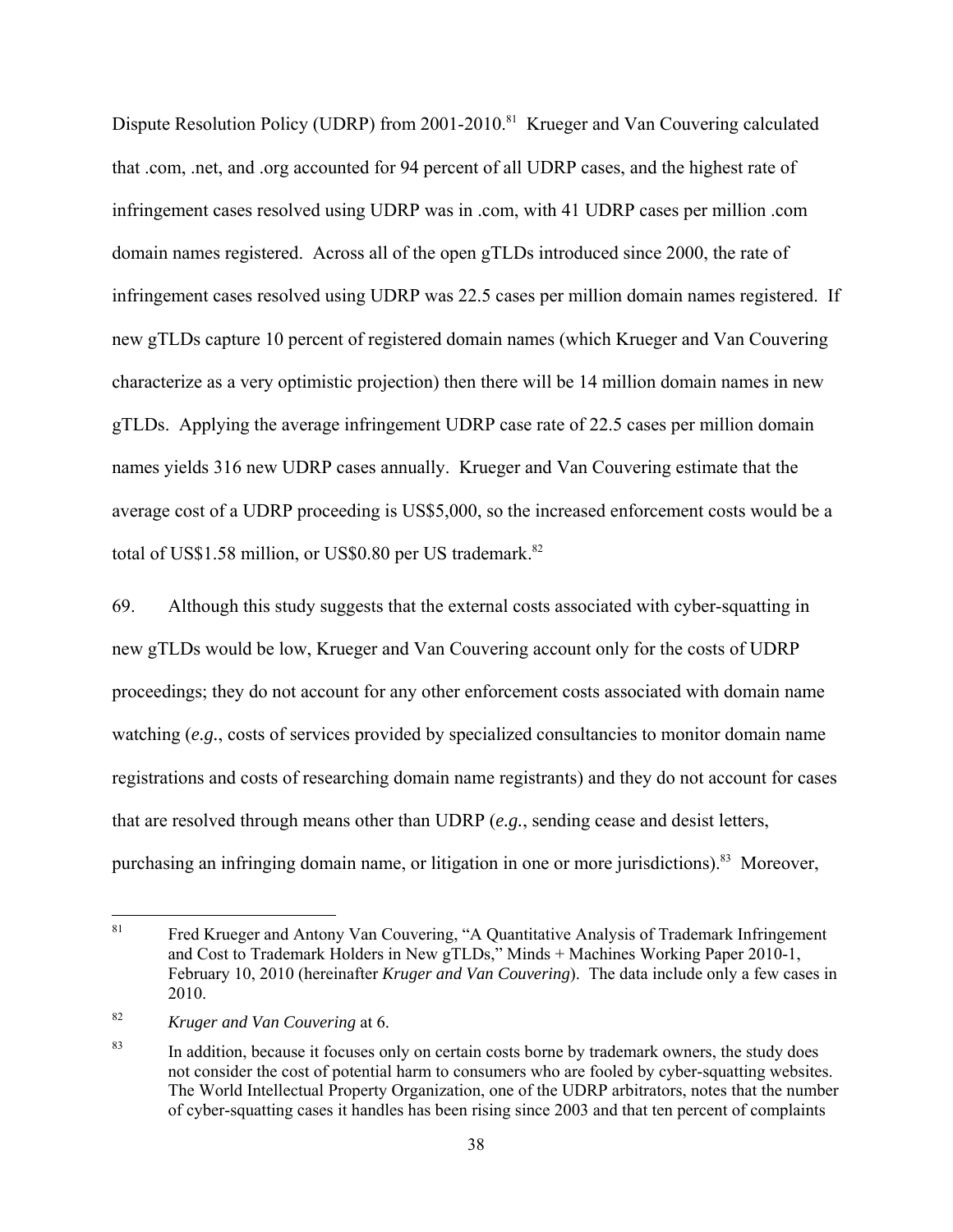the study's conclusion that the incremental costs of battling trademark infringement in new gTLDs would be low depends on the experience of new gTLDs replicating that of past gTLD introductions, namely, that new gTLDs will have only limited success in competing with .com and attracting large numbers of registrants. As the study correctly notes, the *rate* of infringement is highest in .com: "because most large brands and high volume websites operate in .com, one would expect a somewhat larger impact of typo-squatting and other infringement, even relative to the installed base."84 If a few new gTLDs are introduced and their trademark protections and commercial success match those of gTLDs that were introduced in the past, then incremental UDRP costs associated with cyber-squatting likely would not be excessive. But if new gTLDs fail to have adequate trademark protections or if an innovative new gTLD were introduced that attracted large numbers of registrants either because it competed strongly with .com or because it reached a niche market segment that was previously underserved, then infringement rates and/or cybersquatting costs could rise significantly.<sup>85</sup>

70. Moore and Edelman (2010) studied the phenomenon of "typosquatting," whereby an entity registers a domain name that is close to that of a legitimate website (*e.g.,* it differs from google.com by one letter), and earns advertising revenue when errant typists stumble across the

 $\overline{a}$ 

in 2008 were in the biotechnology and pharmaceutical industries including websites set up to sell counterfeit prescription drugs. (World Intellectual Property Organization, "ICANN's New gTLD Program: Trademark-related Concerns," *available at* http://www.wipo.int/export/sites/www/amc/en/docs/wipopresentationicann.pdf, *site visited* June 15, 2010, at 6-8.)

<sup>84</sup> *Kruger and Van Couvering* at 5.

<sup>&</sup>lt;sup>85</sup> Even if rates of infringement are constant, enforcement costs could increase if new gTLDs attract large numbers of domain name registrants. Also, if new gTLDs do not attract large numbers of registrants, enforcement costs could still increase if weak trademark protections lead to an increase in infringement rates.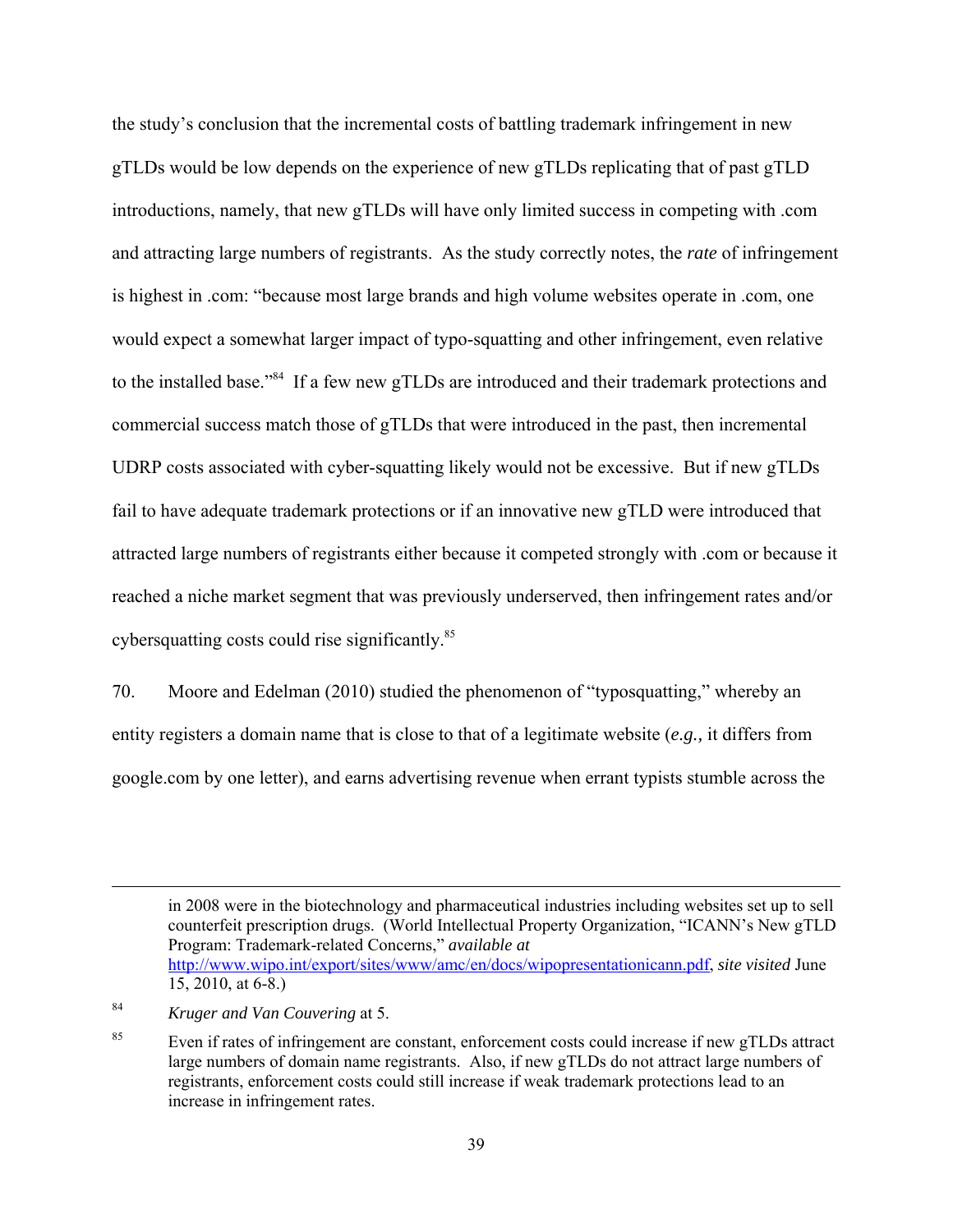site.<sup>86</sup> Typosquatting potentially gives rise to two types of external costs. First, consumers may be confused by the site that they reach inadvertently. In the most extreme cases, they may mistakenly believe that they reached their intended site, which denies both consumers and the owners of the intended sites the benefits of interacting with one another. In addition to confusing the consumer, such outcomes can also harm the reputation of the owner of the intended site. For example, some cybersquatters have placed pornography or other offensive content on sites that incorporated a trademark or brand name to encourage the owner of the mark or brand to purchase the domain name from the squatter. $87$ 

71. To estimate the prevalence of typosquatting, Moore and Edelman first generated plausible misspellings of over 3,000 popular domain names.<sup>88, 89</sup> They found 1.9 million registered .com domain names that were plausible misspellings of the 3,000 popular domain names, and estimated that about 900,000 of these are typo domains, *i.e.*, they are deliberate misspellings of the target domain name. Google.com was the most common target, with about 2,500 typo domains, and on average, each popular domain name had 280 typo domains.

<sup>86</sup> Tyler Moore and Benjamin Edelman (2010), "Measuring the Perpetrators and Funders of Typosquatting," presented to the  $14<sup>th</sup>$  International Conference on Financial Cryptography and Data Security.

<sup>87</sup> National Research Council (2005), *Signposts in Cyberspace: The Domain Name System and Internet Navigation*, The National Academies Press, at 65.

<sup>&</sup>lt;sup>88</sup> Moore and Edelman chose the 3,264 domains that contained at least five characters and that were listed in the most popular 6,000 domain names by Alexa.com on June 29, 2009.

<sup>89</sup> Moore and Edelman used the Damarou-Levenshtein methodology of computing the distance between two different strings of letters to generate all close spellings to each of the popular websites studied. The authors also used their own "fat finger distance" method, which measures distance between two strings based on the number of adjacent keys one would have to hit on a QWERTY keyboard to turn one string into another. For example, google.com is one fat finger away from googlw.com.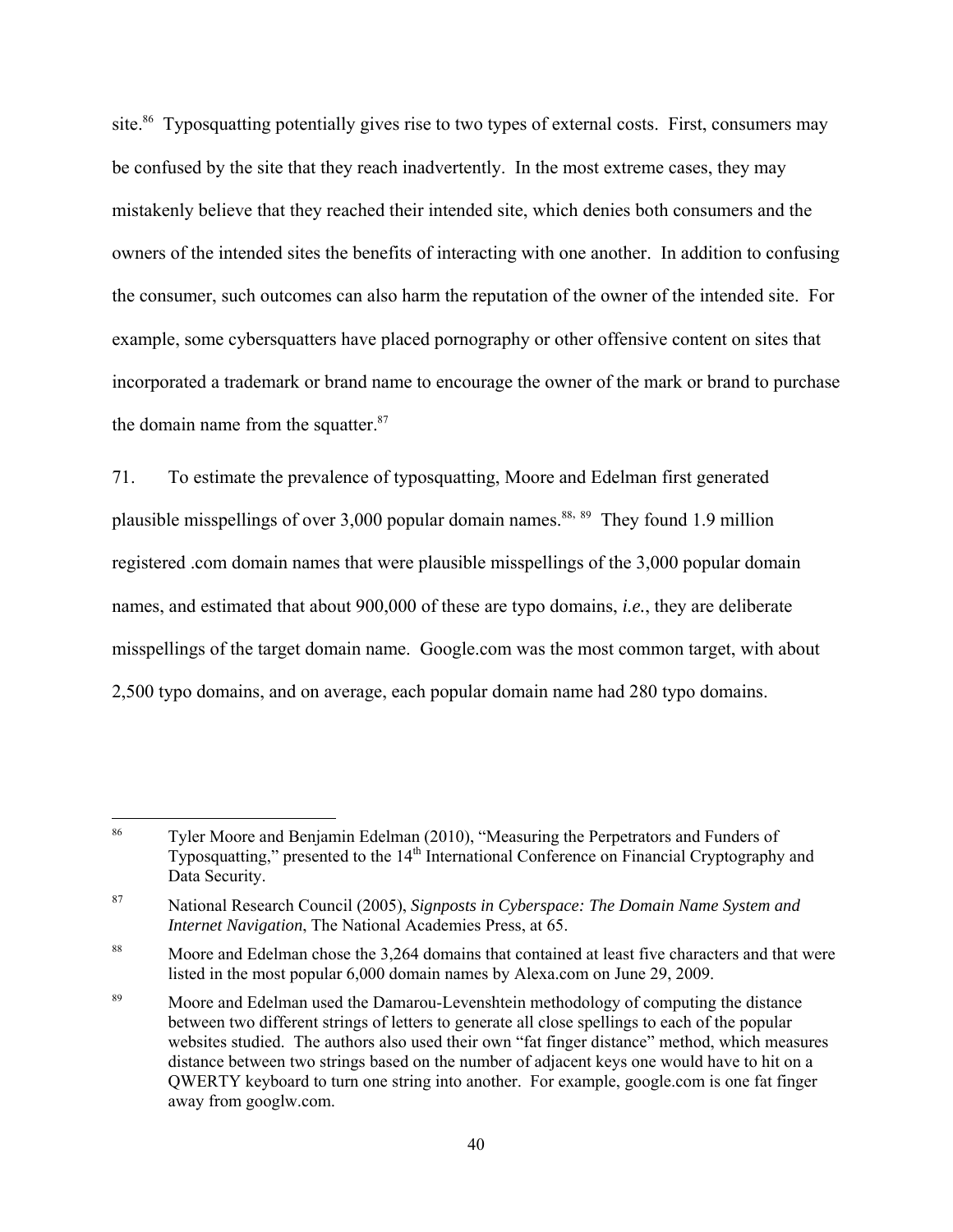72. Moore and Edelman next designed a webcrawler to visit about 1/3 of the typo domains and catalog how the sites were being used.<sup>90</sup> About 80 percent of the sites contained pay-perclick ads for which the domain name owner would be paid advertising revenue if errant visitors clicked on the advertisement. The other 20 percent of typo domains redirect or link to other domains. Of these, 20 percent redirect to the intended site and therefore represent defensive registrations; about 55 percent redirect to the intended site but perhaps through an affiliate marketing agreement where the redirector receives payment if the user makes a purchase; and about 25 percent redirect or link to a site that competes with the target site.

73. Moore and Edelman conclude that although more than 45,000 complaints were filed against cybersquatters and typosquatters under ICANN's UDRP over a ten-year period and still other complaints were filed in U.S. courts under ACPA, even those companies that are most aggressive in filing complaints against individual squatters are still heavily targeted by squatters.

74. There is relatively little information on the costs firms incur to police typosquatting. At a cost of around US\$10 a year, purchasing an additional unclaimed domain is relatively inexpensive, but as Moore and Edelman indicate, users make a large variety of spelling mistakes. Purchasing a troublesome domain from a typosquatter may be much more costly than the US\$10 original registration fee. Firms thus may engage not just in preemptive purchases of similar domain names, but may also use resources to monitor domain registrations to ensure that they are not losing traffic to typosquatters.

 $90<sup>°</sup>$ 90 Of the sites the webcrawler tried to visit, it was blocked from a large number, presumably because the host recognized it as a crawler and prevented it from retrieving information or examining links. Ultimately, the crawler was able to retrieve information on about 95,000 typo domains.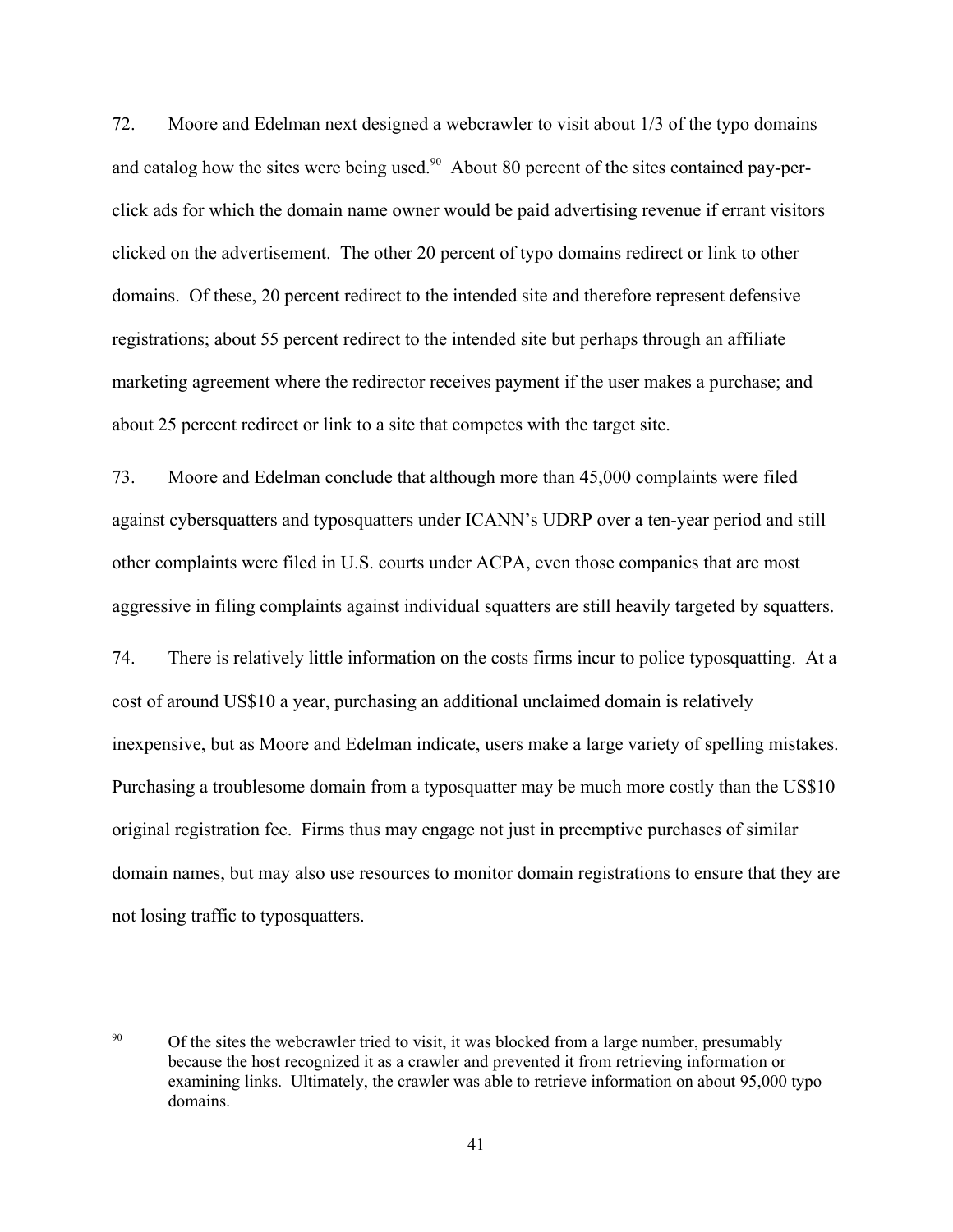75. ICANN obtained information from industry sources estimating that monitoring of domain names currently costs a company between US\$6,000 and US\$15,000 annually per term, such as a brand name or a trademarked slogan, that is being protected.<sup>91</sup> These costs cover activities such as monitoring new domain name registrations, gathering information on the website, if any, associated with possibly infringing domain names, and gathering of information on the registrants of possibly infringing domain names. Because information on registrants and new names registered must be gathered from each TLD registry, the addition of new gTLDs will increase monitoring costs.

76. Costs to organizations of protection against cybersquatter or typosquatters can go beyond simply monitoring domain name registrations. If the organization cares enough to monitor, then presumably it will take some kind of enforcement action if it believes another entity is infringing upon its intellectual property. According to industry sources obtained by ICANN, researching the registrants of a suspicious domain name can cost between US\$200 and US\$500 per instance, and sending a cease and desist order to a registrant costs between US\$200 and US\$650. Should this approach fail, official dispute mechanisms can be costly. ICANN indicates that filing a UDRP complaint costs US\$2,000-4,000 plus an additional US\$1,500-3,300 in related fees. These costs may be dwarfed by fees involved in going to court should it be necessary. The least expensive course of action may be to purchase the name, although trademark owners are reluctant to reward infringing behavior in this manner.

#### **C. SURVEYS OF DEFENSIVE REGISTRATIONS**

77. Some evidence suggests that many organizations are not concerned about registering domains in all possible gTLDs but do register in more than one gTLD. Stahura (2009) found

91

Interview with Nick Wood, Com Laude.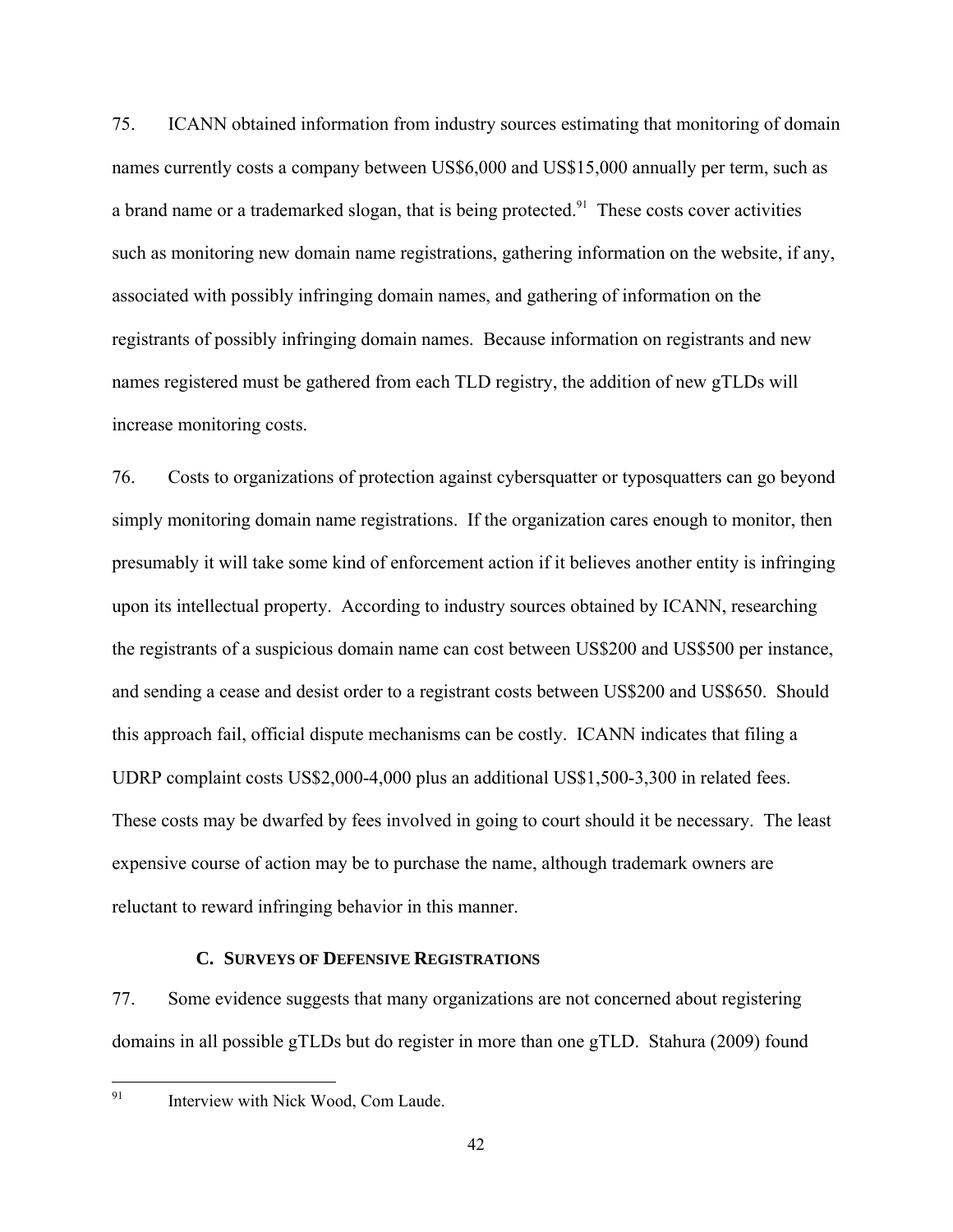that only about 200,000 second-level domain names were registered in all seven of the most popular gTLDs: .com, .net, .org, .info, .biz, .us, and .mobi.<sup>92</sup> Of these 200,000 second-level domain names registered in all seven gTLDs studies, Stahura estimated that three percent were registered by the same party.<sup>93</sup> Krueger and Van Couvering (2010) surveyed 1,043 brand names of Fortune 100 companies. The authors found that all of those brand names were registered in .com, 76 percent were registered in.org, 84 percent were registered in .net, 69 percent were registered in .info, 65 percent in .biz, and 57 percent in .mobi.<sup>94</sup> The percentages for other gTLDs were much lower.<sup>95</sup> This evidence suggests that many of the largest firms are concerned with "filling holes" in their web presence or are engaging in defensive registration.<sup>96</sup> It tells us little about how smaller firms—who are less likely to have as much brand recognition—behave with respect to such registrations.

78. Zittrain and Edelman (2002) examined usage of the .biz TLD by new registrants.<sup>97</sup> After a three-month period in which trademark owners could register their trademarks in the IP Claims database, open registration on a first-come, first-served basis began in November 2001. Zittrain

<sup>92</sup> Paul Stahura (2009) "Analysis of Domain Names Registered Across Multiple Existing gTLDs and Implication for new gTLDs," *CircleID*, available at http://www.circleid.com/posts/20090202\_analysis\_domain\_names\_registered\_new\_gtlds/, site visited June 15, 2010.

<sup>&</sup>lt;sup>93</sup> Registrant identification is difficult because many registrants protect their identities in the Whois database that catalogs registrant information for each registered domain name.

<sup>&</sup>lt;sup>94</sup> Fred Krueger and Antony Van Couvering, "An Analysis of Trademark Registration Data in New gTLDs," Minds + Machines Working Paper 2010-02, *available at* http://www.mindsandmachines.com/2010/02/survey-shows-brands-dont-register-defensively-in-new-gtlds/, *site visited* June 15, 2010, at 42.

<sup>95</sup> *Id.*

<sup>&</sup>lt;sup>96</sup> We observe in passing that the Krueger and Van Couvering study drew the opposite conclusion from these figures (*i.e.,* that firms were not strongly concerned with filling holes or engaging in defensive registrations). Stahura also concluded that registration across multiple gTLDs was uncommon, but we note that he was examining registration in a very large number of gTLDs.

<sup>97</sup> Jonathan Zittrain and Benjamin Edelman (2002), "Survey of Usage of the .biz TLD," mimeo, *available at* http://cyber.law.harvard.edu/tlds/001/, *site visited* June 15, 2010.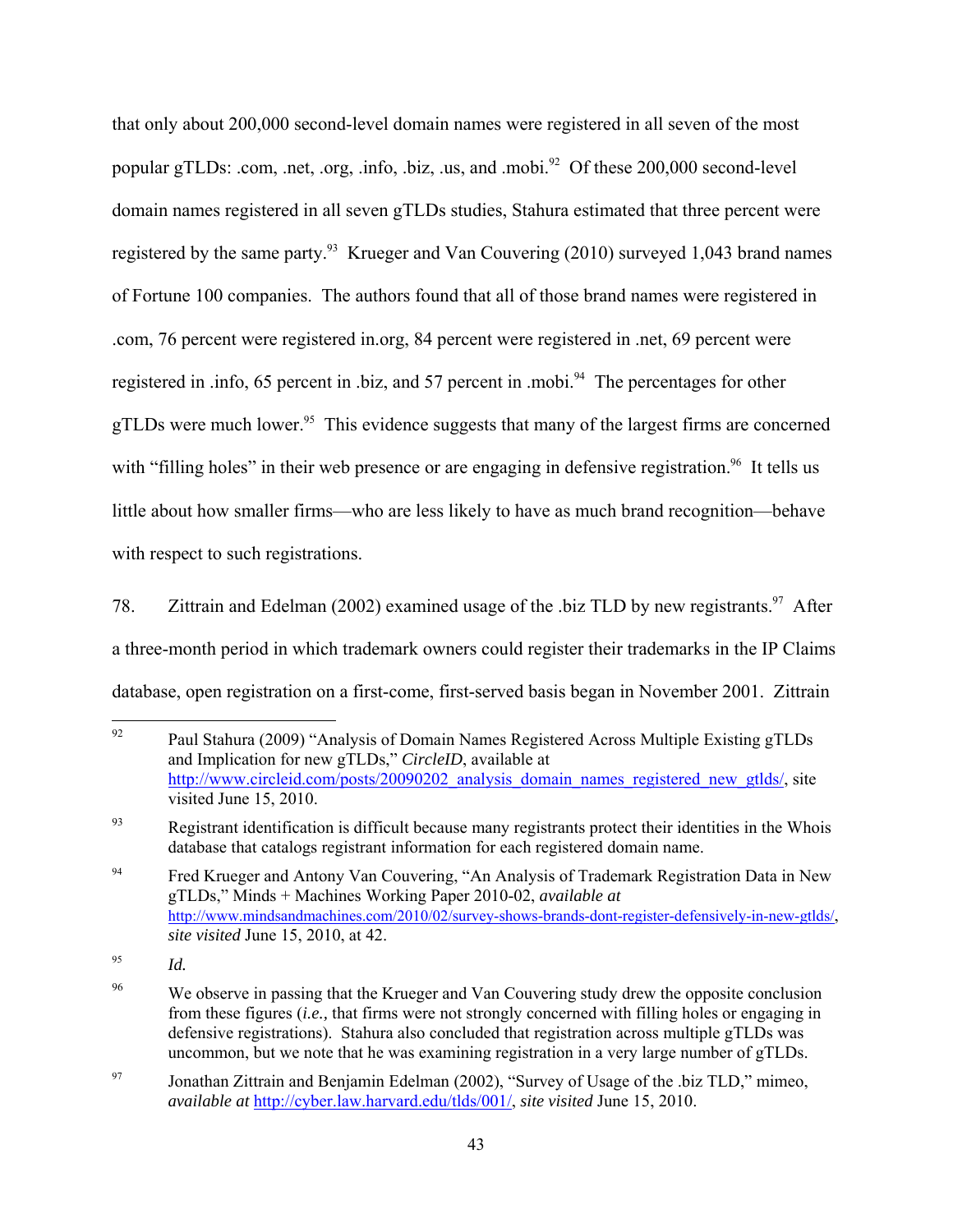and Edelman surveyed .biz registrants six months after open registration began. Using a tenpercent random sample of domain names registered in .biz, they found that 91 percent of those domain names were also registered in .com, 63 percent were also registered in .net, and 49 percent were also registered in .org. Forty-four percent of the registered .biz names were registered in .com, .net, *and* .org, and just 9 percent were not registered in .com, .net, *or* .org. Because the same name could be registered by different parties in different gTLDs, domain names that are duplicated across different gTLDs don't necessarily indicate that a company is attempting to fill in holes or engage in defensive registration. Based on a small sample of 823 names that were registered in both .biz and .com, Zittrain and Edelman estimated that 20-30 percent were registered to the same person or company and were potentially defensive.<sup>98</sup>

79. Zittrain and Edelman also examined the content of sites registered on .biz and estimated that, at most, 26 percent of the registered domain names led to sites with "actual substantive web content,"99 including sites that redirected or contained information that was identical to other sites. The other 74 percent of the registered domain names either were "under construction," for sale, returned an error, or did not return a website at all. Thus, at least in the early stages of .biz, the great majority of registered domain names were not being used to provide content to users, again indicating that the registrations may have been defensive.

<sup>98</sup> 98 Zittrain and Edelman attempted to match .com and .biz registrants using postal codes, the domain name's nameserver designation, and the registrant's administrative email address as recorded in WHOIS data for the sample of 823 domain names duplicated on .com and .biz. Because of the difficulty in determining a registrant's identity from Whois data, Zittrain and Edelman's estimate should be thought of as a lower bound on the share of duplicate domain names that are held by a single party.

<sup>&</sup>lt;sup>99</sup> Jonathan Zittrain and Benjamin Edelman (2002), "Survey of Usage of the .biz TLD," mimeo, *available at* http://cyber.law.harvard.edu/tlds/001/, *site visited* June 15, 2010, at 4.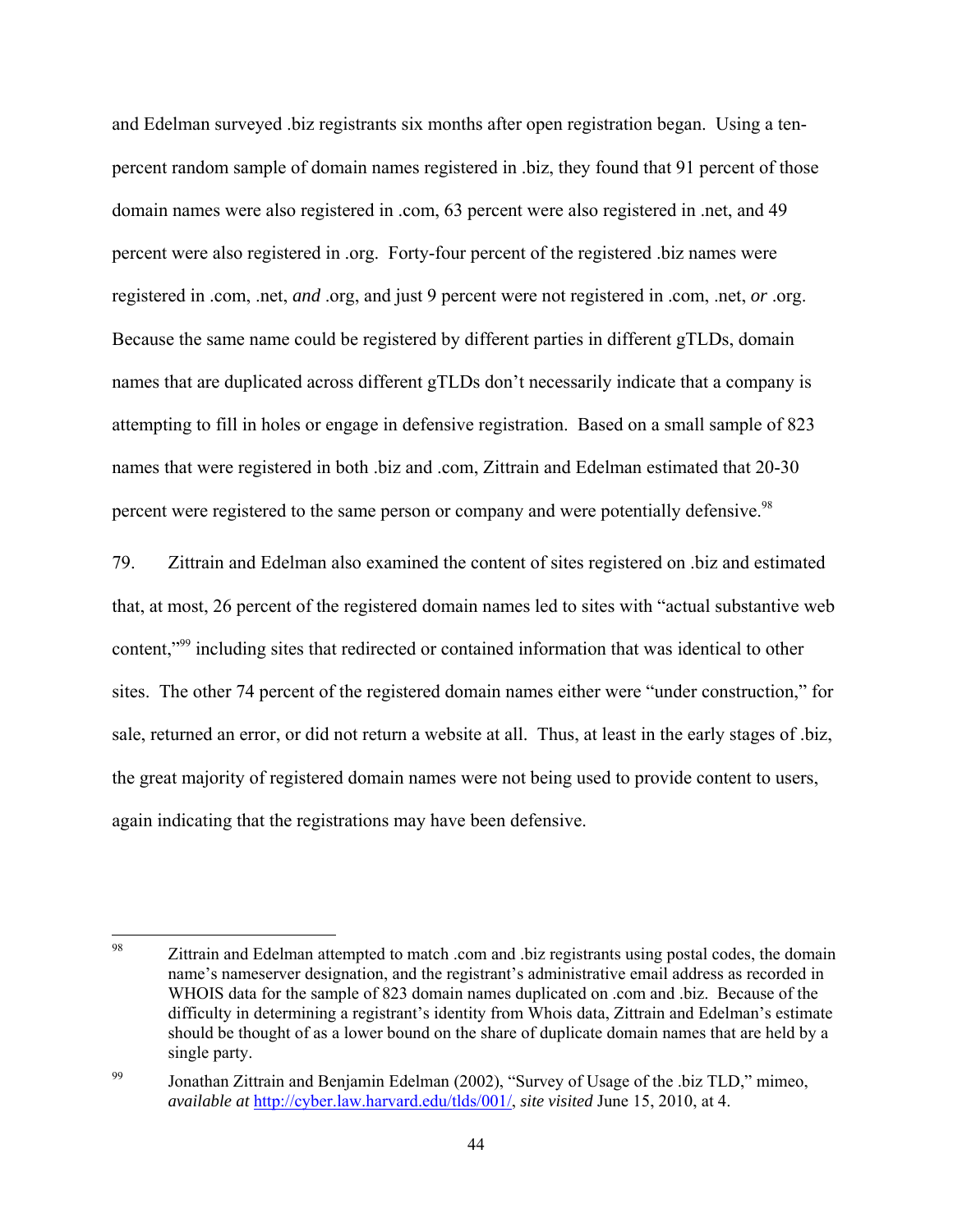# **IV. POTENTIAL PROJECTS**

80. In this section, we describe several projects that might provide useful insights into the costs and benefits of introducing new gTLDs. These projects generally would attempt to quantify, at least roughly, the external costs and benefits that create a gap between private and social costs and benefits. The proposed projects include the analysis of market data, surveys, and detailed case studies. As described below, there is a high likelihood that some of the projects would be very likely to confirm results suggested by preliminary analysis, while other projects might be difficult to complete given currently available data. We recommend that ICANN place a low priority on these projects. We also recommend that ICANN address data issues by creating mechanisms for collecting data regarding the experiences of any new gTLDs delegated in the future. The data collected through this process could then be used to inform later decisions regarding additional gTLDs.

#### **A. PROJECTED BENEFITS OF NEW GTLDS**

81. We begin by describing several potential studies to project the benefits of new gTLDs. As discussed above, in principle new gTLDs might generate benefits by: providing competition to existing gTLDs resulting in lower quality-adjusted prices; facilitating new business models; relieving scarcity in domain names; and reducing search costs. As also discussed above, the greatest expected benefits would likely come from new business models. However, it is inherently difficult for an economic study of existing registries and business models to anticipate the benefits that could be generated by new business models that rely on unique characteristics of new gTLDs not yet introduced.<sup>100</sup> Therefore, we first focus on benefits to registrants that stem either from increased competition to .com or from the relief of name scarcity.

100

We propose several case studies in Part C of this section that can shed some light on this issue.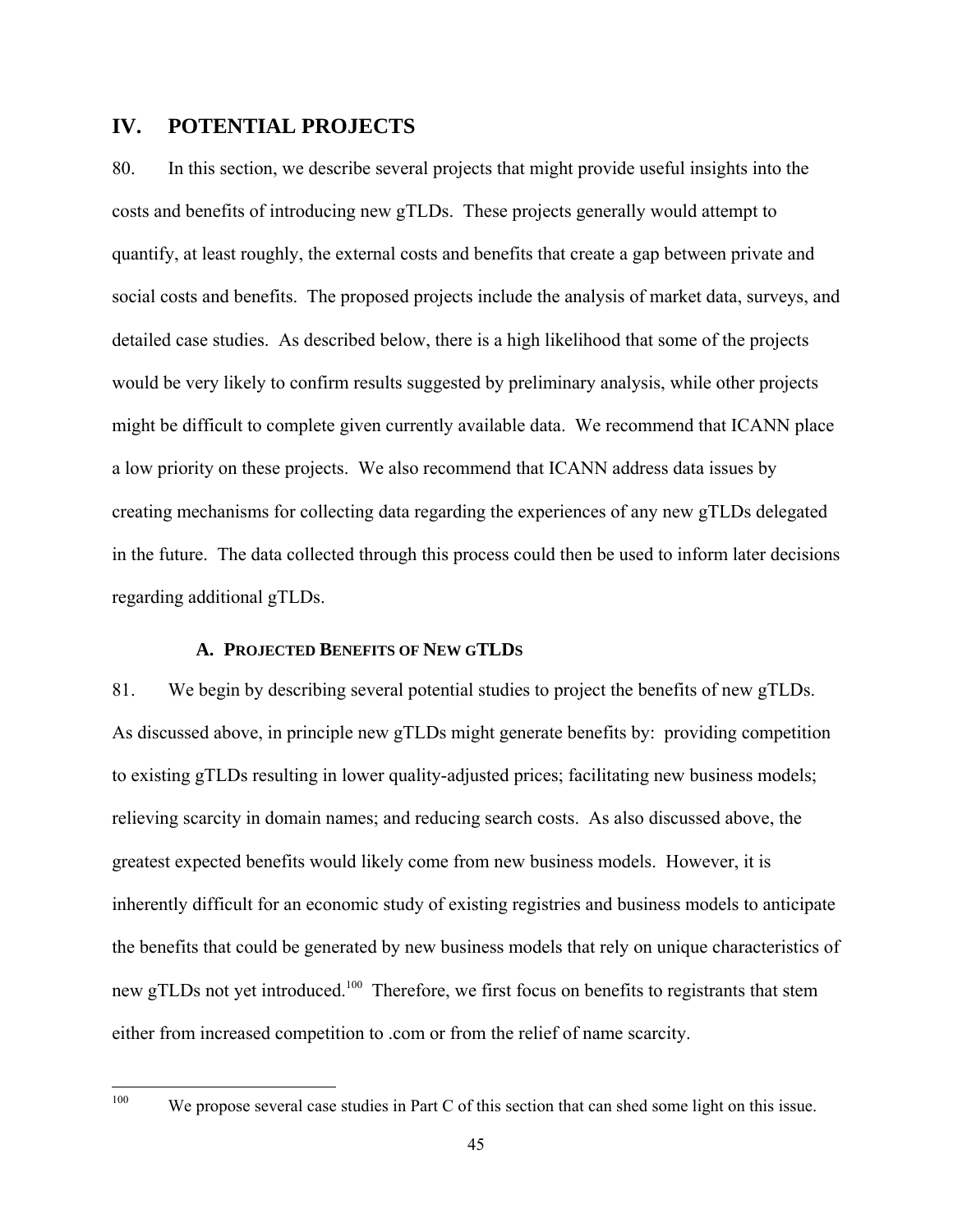#### **1. Analysis of domain name registration volumes**

82. New gTLDs would benefit domain name registrants and/or Internet users if these gTLDs provided competition for existing gTLDs or relieved scarcity by allowing the registration in new gTLDs of second-level domain names that already exist in current gTLDs.<sup>101</sup> Data regarding the effects of past gTLD introductions on the number of aggregate second-level domain names registered can provide some insight into the effects of new gTLDs on scarcity. Less obviously, quantity data on domain name registrations can, in some circumstances, provide information about the competitive effects of past gTLD introductions. Ideally, one would assess whether past introductions of new gTLDs provided competition to existing gTLDs by directly examining the effects on the prices or qualities of existing TLDs. Because the .com registry operates under price regulation, and there are data issues associated with quality levels and secondary-market prices, it can also be useful to examine aggregate registration volume data to find indirect evidence of competition.

83. We focus on .com because it has been the dominant existing TLD. Certain ccTLDs are marketed to compete with .com, including .me, .tv, .nu, and .co, but we focus here on .info and .biz, both introduced about eight years ago and designed explicitly to compete with .com. If .info or .biz were good substitutes for, and put competitive pressure on, .com, then one might expect to see the number of domain names registered on .com fall (or not increase as rapidly as it otherwise would have) as the number of domain names registered on .info and .biz increased. In this case, the introduction of .info and .biz would be unambiguously beneficial because they

 $101$ We implicitly assume that these registrations of existing second-level domain names in new gTLDs are undertaken by new registrants. If they were undertaken by the same registrants that controlled the name in .com, then these would potentially be examples of defensive registrations rather than relief of name scarcity.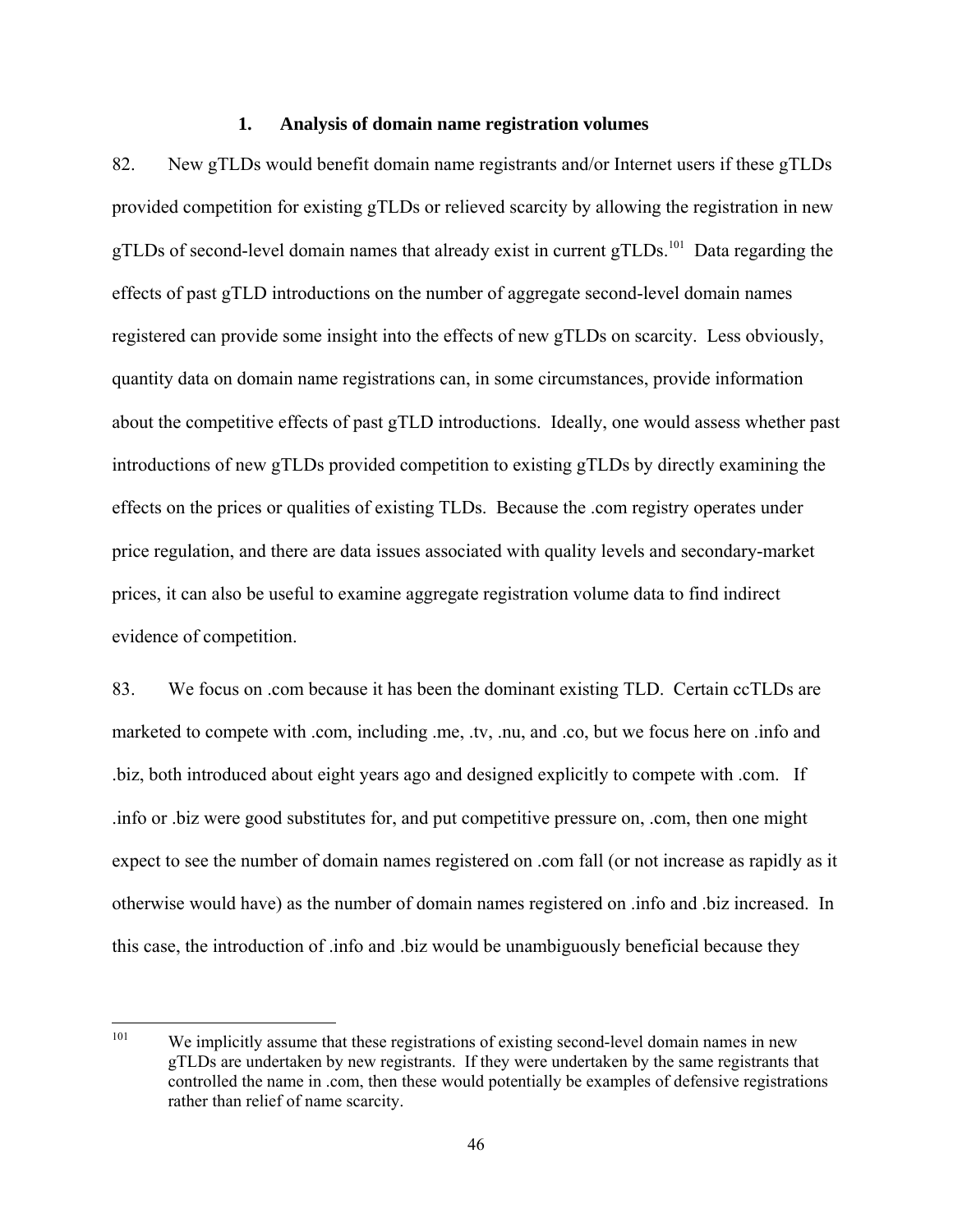offered registrants sufficient additional benefits to attract registrants away from .com.<sup>102</sup> Other patterns of domain name registration trends are not as informative. For example, suppose one observed that registrations on .com did not fall as the number of registrations on .info and .biz rose. This pattern would be consistent with several different explanations. First, .com might have maintained its registration volume by improving quality in response to the entry of .info and .biz. In this case, registrants would benefit from the increased competition. Second, registrations on .info and .biz might have been purely defensive in the sense that registrants on .com registered the same domain names on .info and .biz simply in order to prevent other entities from doing so. In this case, registrants would not have benefited from the entry of .info and .biz. Third, if the introduction of .info and .biz relieved name scarcity, then registrants and Internet users would have benefited. One cannot tell from an examination of the aggregate domain name volume data which of these explanations is most plausible.

84. A cursory examination of domain names registered does not show a dramatic effect of new gTLD introductions on .com domain name volumes. Figure 1 shows the number of domain names registered in .com, .org, .net, .info, and .biz over time. Although .com dominates, with about 75 percent of all domain names throughout the time period, the figure reveals at least two potentially significant events. First, the number of registered .com domains decreased slightly at the time .biz was introduced, which occurred just after .info was introduced. The number of domains registered under .org and .net also decreased during this time period. The decrease in .com, .org, and .net registrations when .info and .biz were introduced is consistent with the new gTLDs' having created additional competition for incumbent gTLDs. However, it should be noted that the total number of registered domains, even including the new gTLDs, decreased

<sup>102</sup> 102 The registrants attracted away from .com would include both existing .com registrants who switch and new registrants who considered .com, but chose to register on .info or .biz instead.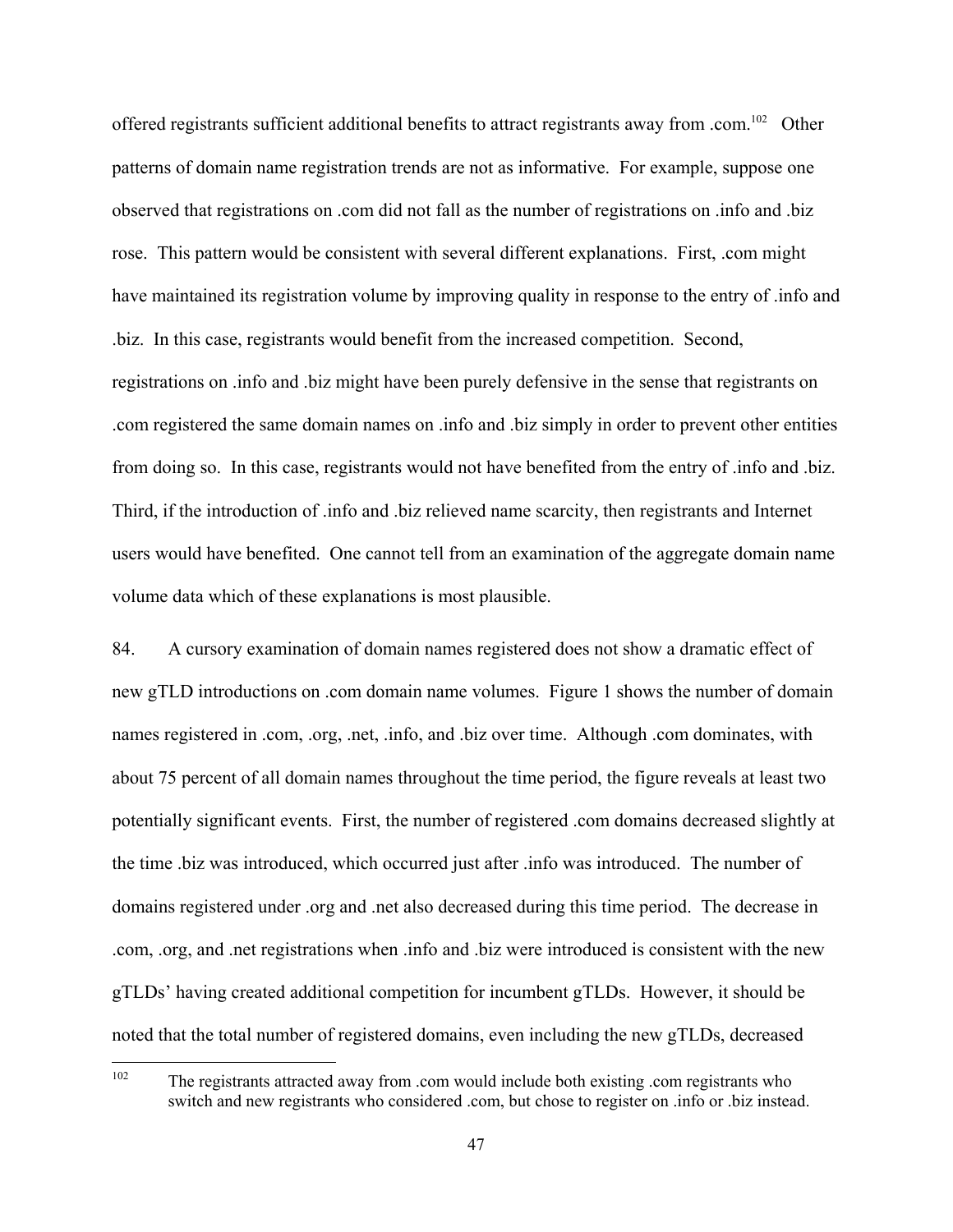during this time period, which suggests that factors other than competition from .info and .biz may have driven some or all of the decline in registrations on .com. Second, the number of domains registered under .info increased substantially in 2004 and 2005, coincident with a promotional price on .info domain names beginning in Fall 2004, before falling back to levels more consistent with its previous trend growth rate. There is no obvious effect on .com registrations during this time period.



**Figure 1: Number of Domain Names Registered** 

85. Because factors other than new gTLD competition may affect domain name registrations on .com, a careful economic study would have to attempt to disentangle the competitive effects of new gTLD introductions from these other factors. For example, one could use regression analysis to explain the number of .com registrations as a function of various economic factors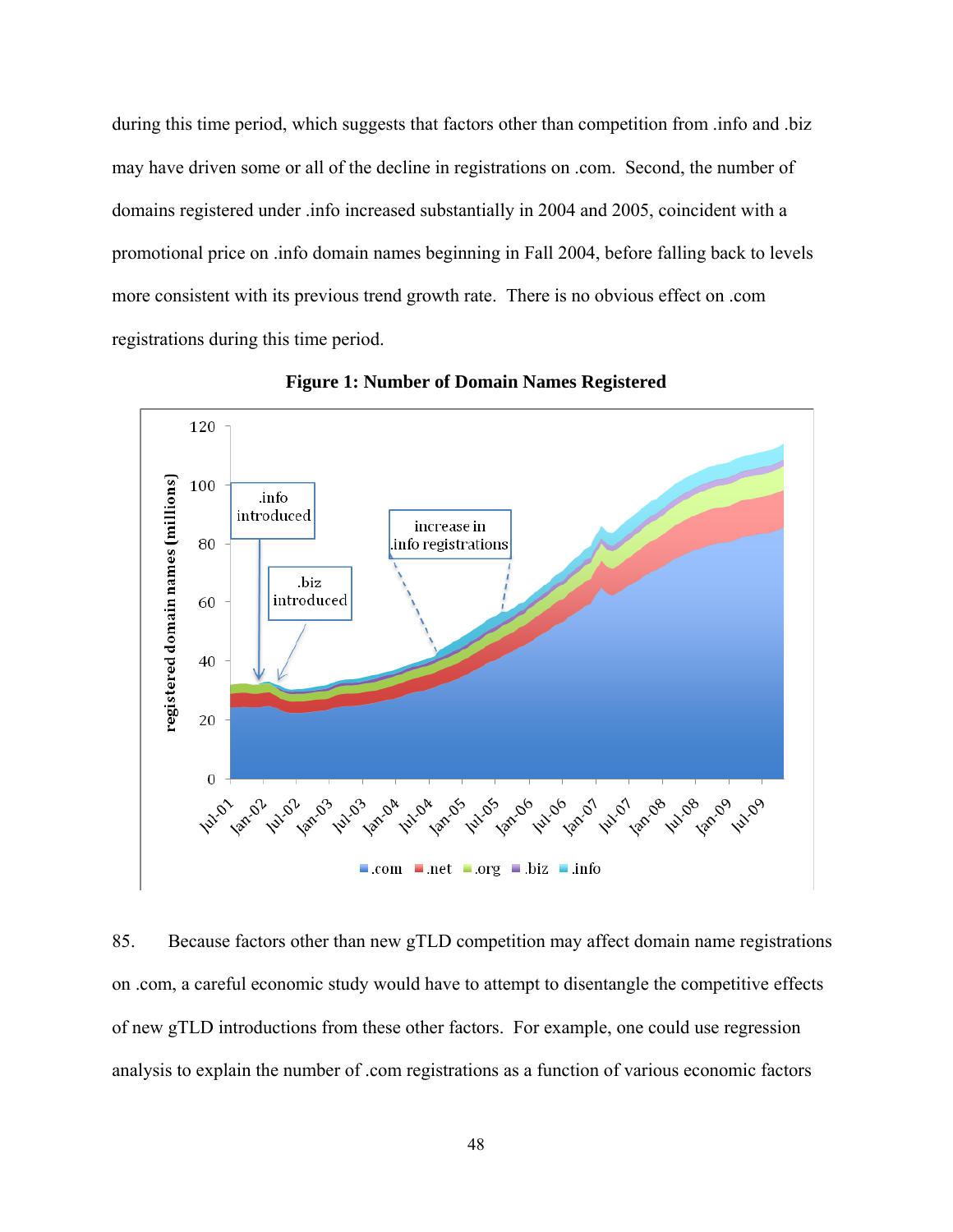and the existence of the .biz and .info registries. By controlling for factors (other than .biz and .info) that influence the number of .com registrations, one potentially could isolate the effect of the introduction of .biz and .info. Identifying and quantifying all of the relevant factors affecting .com registrations, however, is not likely to be easy and may not be feasible. Because of the econometric difficulties in conducting such a study, the fact that the results are likely to be inconclusive, and our judgment that a resolution of the issue of whether past gTLDs have provided meaningful competition to .com is not central to a decision whether to proceed with new gTLDs, we think this project should be assigned a low priority.

## **2. Analysis of domain name resale prices**

86. Rather than look for indirect evidence of competition on the number of domain name registrations in .com, one could look at pricing of .com for direct evidence of competition. The .com registry operates under a price cap regime, however, meaning that prices to register unclaimed domains may not be directly affected by the entry of new  $gTLDs$ <sup>103</sup> Instead, the relevant prices to examine are those in the secondary market for second-level domain names. If .info and .biz were good substitutes for .com, then we would expect to see declines in the prices of .com domain names on the secondary market following the introduction of those new gTLDs, controlling for other factors.<sup>104</sup> An analysis of secondary-market prices is difficult, however,

<sup>103</sup> If the price cap is binding, that is, if the registry always charges the maximum amount allowed, then no price effect would be visible in the data.

<sup>&</sup>lt;sup>104</sup> The disparity in secondary market prices across different gTLDs may diminish with the introduction of additional new gTLDs. Many browsers today allow auto-completion of partial URLs by adding ".com." Such auto-completion is sensible when .com accounts for such a large percentage of second-level domains, but it also reinforces the dominance of .com, thus explaining, in part, the systematically higher resale prices for .com domains. With more gTLDs available, and assuming that at least some of them are successful in attracting significant numbers of second-level domain names pointing to websites that compete with the same domain names on .com, this auto-completion feature becomes less useful. To the extent that consumers stop using auto-completion or browsers stop featuring it, the value of generic words in .com would be reduced.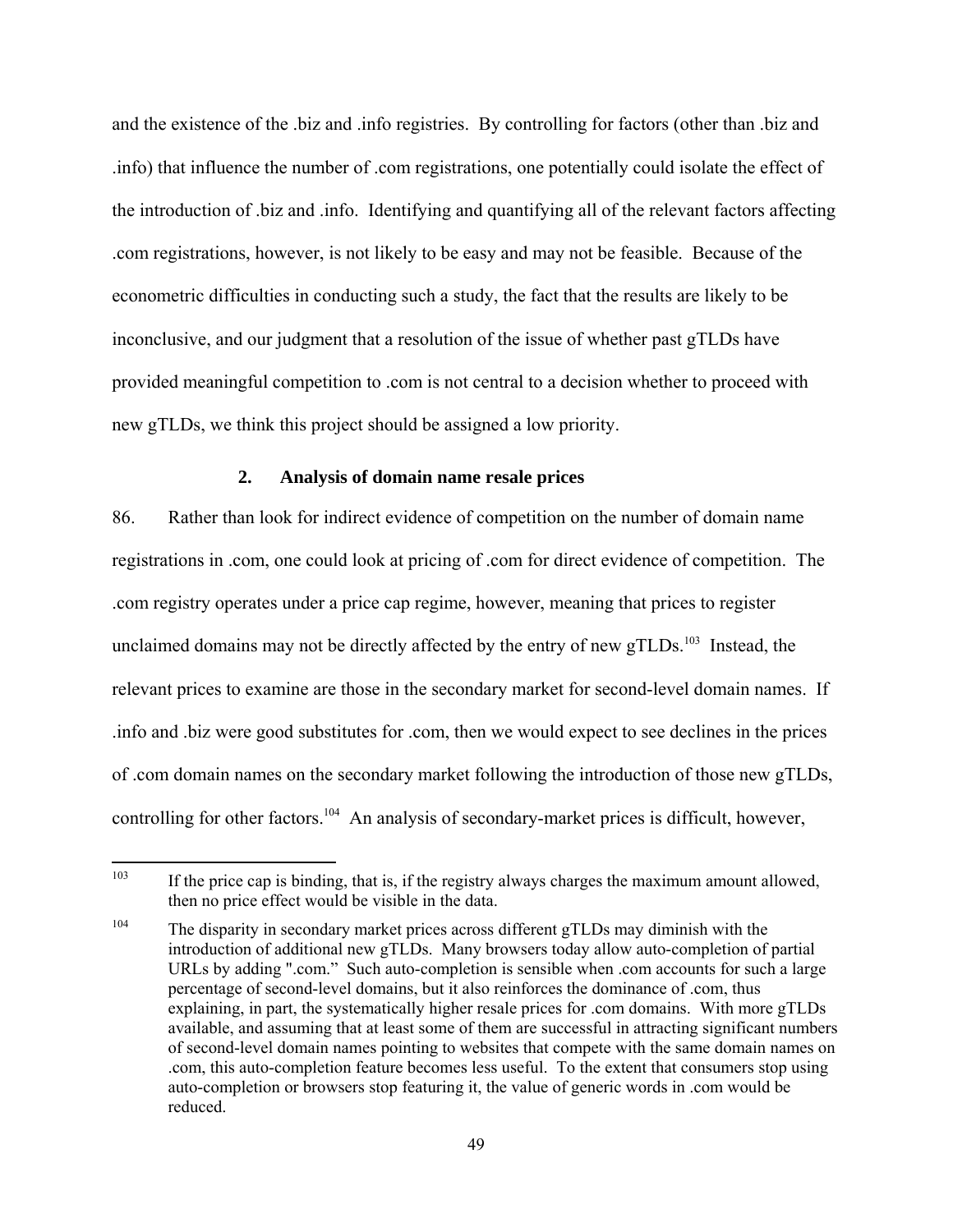because the quality of the domain names sold in each time period may vary greatly and it is not obvious how one could control for this variation in quality. If, independently of the introduction of .info and .biz, the average quality of .com domain names offered for sale trends up or down over time, one risks attributing the effect of these changes in quality to the introduction of .info and .biz. On the other hand, if the average quality of .com domain names offered for sale does not trend in any direction but varies substantially from year to year, then one will be unable to estimate the relationship between prices and the introduction of .info and .biz with precision.

87. As an alternative to examining secondary-market pricing data over time, one could get an idea of whether .biz and .info are substitutes for .com by examining cross-sectional patterns of secondary-market transaction prices. The tables below show average and median sales prices by gTLD for domain names sold though Sedo, a company that handles secondary-market domain name transactions. These preliminary data show that, in any given year (cross-section), mean sales prices differ by gTLD, with .com sites commanding significantly higher prices than other gTLDs.

| <b>Average Sales Price (US\$)</b> |                      |         |         |  |  |  |
|-----------------------------------|----------------------|---------|---------|--|--|--|
|                                   | 2007<br>2008<br>2009 |         |         |  |  |  |
| .com                              | \$5,016              | \$2,512 | \$1,829 |  |  |  |
| .net                              | \$2,033              | \$1,670 | \$1,367 |  |  |  |
| .0rg                              | \$1,942              | \$1,244 | \$1,338 |  |  |  |
| .biz                              | \$1,126              | \$790   | \$1,373 |  |  |  |
| .info                             | \$1,091              | \$841   | \$624   |  |  |  |

*Mean Sales Prices of Second-level Domains on the Secondary Market, by gTLD* 

Source: Sedo's Domain Market Study, 2009 Overview with Q4 Highlights.

88. Median sales prices may be more informative than mean prices because medians are not skewed by extreme outliers (*i.e.*, sales at very high or very low prices). In years prior to 2009,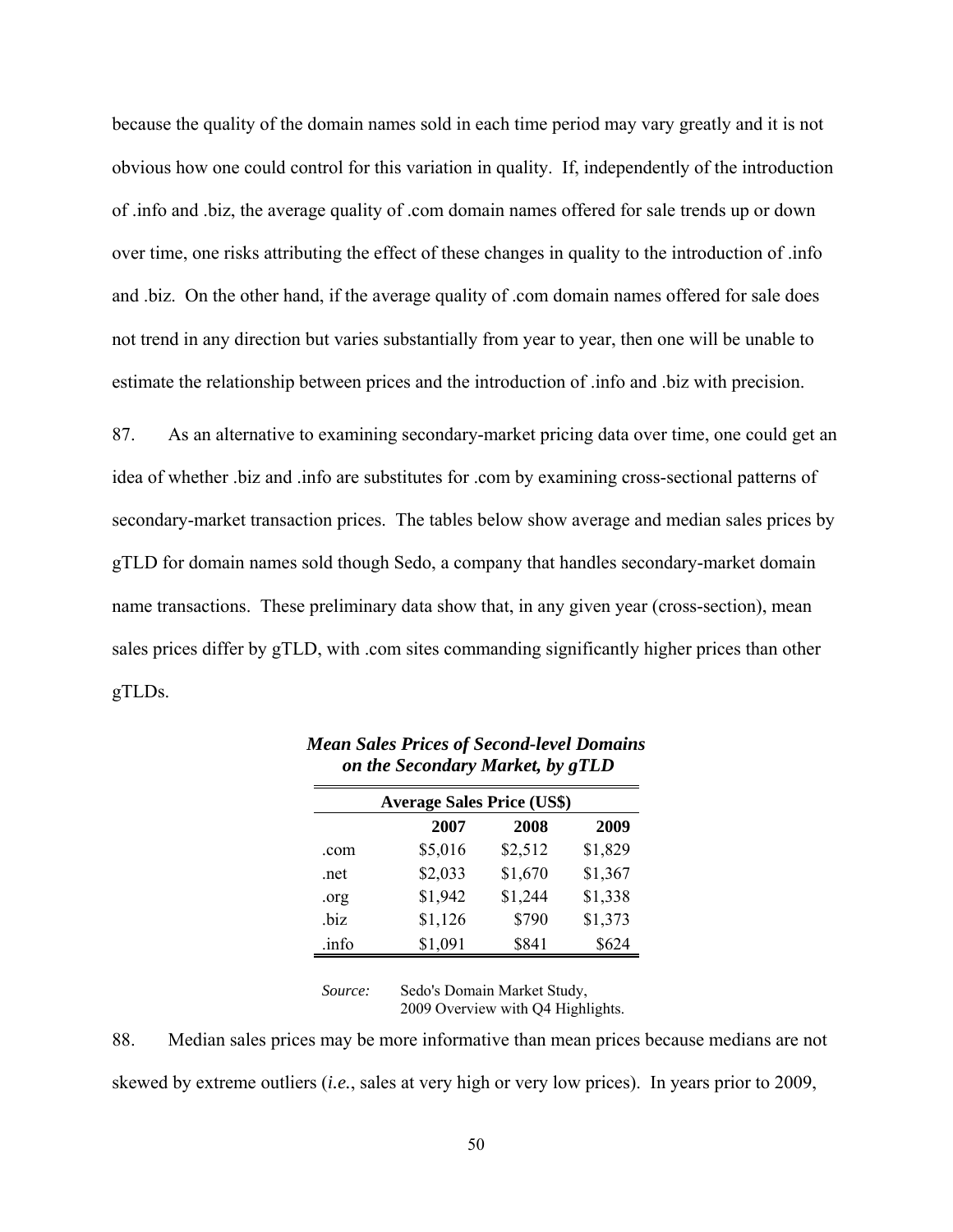median sales prices generally showed the same patterns as mean sales prices, with .com domains commanding higher prices than domains in other gTLDs. But in 2009, the median .net sales price exceeded that of .com, and .com and .org had comparable medians; median prices for .biz and .info continued to lag behind. Additional analysis is needed to understand what is driving this pattern of prices. For example, there may be strong selection effects at work (*e.g.,* enterprises may seek .net or .org domain names only in those cases in which the name is particularly valuable and, thus, worth purchasing even though it is not a .com domain).

|        | <b>Median Sales Price</b> |         |                |  |  |
|--------|---------------------------|---------|----------------|--|--|
| gTLD   | <b>O2 2009</b>            | O3 2009 | <b>O4 2009</b> |  |  |
| .com   | \$410                     | \$490   | \$437          |  |  |
| .net   | \$520                     | \$501   | \$498          |  |  |
| .org   | \$377                     | \$496   | \$436          |  |  |
| .biz   | \$272                     | \$301   | \$333          |  |  |
| .in fo | \$219                     | \$291   | \$253          |  |  |

*Median Sales Prices of Second-level Domains on the Secondary Market, by gTLD* 

Still, as with the time series analysis, the results of this cross-sectional analysis will be highly dependent on the actual domain names that are offered for sale in any particular time period; in the absence of the ability to control for the quality of the underlying domain names, it will be difficult or impossible to design an accurate study based on aggregated secondary-market prices.

89. A more direct approach would examine sale prices in different gTLDs of a matched sample of second-level domain names. Examination of the same second-level domain name in each gTLD should control for many factors that influence the value of a domain name and isolate

*Source:* SEDO Domain Market Study, 2009 Overview with Q4 Highlights.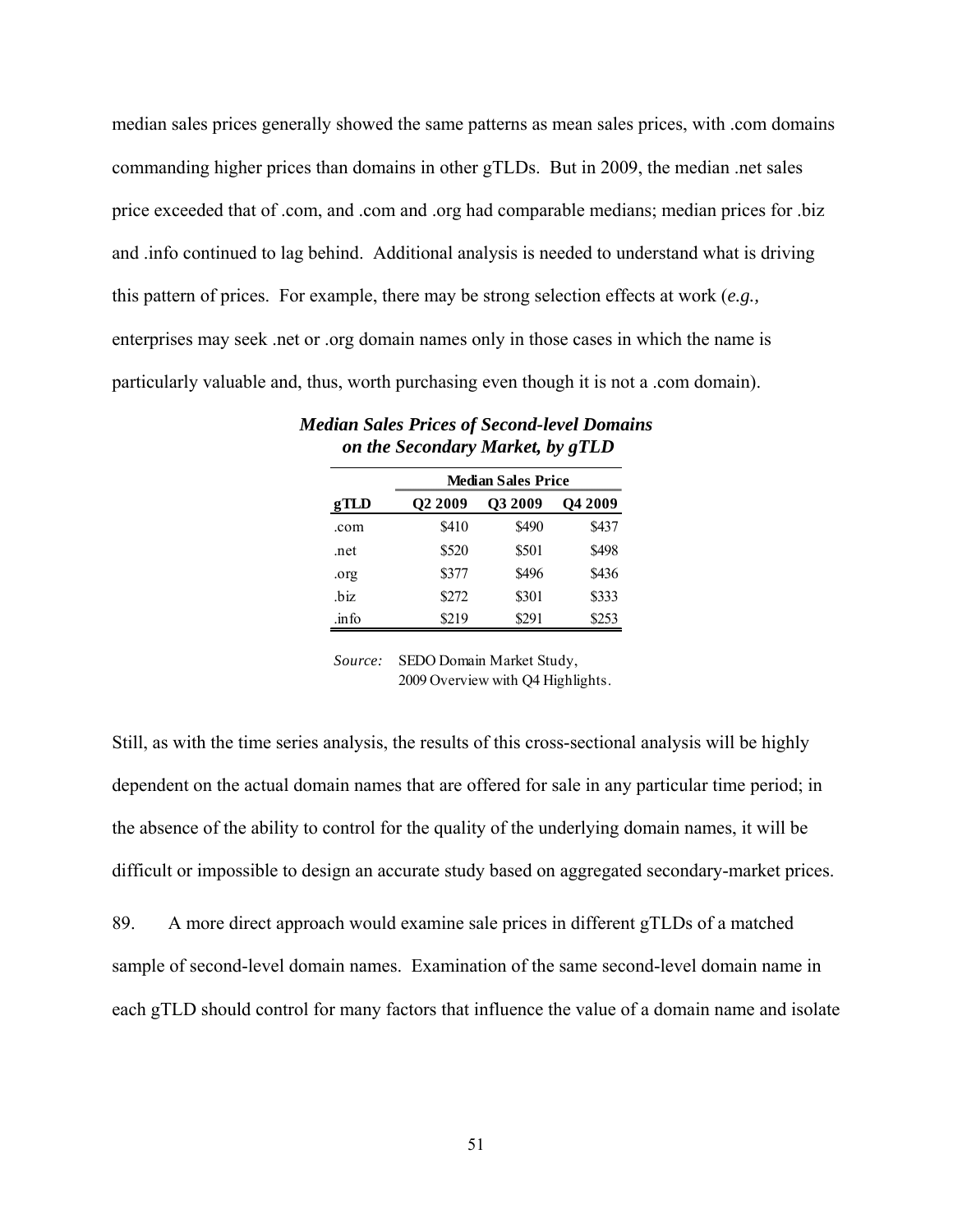the value of the gTLD itself. Thus the study would shed light on the substitutability or relative value of domain names on different gTLDs and on the extent of competition between gTLDs.<sup>105</sup>

90. To determine the feasibility of such a study, we examined information provided by ICANN for a sample of matched domain names sold over the past three years. Those data show that the average .com domain name sold for 10 times more than the same name in another TLD. Those data also show that, when the domain name is generic (not a trademark), the .com version sold for an average of 15 times more than the version in another gTLD.<sup>106</sup> Although we do not know how many examples of matched domain names exist, about 25 percent of the gTLD domains sold in 2009 through Sedo, a major reseller/auctioneer of domain names and websites, were not registered on the .com gTLD; this is roughly equal to the share of non-.com domain names registered.<sup>107</sup> Thus, there is a significant amount of resale activity in gTLDs other than .com, and it is possible that one could find a good-sized sample of matched domain name transactions across gTLDs.

91. In addition to looking at matched transactions, the study could also examine the prices of auctioned .com domain names where the same name was available as a new registration on .biz or .info at the time of the auction. Conceptually this is similar to the comparison proposed for matched domain name transactions, but the offering price on the non-.com domain name is

<sup>105</sup> 105 Because gTLDs are a differentiated product, different gTLDs might compete with each other even though prices differ across gTLDs. Nevertheless, the magnitude of price differences yields some sense of the relative values registrants place on different gTLDs.

<sup>&</sup>lt;sup>106</sup> Some sold at even higher multiples; for example, FTN.com sold for US\$15,100, while FTN.info sold for US\$162; and Thanksgivingdinner.com sold for US\$3,600, while Thanksgivingdinner.net sold for US\$80. It is unclear whether these sales in different gTLDs were of domain names or developed websites. All else equal, the latter would be expected to command a higher price.

<sup>107</sup> SEDO, "SEDO's Domain Market Study: 2009 Overview with Q4 Highlights," *available at* http://sedo.com/fileadmin/documents/pressdownload/2009\_Market\_Study.pdf, *site visited* June 15, 2010.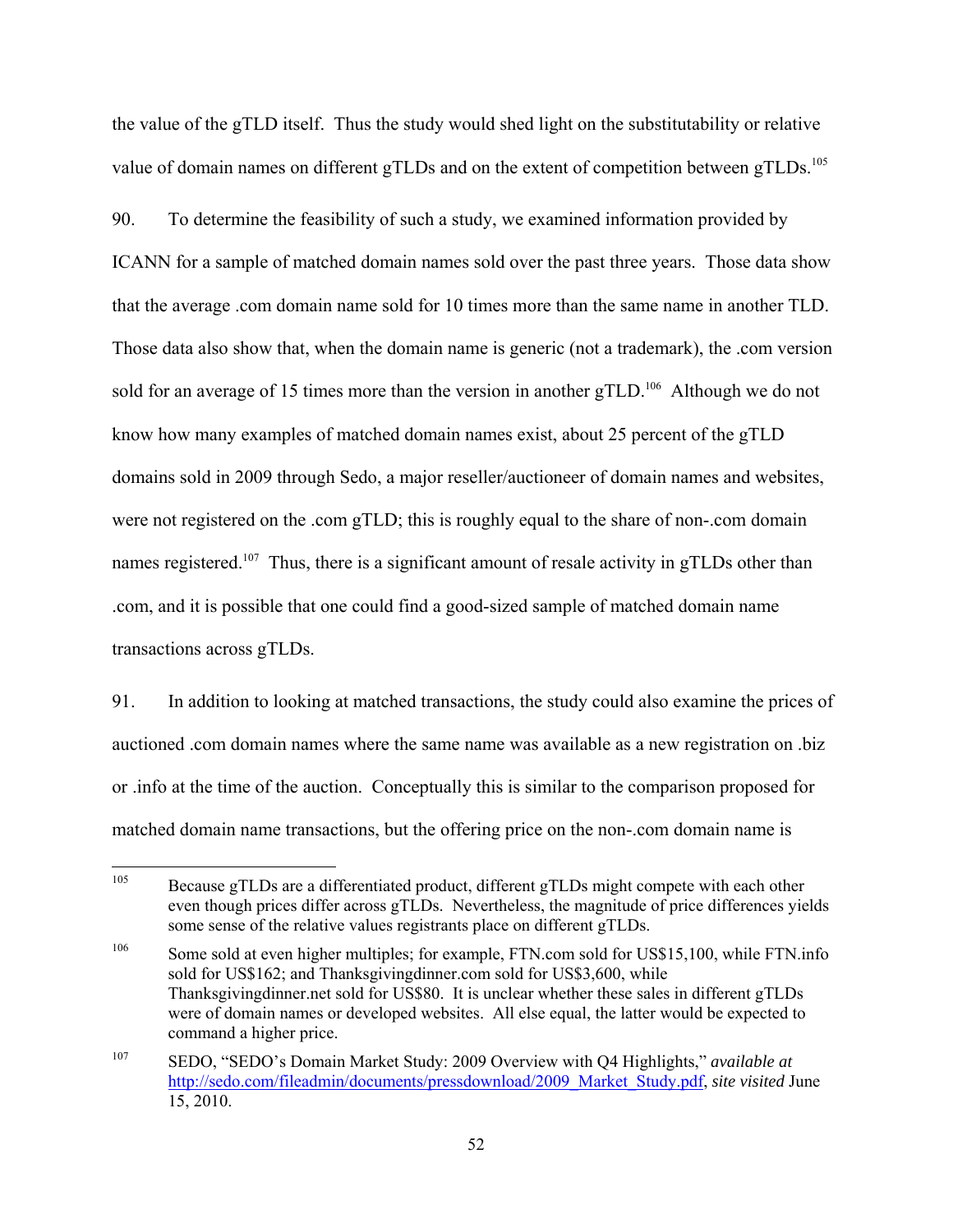simply the price of registering it with an alternative gTLD rather than purchasing it from a registrant. If a domain name is available on .biz or .info, but is sold at a high price on .com, this suggests that domain names on gTLDs other than .com are not close substitutes for addresses on .com.<sup>108</sup> An analysis of auction prices would be complicated by the fact that .com domain names may have higher value because the original owner of the name had invested in promoting the brand or market presence of that domain name or had developed a website which is being sold along with the rights to the domain name. To isolate the effect of the gTLD itself, we would have to examine carefully the matched domain names being sold in order to make certain they are comparable.

92. Assuming that a large enough sample of secondary-market transactions could be obtained, a study of prices of a matched sample of domain names or prices of domain names on .com when the same name is available on other gTLDs would be feasible. Such a study, however, would be likely to confirm the conventional wisdom that .com domain names are more valuable than domain names in other gTLDs. Moreover, even if the conventional wisdom held true for gTLDs introduced in the past that attempted to compete head on with .com, such a finding would not establish that future new gTLDs would be unable to compete with .com or generate significant new benefits by adopting different business models.<sup>109</sup> Therefore, we think this should be a low-priority project.

<sup>108</sup> Again, competition between different gTLDs does not imply that domain name prices will be equal across the gTLDs. *See* note 105.

<sup>109</sup> Looking at the history of .info and .biz could be helpful, but any empirical results are conditional on the particular business models and rules used by .info and .biz. Future new gTLDs may use significantly different business models and rules, which would render a simple data analysis of .info and .biz much less informative.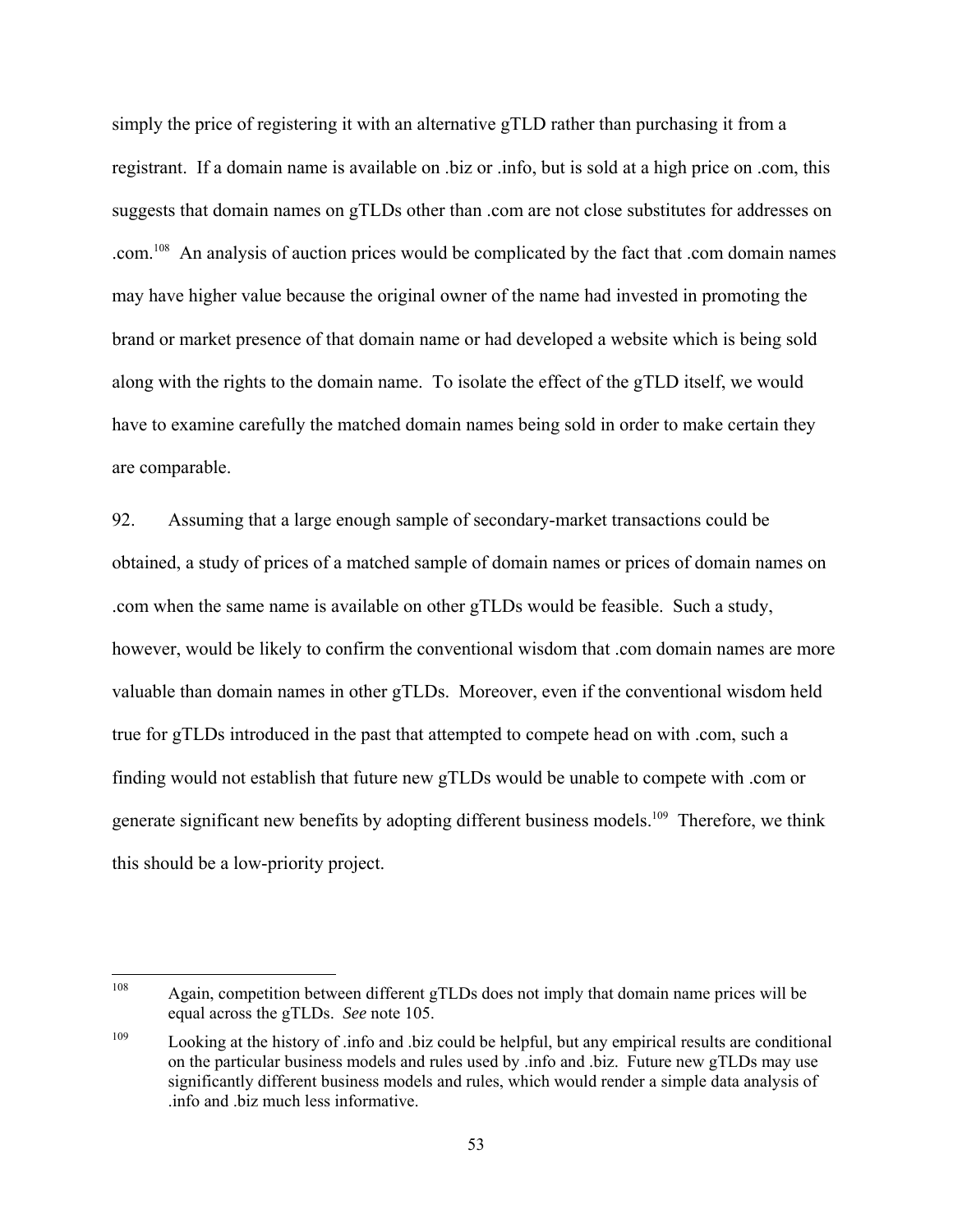#### **3. Switching costs and behavior**

93. If .info and .biz provide competition to .com, then one might observe individual domain name registrants switching their registrations from .com to .info and .biz. A concern expressed by some parties, however, is that the introduction of new gTLDs would provide little competition for incumbent gTLDs because users are locked-in to their current domain names as the result of high switching costs (*e.g.*, the costs a company would bear to change its marketing collateral and the loss of equity in the domain name). An assessment of those switching costs or measurement of switching behavior might help in assessing the likelihood that new gTLDs would provide competition to .com.

94. One approach to assessing the extent to which competition is affected by switching costs would be to conduct a survey designed to elicit organizations' estimated costs and benefits from changing their domain names.<sup>110</sup> Such an approach would likely obtain a wide range of answers, depending in part on the scale of the business and how it uses the web as a tool for reaching customers.

95. Because surveys are subject to potential biases, an alternative approach would be to examine actual switching behavior. By revealed preference, in those cases where a user has switched, the perceived benefits of switching were greater than the perceived costs. Registration costs on new gTLDs are one of the costs of switching, so that a study could examine the extent

<sup>110</sup> 110 To ascertain switching costs, the survey could ask about changing of any part of the domain name; it need not specifically ask about changing the gTLD on which a domain name is registered, although it would have to be recognized that there could be additional costs of such a change stemming from customer confusion and loss of traffic.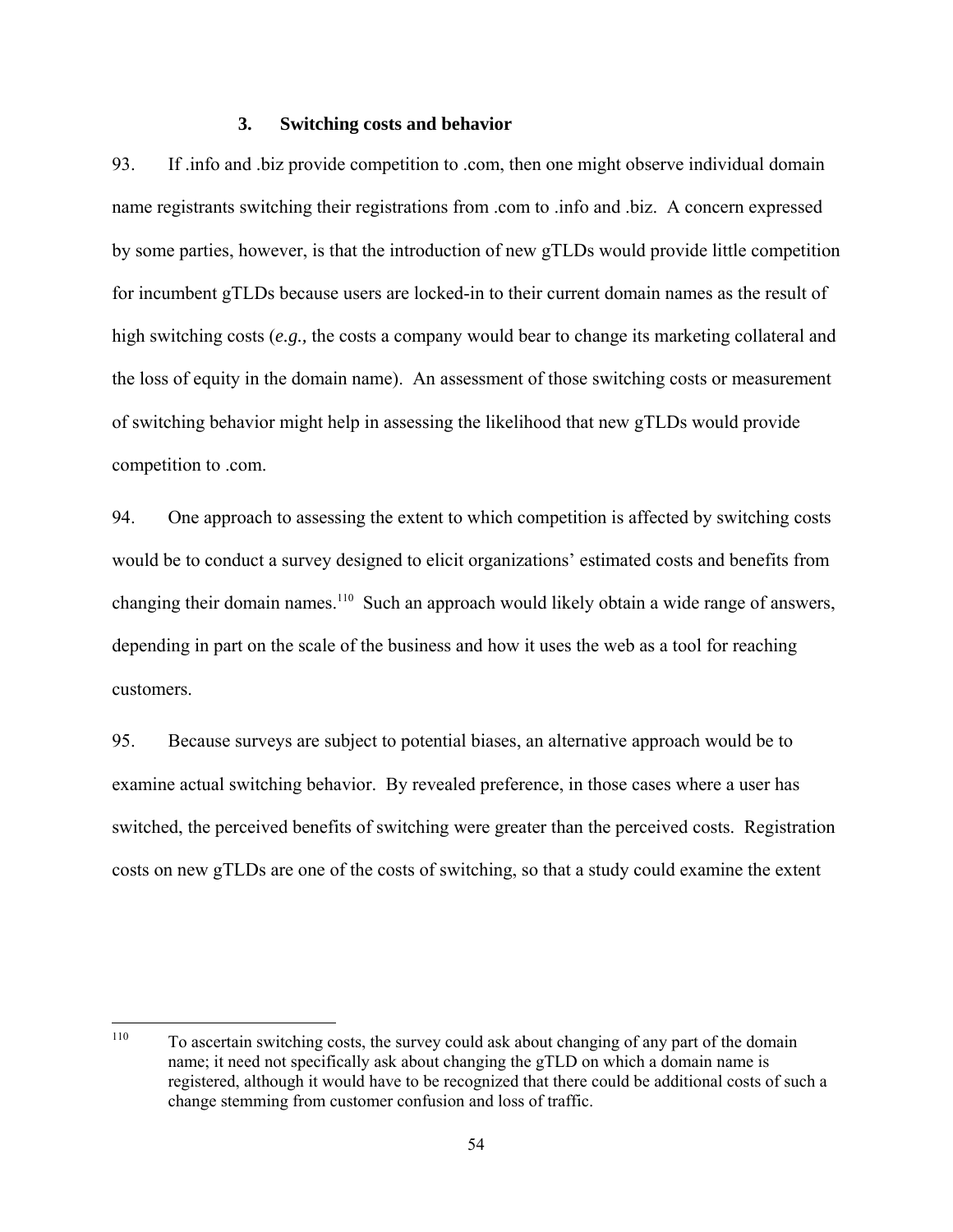of switching when prices of new gTLDs have changed, for example, at the introduction of .info and .biz $111$  and at the time of any special .info and .biz price promotions.

96. Because of the difficulty in determining who has registered particular domain names due to cases in which proxy services are used, it is not clear that sufficient data will be available to determine the extent of switching.<sup>112</sup> Furthermore, the benefits of new gTLDs do not depend only upon registrants' switching from other gTLDs. First, domain name registrants may benefit from the introduction of new gTLDs that are purely complementary to .com and other existing gTLDs because the new gTLDs allow registrants to reach new users. Second, new registrants are not locked in to .com or any existing gTLD and may derive benefits from the introduction of new gTLDs. For these reasons, a study of switching may be unnecessary, and it should be assigned a low priority.

## **B. PROJECTED EXTERNAL COSTS OF NEW GTLDS**

97. The projects discussed in this part focus on enumerating and quantifying the external costs of a gTLD, *i.e.*, the costs that are imposed on parties other than the gTLD owner. We do not consider here the costs imposed on ICANN because ICANN can adjust fees charged to registries in order to force the registry to internalize ICANN's costs. We also do not consider costs imposed on other registries due to increased competition because competition policy generally does not protect incumbents from competitive entry.

<sup>111</sup> In economic terms, the introduction of a new good or service, in this case a new gTLD, is identical to a price reduction from infinity to a finite level.

<sup>&</sup>lt;sup>112</sup> It is also important to observe that registrants might derive large competitive benefits even if few of them switch gTLDs. First, new registrants might benefit from competition. Second, even existing registrants could benefit if their current registries improve their services in order to retain customers and the registries cannot price discriminate.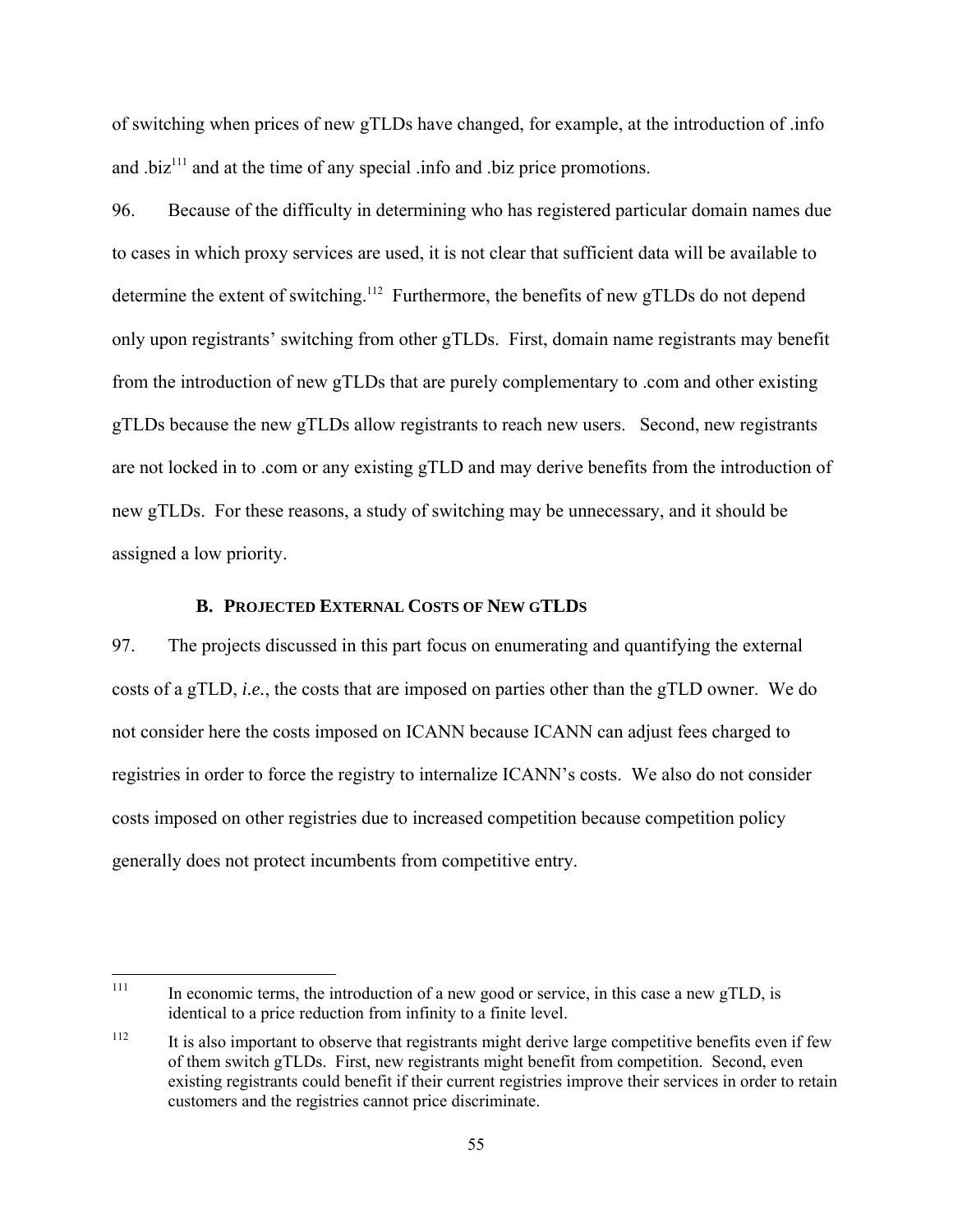#### **1. Costs of increased registration, monitoring, and enforcement of trademarks across multiple gTLDs**

98. A potentially significant external cost of new gTLDs stems from the need to protect trademarks or brands through the use of defensive registrations. This project would involve estimating the share of organizations or brand names that engage in defensive registrations, as well as the costs incurred by organizations in monitoring domain name registrations and engaging in legal proceedings to protect their brand names and trademarks. The project would evaluate these costs over time, paying particular attention to how those costs have changed with the introduction and changes in the popularity of new domain names, including country codes.

99. The analysis is complicated by the fact that even registrations that are "defensive" may yield benefits to the registrant. One can think of there being two factors that influence whether a potential registrant decides to register a domain name. The potential registrant considers the affirmative value of the domain name to it, *e.g.*, the value of increased sales of a product or increased advertising revenue due to traffic on the domain. The potential registrant also considers the defensive "benefits" from denying the domain name to others, *e.g.*, reduced cost of pursuing litigation for trademark infringement. The sum of these two values is the potential registrant's willingness to pay for the domain name. We define a purely defensive registration as one that the registrant undertakes solely to prevent others from undertaking it.

100. When willingness to pay exceeds price, the potential registrant will register the name. Suppose, for example, that the affirmative benefit is US\$10 and the defensive benefit is US\$2. If the price is US\$11, then the potential registrant will register the domain name; although the affirmative benefits are less than the price, the ability to deny the name to others yields defensive benefits to the registrant and the total value to the registrant exceeds the price. This type of registration is mixed, with both affirmative and defensive elements. Although the registrant

56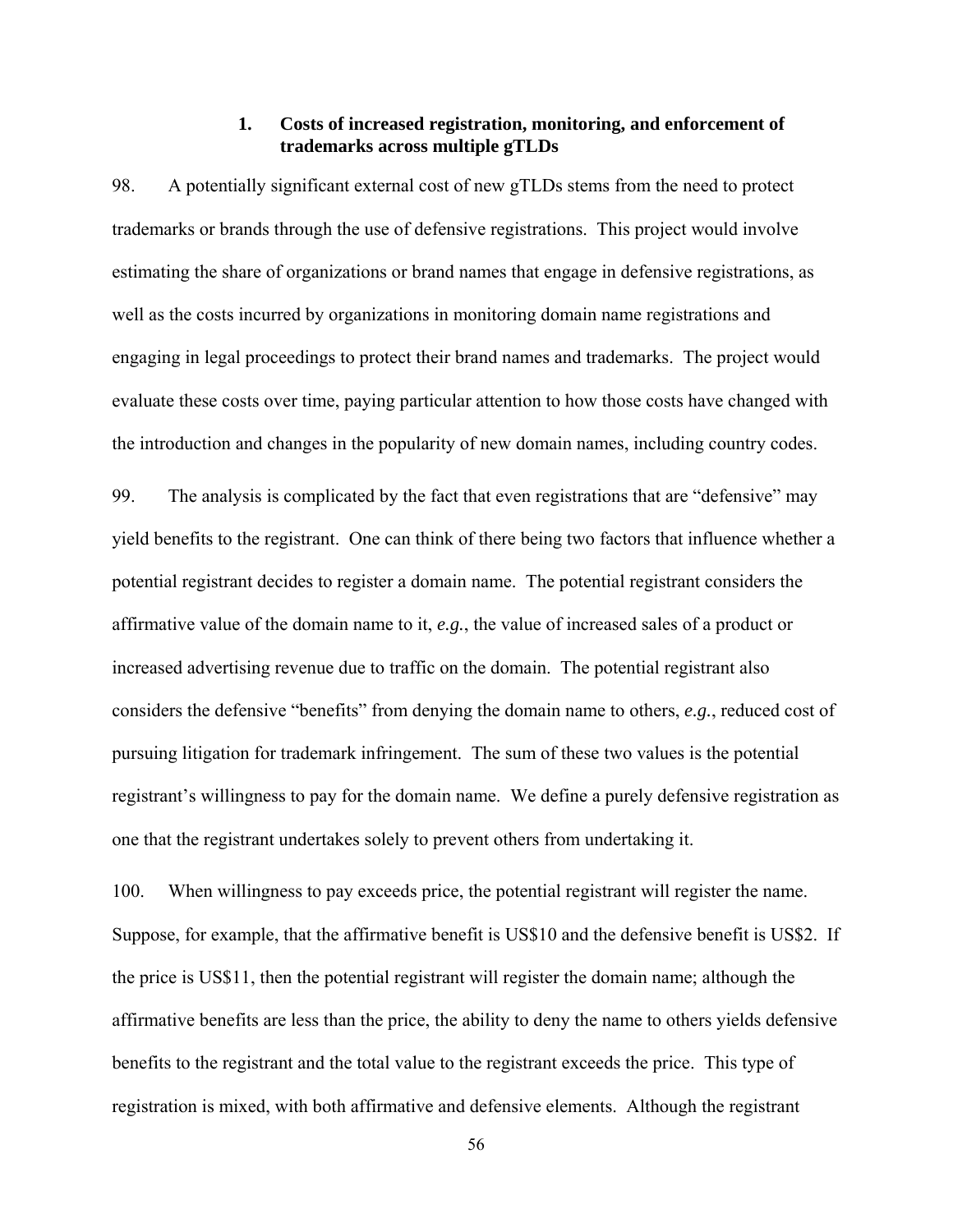would not register the name in the absence of the defensive value (or if rules prevented the assignment of the domain name to someone else), the registrant still derives benefits from the domain name. Hence, even though the registrant would prefer that the domain name not exist, the net burden imposed on the registrant is \$1 (the affirmative benefit minus the price), rather than \$11 (the price). This example illustrates the general need to exercise care to avoid overestimating the costs of registrations motivated, at least in part, by defensive considerations.

101. One must also be careful not to miss costs. In particular, a trademark owner may determine that it suffers harm when it does not register a given domain name but that the harm is less than its cost of registering the domain name. In this case, the trademark owner suffers a loss, but there is no defensive registration.

102. These considerations can be expressed more formally. Define  $a_i$  and  $d_i$  as the affirmative and defensive benefits, respectively, associated with registration *i* by a legitimate trademark owner on a new gTLD. Let *p* denote the associated price of registration. Assuming that the trademark owner is not preempted by another registrant, the registration will be made if and only if  $a_i + d_i \geq p$ . The introduction of the new gTLD can generate the following losses. First, when  $a_i + d_i < p$ , the organization will not undertake registration, but will suffer the loss of  $d_i$  from not registering the domain. Observe that this case will arise only if  $d_i \leq p$ . Second, when  $a_i + d_i \geq p$ , the organization will undertake the registration but may suffer a welfare loss of up to  $p - a_i \leq p$ . Observe that this case will arise only if  $p - a_i \leq d_i$  Taking the sum over all possible registrations on the new gTLD,  $\sum_i \min\{p, d_i\}$  provides an upper bound on the social costs imposed on trademark owners by the new gTLD. In thinking about this sum, it is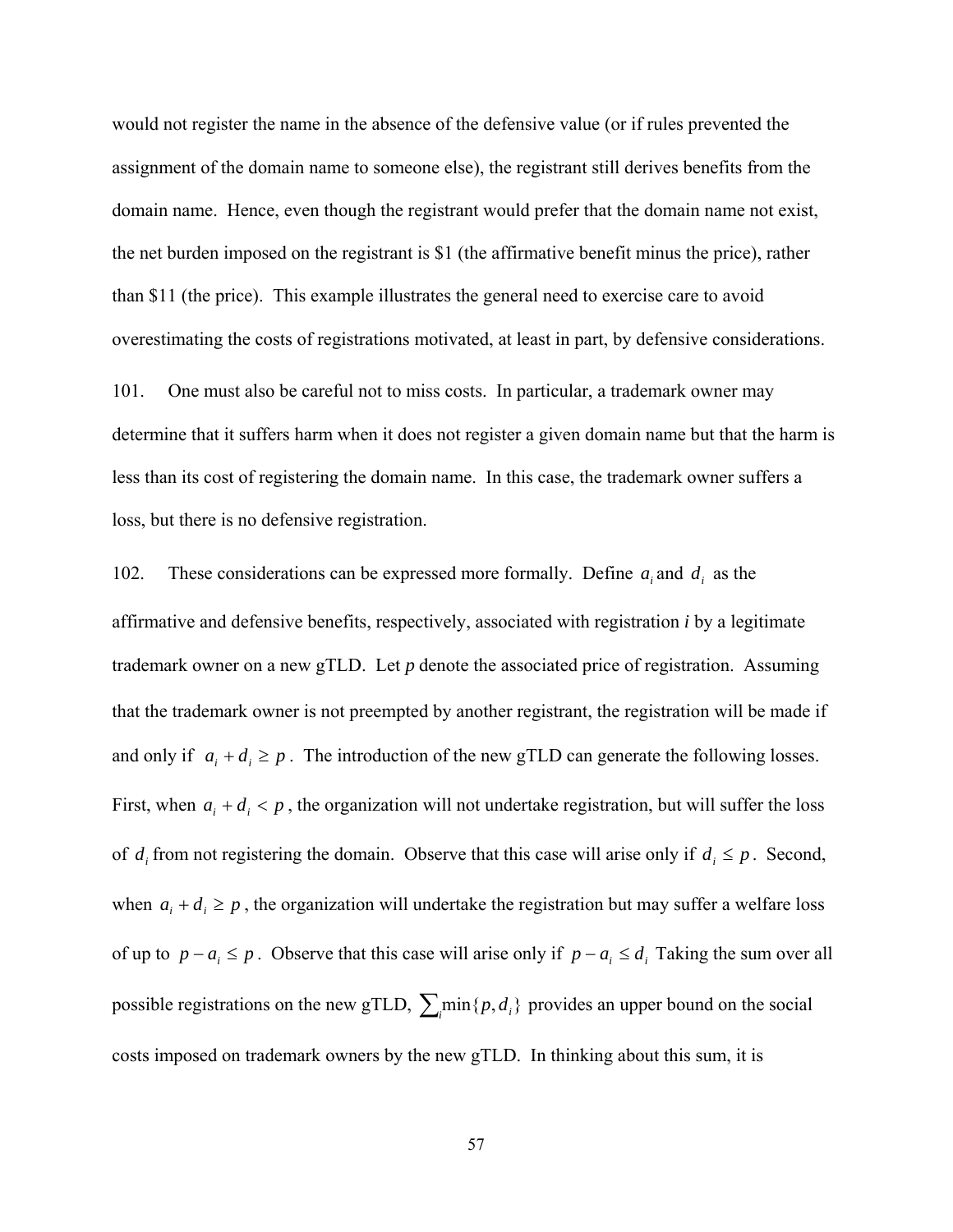important to recognize that, in most cases,  $d_i = 0$ . It is also important to recognize that there may be large affirmative benefits that offset these costs.

103. Although price is observable, the affirmative and defensive benefits are not. Using the fact that  $\sum_i \min\{p, d_i\} \le \sum_i p$ , one can use  $N \times p$  as an upper bound on the losses imposed on trademark owners by the new gTLD, where *N* is the number of second-level domain names for which  $d_i > 0$ . *N* is not observable either, but it may be possible to approximate *N* by making assumptions about a joint distribution function for  $a_i$  and  $d_i$ . This distribution function can be used with a measure of the number of almost-purely defensive registrations to estimate the upper bound on trademark owners' losses.

104. To determine the number of almost-purely defensive registrations, the project would begin by examining the extent to which registrants register the same domain names in different gTLDs. This determination would likely have to be made by relying on a sample of registrants.113 The project would then estimate the number of duplicate registrations that are empty or redirect to another website, as opposed to offering original content. The registrar for .info, Afilias, estimates that in June, 2009, 36 percent of .info domain names redirected to a domain name on another gTLD and another 14 percent were "referral" sites that referred the user to other websites. Only 19 percent of the .info domain names corresponded to "live, dedicated Web sites with apparent unique content."<sup>114</sup> However, even if a domain name simply redirects to another website, the domain name could provide benefits to the registrant if it funnels traffic to the main website that would otherwise be lost.

<sup>113</sup> Krueger and Van Couvering, for example, examined brands registered by Fortune 100 companies on different gTLDs.

<sup>&</sup>lt;sup>114</sup> Afilias, Annual Report 2009, at 10. These estimates are based on work done by the consulting firm, Pegasus Consulting.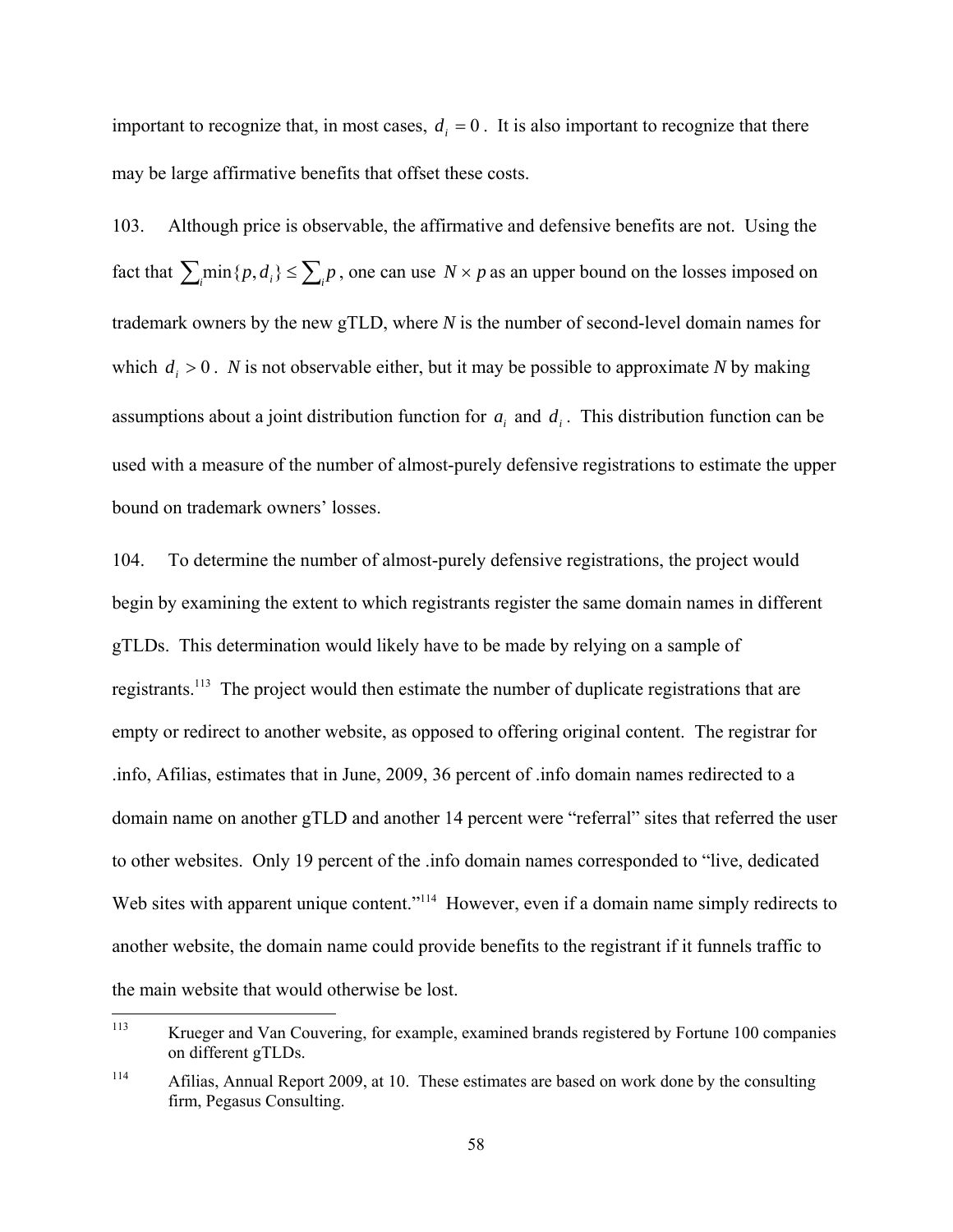105. A survey of registrants would likely be needed to disentangle the extent to which duplicate registrations are either purely defensive (and constitute external costs) or generate benefits to the registrants. A survey of trademark owners could provide information on the reasons for registration of domain names in multiple gTLDs, such as how registrants use the additional gTLDs (*e.g.,* to provide new content or purely to redirect to another site) and whether the registrants expect to reach a new audience with the new  $gTLD$ <sup>115</sup>. The survey could also ask whether the registrant would have registered the name if it instead could have been taken out of circulation. The survey could also examine the likelihood that trademark owners would change their use of defensive registrations (potentially decreasing these external costs) given the introduction of new intellectual property protections in new gTLDs.

106. Lastly, differences in the rules of various gTLDs may generate useful information about the costs of defensive registration and the extent to which rules can help to mitigate such costs. The final part of this project would examine how different rules used by existing gTLDs to protect trademark owners have influenced the number and cost of disputes over domain names. For example, this part of the project would examine whether .biz and .info, which used different registration rules when those gTLDs were introduced, experienced material differences in the number, type, or cost of domain name disputes over time.

## **2. Costs to consumers from increased confusion or fragmentation of the Internet**

107. New gTLDs could impose costs on consumers if the new gTLDs increased the time it takes Internet users to find their desired websites or increased the likelihood that users would go

<sup>115</sup> Returning to an example described earlier, National Public Radio has registered the domain name n.pr and uses it to redirect users to npr.org. n.pr may be, or may become, an important source of traffic if consumers find the shorter address easier to remember or more convenient to enter into their Internet access devices.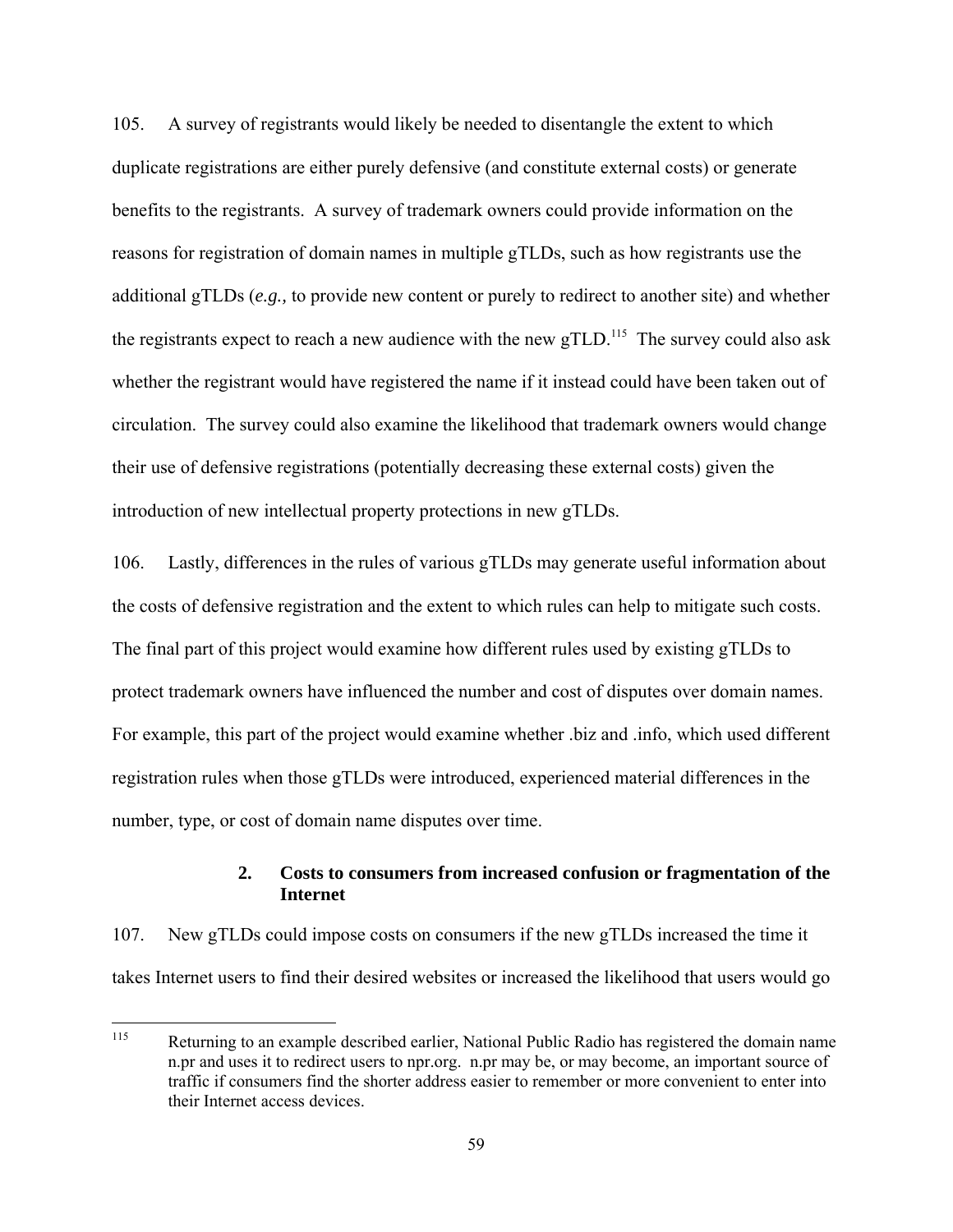to websites other than the ones they intended to visit. These costs could include lost time as a user tried to locate the correct site, damage inflicted on the user's computer when he or she inadvertently visited a website that downloaded malware onto his or her computer, or the purchasing of counterfeit goods from websites that appear to be legitimate.

108. The extent to which users incur these costs depends in large part on how frequently users find websites via search engines as opposed to typing domain names into the browser's address bar. As discussed earlier, according to the Pew Internet and American Life Project, in 2008 90 percent of all Internet users had used search engines, and 49 percent used one "yesterday," making search engines the second most popular online application, after email. Thus, the number of people subject to this type of increased confusion due to new gTLDs is probably relatively small, though these numbers may overstate or understate the implied costs. We note, however, that even when a search engine is used, the consumer usually must choose between multiple hits returned by the search engine. If proliferation of new gTLDs leads to many search hits that are confusing to the user, then even those relying upon search engines rather than typing in URLs might be harmed.

109. At this point in time, we are unaware of a study methodology that would allow us to measure or predict the amount of consumer confusion that may occur in future from the introduction of new gTLDs. Companies sometimes use focus groups, individual user testing, or other means to observe how users react to different websites and how they navigate the Internet. But the introduction of a large number of new gTLDs has the potential to change Internet navigation and use in a way that would be impossible to model for a focus group or in a controlled user experiment, and confusion that may show up in a short focus group session or user experiment may overstate the likely effect if it is only a transitory state and users adapt to

60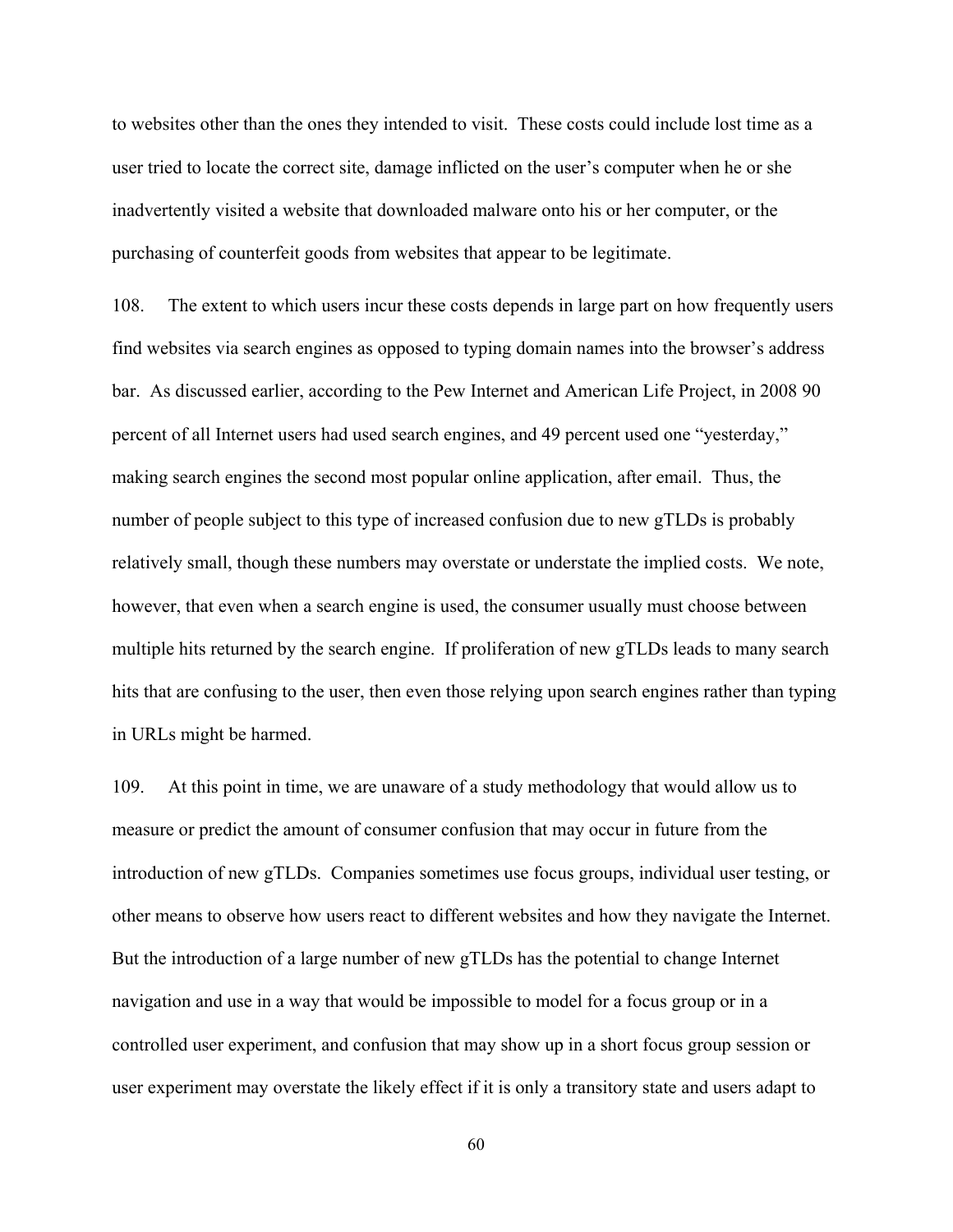the new TLD structure. Indeed the very likelihood that new gTLDs will introduce unanticipated innovative business models and services makes it unlikely that a proper focus group or user experiment could be designed. Therefore, although we view user confusion as a potentially important issue, no definitive project could be defined at this point in time. We recommend that ICANN consider the potential for consumer confusion in deciding how quickly to proceed with the introduction of gTLDs, possibly incorporating some methodology to measure consumer confusion as new gTLDs are rolled out over time.

# **C. CASE STUDIES TO HELP PROJECT EXPECTED NET BENEFITS FROM NEW GTLDS**

110. New gTLDs are expected to adopt a variety of business models, either to compete directly with existing gTLDs or to broaden the market and serve a particular unmet need. Economic theory suggests that many new gTLDs will attempt to differentiate themselves rather than try to compete directly with established gTLDs like .com.<sup>116</sup> Based on the initial indications of interest, there may be a wide variety of new business plans: although some commercial gTLDs may be established to compete with .com (*e.g.,* .sell or .shop), others may try to differentiate themselves by establishing cultural (*e.g.,* .eus or .irish); geographic (*e.g.,* .london or .nyc); specialized interest (*e.g.,* .music or .rugby); country-specific (*e.g.,* .pr or .fr); or new IDN (*e.g.,* .ةيدوعسلا) Saudi Arabia) or .рф (Russian Federation)) gTLDs.

111. Because of the uncertainty surrounding the introduction of innovative new products and business models, it is difficult to analyze or predict the costs and benefits of any particular new gTLD, but one can analyze generally the expected costs and benefits of various types of new gTLDs. This potential project would use case studies to examine the likely costs and benefits in

<sup>116</sup> 116 For a discussion of the theory, *see, e.g.*, Damien Neven (1985), "Two Stage (Perfect) Equilibrium in Hotelling's Model," *Journal of Industrial Economics*, 317-326.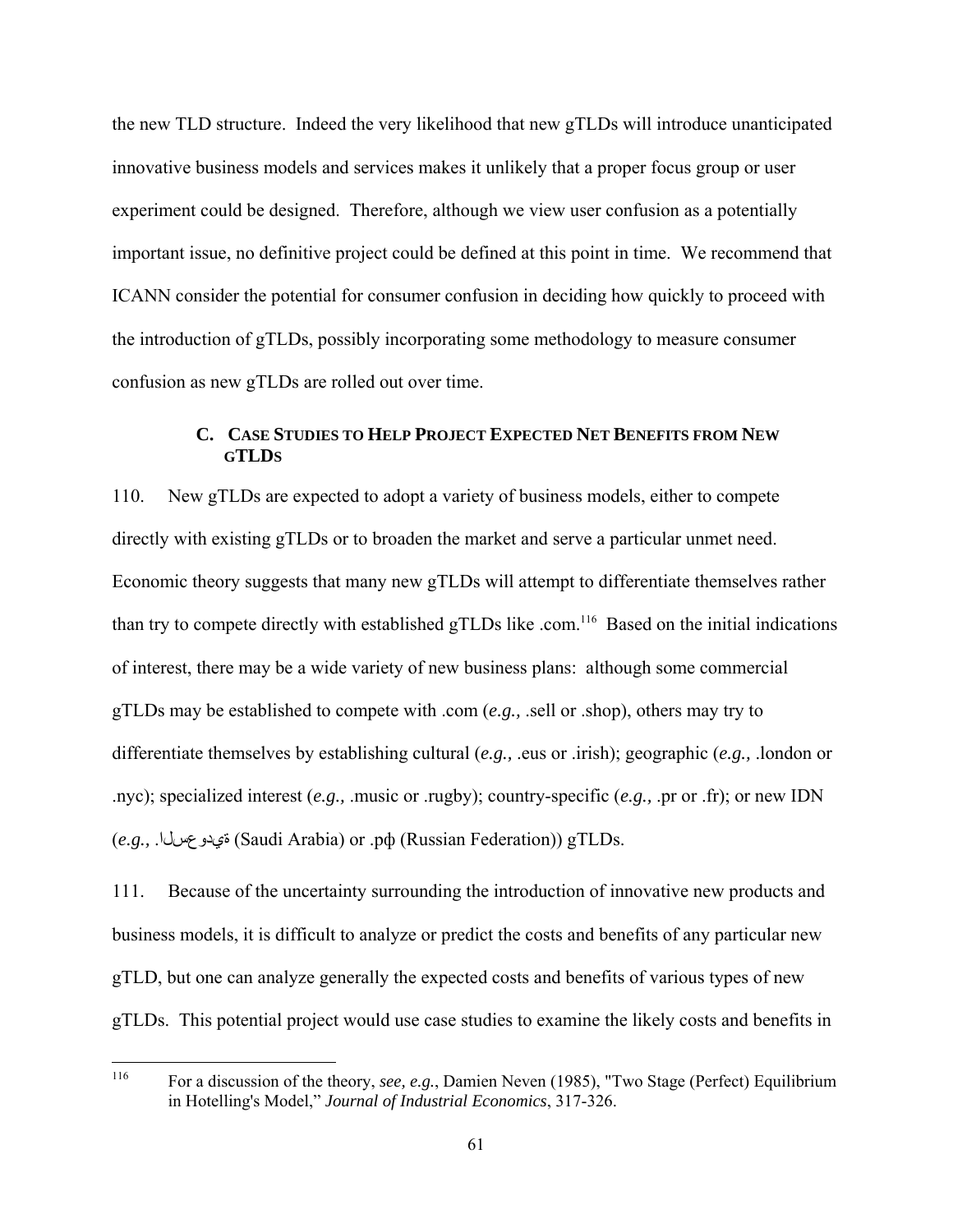broad categories of new gTLDs. Such studies would lead to recommendations on how ICANN could craft its application process and ongoing rules to lessen the likelihood of delegating gTLDs that will have negative net social benefits and to enhance the net social benefits from gTLDs that are designated.<sup>117</sup>

112. Experience with past introductions of gTLDs may provide insight into how different business models might affect competition and the benefits flowing from new gTLDs. One proposed case study would examine a new gTLD that was designed to compete with .com, such as .biz or .info. The study would look at the outcomes from these introductions along such dimensions as the number of domain names sold, traffic generated, and how registrants use the domain names (*e.g.*, to house original content, to re-direct to another site, or to duplicate content found on other websites). The study would examine the rules of registration, costs to register, and value-added services as possible impediments to, or stimulants of, demand. Finally the study would examine the effectiveness of rules to protect intellectual property, *e.g.*, sunrise registration rules.

113. Similar case studies could be undertaken with respect to gTLDs that were not designed to compete with .com and, instead, were intended to serve an underserved or specific community, *e.g.*, sponsored gTLDs such as .cat or .museum. These case studies would analyze the business models used, how the registry restricts domain name registrants and serves its community of interest, how domain name registrants and users benefit from the gTLD, and the effectiveness of—or need for—intellectual property protection.

<sup>117</sup> 117 Business models, rules, and regulations also affect the level of external costs, which we discussed in the section on cost studies.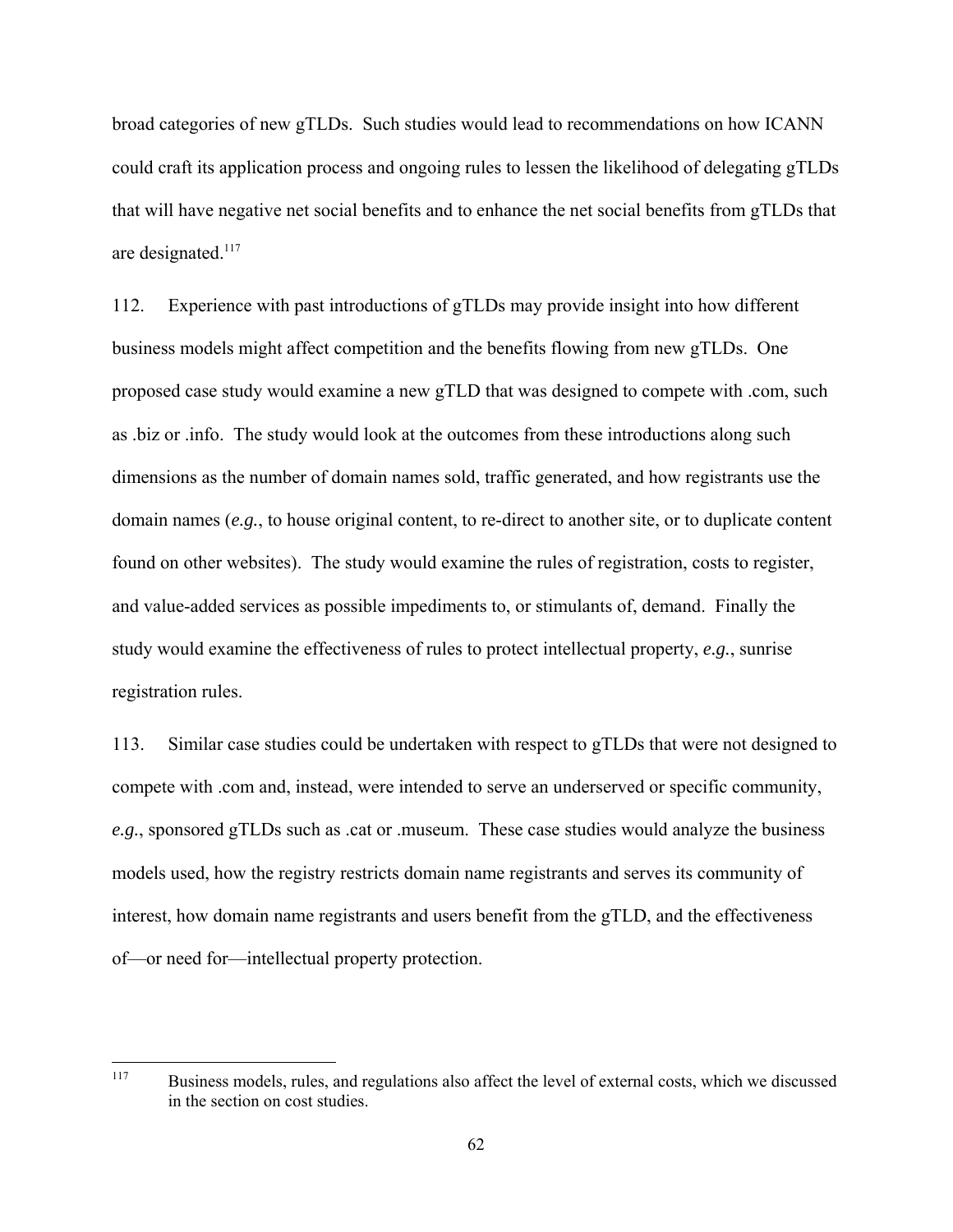114. Finally, case studies of ccTLDs that have been marketed as generic TLDs could be performed. Examples include .tv (Tuvalu), .me (Montenegro), and .co (Colombia).

115. In all of these case studies, it would be valuable to pay particular attention to the rules and regulations governing the gTLDs. The rules and procedures used by registries potentially raise a host of questions, but we focus here on the possible interactions between the rules and procedures and the introduction of new gTLDs. Different rules for trademark protection could substantially change the costs and benefits that a new gTLD imposes on third parties. For example, rules that make it very difficult for anyone but a trademark owner to register a secondlevel domain would reduce the costs to trademark owners while at the same time potentially decreasing the benefits to other third parties. The goal of examining experiences with various rules and regulations is to facilitate the design of future institutions that reduce the chances that new gTLDs with negative net social benefits will be approved and increase the net social benefits of those gTLDs that are delegated by proposing rules that will minimize the negative externalities while allowing socially beneficial innovation.

# **D. USING THE INTRODUCTION OF NEW GTLDS TO GENERATE ADDITIONAL INFORMATION**

116. As discussed above, looking to past experience to shed light on the likely costs and benefits of new gTLDs is problematic for two reasons. First, the introduction of large numbers of new gTLDs—many of them brand- or company-specific and many others designed to promote geographic areas or serve cultural communities or other communities of interest—has the potential to change the way website owners communicate and do business with Internet users, and the way Internet users gather information and communicate with each other. There is no historical experiment—or set of historical experiments—from which one can extrapolate the future costs and benefits of such an advance. Second, piecing together bits of information as we

63